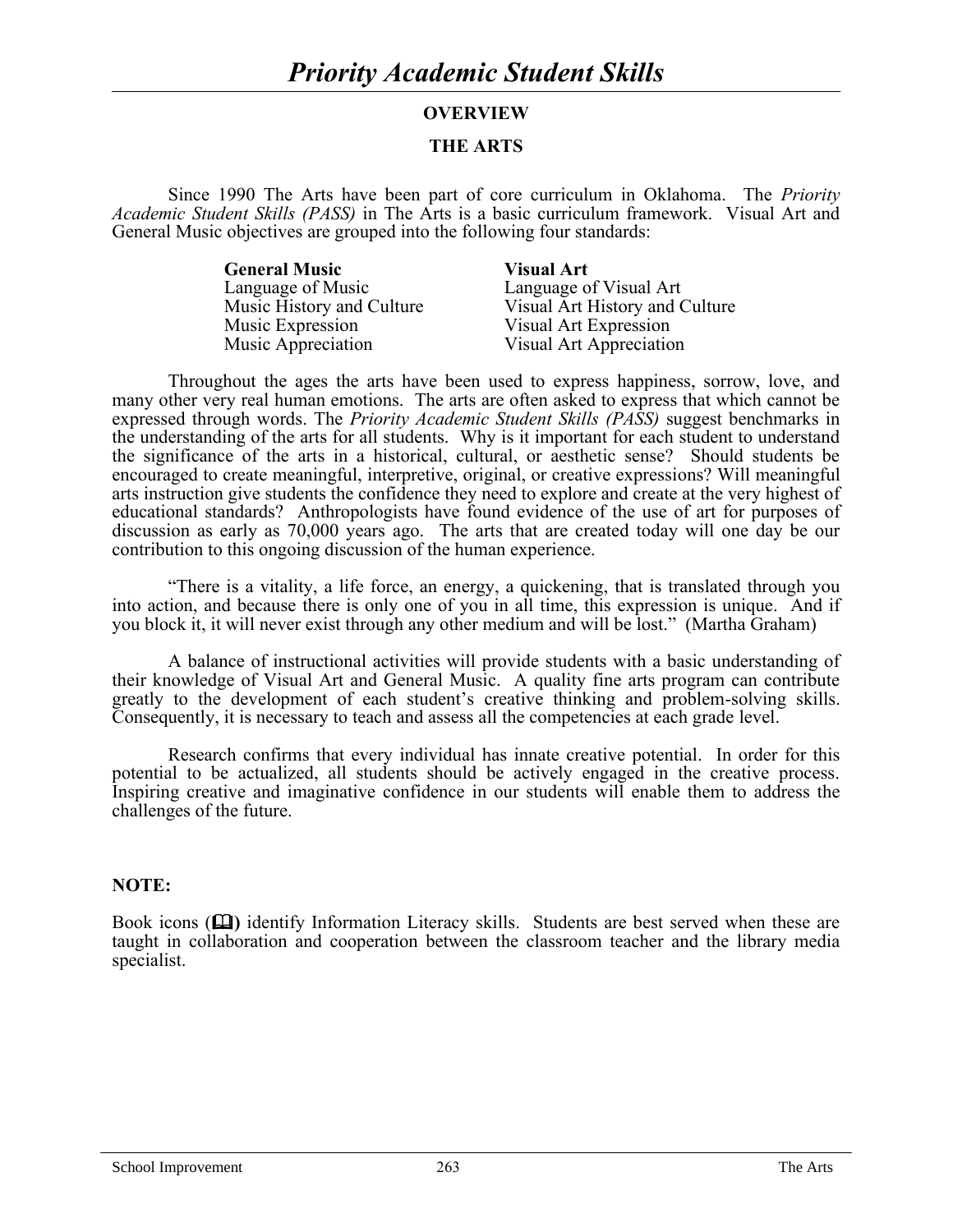# **VISUAL ART**

# **Grade 1**

## **Standard 1: Language of Visual Art - The student will identify visual art terms (e.g., collage, design, original, portrait, paint, subject).**

- 1. Use appropriate art vocabulary.
- 2. Name elements of art; line, color, form, shape, texture, value and space.
- 3. Name the principles of design; rhythm, balance, contrast, movement, center of interest (emphasis) and repetition.
- 4. Use the elements of art and principals of design.

### **Standard 2: Visual Art History and Culture - The student will recognize the development of visual art from an historical and cultural perspective.**

- 1. Understand art reflects a culture.  $(\Box)$
- 2. Identify connections between visual art and other art disciplines.
- 3. Identify specific works of art produced by artists in different cultures. **()**

## **Standard 3: Visual Art Expression - The student will observe, select, and utilize a variety of ideas and subject matter in creating original works of visual art.**

- 1. Experiment in color mixing with various media.
- 2. Use a variety of subjects, basic media and techniques in making original art including drawing, painting, and sculpture.
- 3. Demonstrate beginning skills of composition using the elements of art and principles of design.
- 4. Use art media and tools in a safe and responsible manner.

#### **Standard 4: Visual Art Appreciation - The student will appreciate visual art as a vehicle of human expression.**

- 1. Demonstrate appropriate behavior while attending a visual art exhibition in a museum or art gallery.
- 2. Demonstrate respect for their work and the work of others.
- 3. Demonstrate thoughtfulness and care in completion of artworks.
- **NOTE:** Book icons  $(\Box)$  identify Information Literacy skills. Students are best served when these are taught in collaboration and cooperation between the classroom teacher and the library media specialist.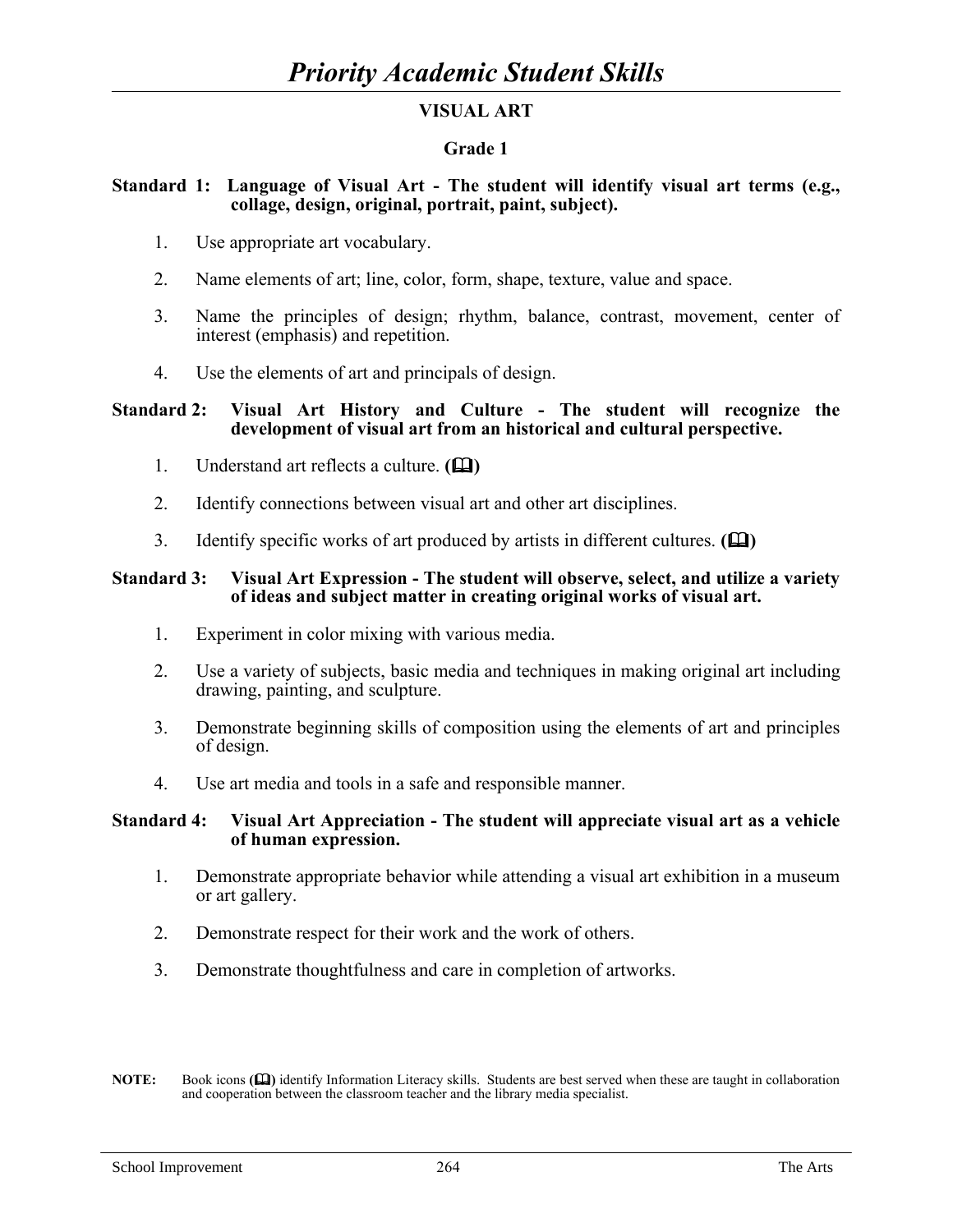# **GENERAL MUSIC**

# **Grade 1**

## **Standard 1: Language of Music - The student will read, notate and interpret music.**

- 1. Identify the elements of music:
	- a. Melody (high and low, upward and downward, leaps and repeats).
	- b. Rhythm (strong and weak beats, steady beat, meter in 2/4, long and short sounds).
	- c. Harmony (sing accompanied, sing unaccompanied, perform ostinato patterns as accompaniment).
	- d. Form (introduction, repetition/contrast, solo/chorus, verse/refrain).
	- e. Tone Color (classroom percussion instruments, sounds from nature, machines, or the environment, orchestra instruments from each family of instruments trumpet, clarinet, violin, tympani).
	- f. Pitch (high and low).
	- g. Tempo (fast and slow, getting faster or slower).
	- h. Dynamics (loud and soft, getting louder or softer).
- 2. Use a system of syllables, numbers or letters to demonstrate basic notation:
	- a. Rhythmic (quarter note, quarter rest, paired eighth notes).
	- b. Melodic (sol, mi, la or 5, 3, 6).
- 3. Recognize basic features of familiar and unfamiliar songs:
	- a. Dynamics loud and soft.
	- b. Tempo fast and slow.
	- c. Form same and different.

## **Standard 2: Music History and Culture - The student will recognize the development of music from an historical and cultural perspective.**

- 1. Sing and perform songs, chants, rhymes, singing games and dances from a variety of cultures.
- 2. Recognize music from our country, work songs, holiday songs and music from different countries. **(** $\Box$ **)**
- 3. Identify music and instruments from different cultures. **()**

**NOTE:** Book icons **()** identify Information Literacy skills. Students are best served when these are taught in collaboration and cooperation between the classroom teacher and the library media specialist.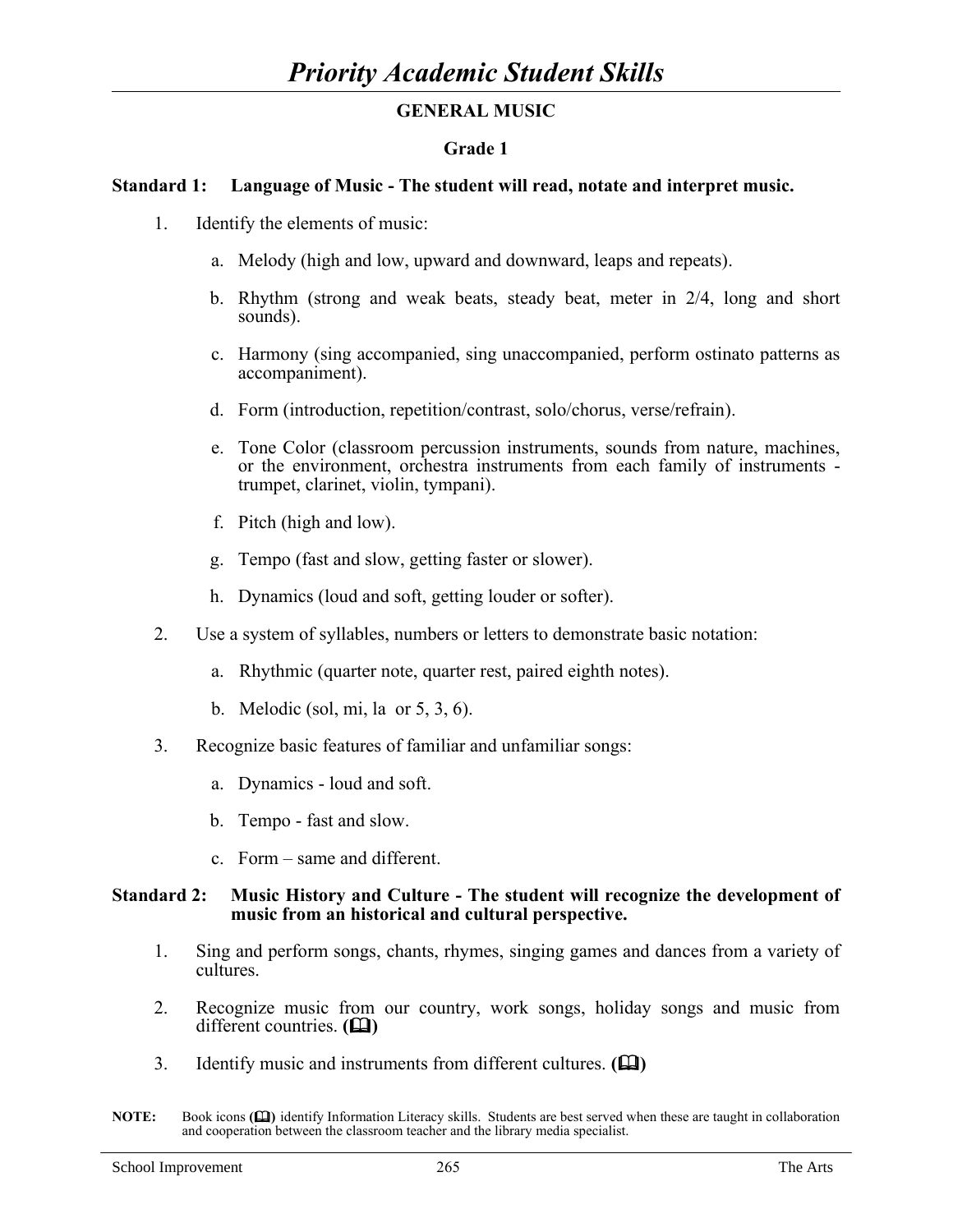## **Standard 3: Music Expression - The student will perform, imitate, compose a variety of music within specific guidelines.**

- 1. Participate in music through singing and/or playing instruments.
- 2. Match pitches, sing in tune and use appropriate tone and expression.
- 3. Respond to the beat or rhythm in music by clapping, walking, running, skipping, galloping, hopping, playing classroom instruments, or chanting.
- 4. Play simple rhythmic patterns using sounds and silences on classroom percussion instruments to accompany songs and rhythm activities.
- 5. Play simple pitch patterns (tones) on instruments, such as bells or xylophones.
- 6. While listening to a musical piece, use directional hand movements to follow the melodic contour (sound or progression of single tones).
- 7. Respond to unfinished short melodic patterns using voice or classroom instruments.

### **Standard 4: Music Appreciation - The student will learn to appreciate music and expand listening beyond music currently familiar to the student.**

- 1. Recognize and practice appropriate audience or performer behavior appropriate for the context and style of music performed.
- 2. Demonstrate respect for music performed by the student and by other students and professional performers.
- 3. Discuss likes and dislikes of music of different styles.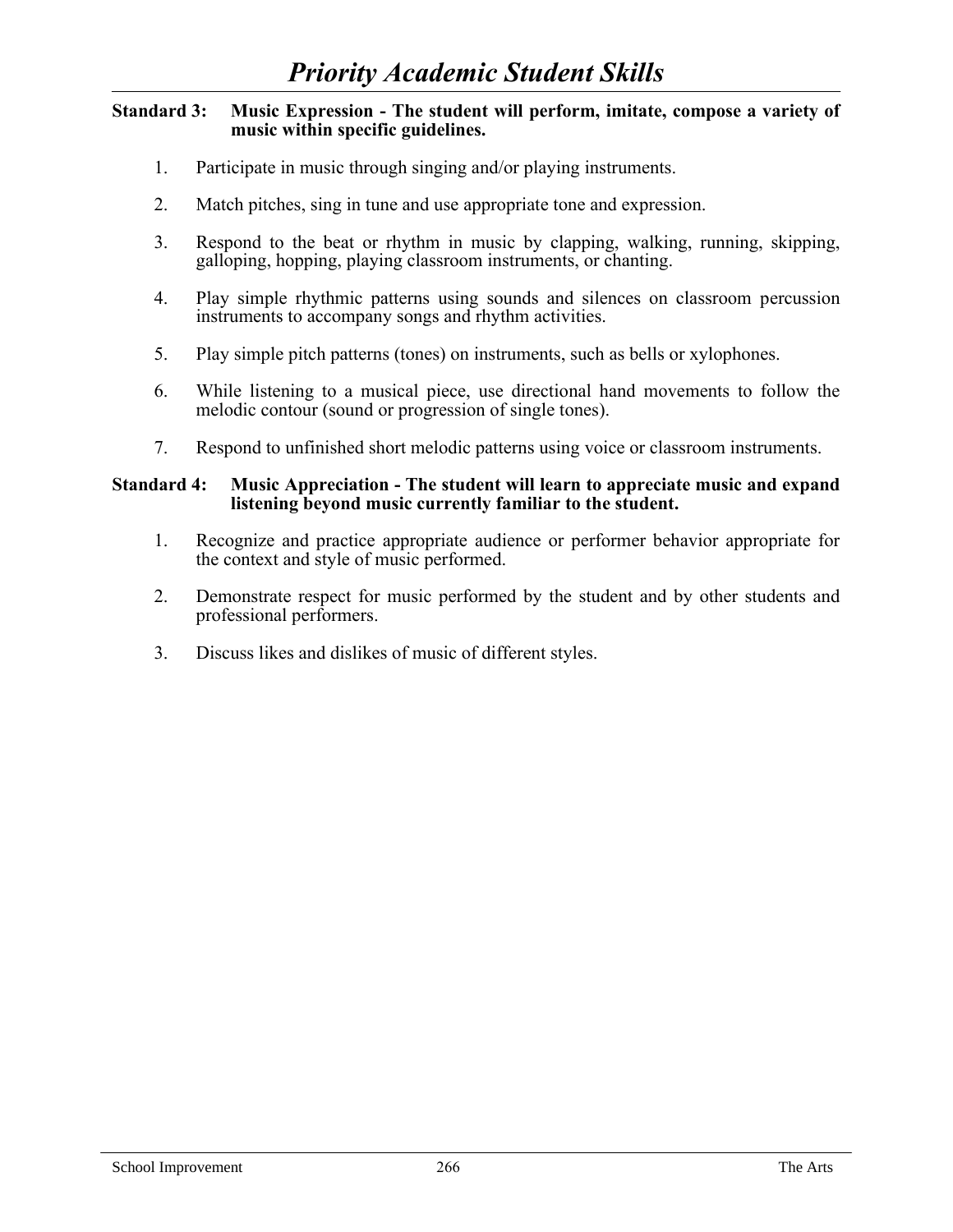# **VISUAL ART**

# **Grade 2**

## **Standard 1: Language of Visual Art - The student will identify visual art terms (e.g., collage, design, original, portrait, paint, subject).**

- 1. Use appropriate art vocabulary.
- 2. Name and describe elements of art; line, color, form, shape, texture, value and space.
- 3. Name and describe the principles of design; rhythm, balance, contrast, movement, center of interest (emphasis) and repetition.
- 4. Use the elements of art and principals of design to communicate ideas.

### **Standard 2: Visual Art History and Culture - The student will recognize the development of visual art from an historical and cultural perspective.**

- 1. Understand art reflects the culture of its origin.  $(\Box)$
- 2. Identify connections between characteristics of visual art and other art disciplines.
- 3. Identify specific works of art produced by artists in different cultures, times and places.  $(\Box)$

### **Standard 3: Visual Art Expression - The student will observe, select, and utilize a variety of ideas and subject matter in creating original works of visual art.**

- 1. Experiment in color mixing with various media.
- 2. Use a variety of subjects, basic media and techniques in making original art including drawing, painting, weaving, sculpture, and ceramics.
- 3. Demonstrate beginning skills of composition using the elements of art and principles of design.
- 4. Use art media and tools in a safe and responsible manner.

## **Standard 4: Visual Art Appreciation - The student will appreciate visual art as a vehicle of human expression.**

- 1. Demonstrate appropriate behavior while attending a visual art exhibition in a museum or art gallery.
- 2. Demonstrate respect for personal artwork and the artwork of others.
- 3. Demonstrate thoughtfulness and care in completion of artworks.

**NOTE:** Book icons **()** identify Information Literacy skills. Students are best served when these are taught in collaboration and cooperation between the classroom teacher and the library media specialist.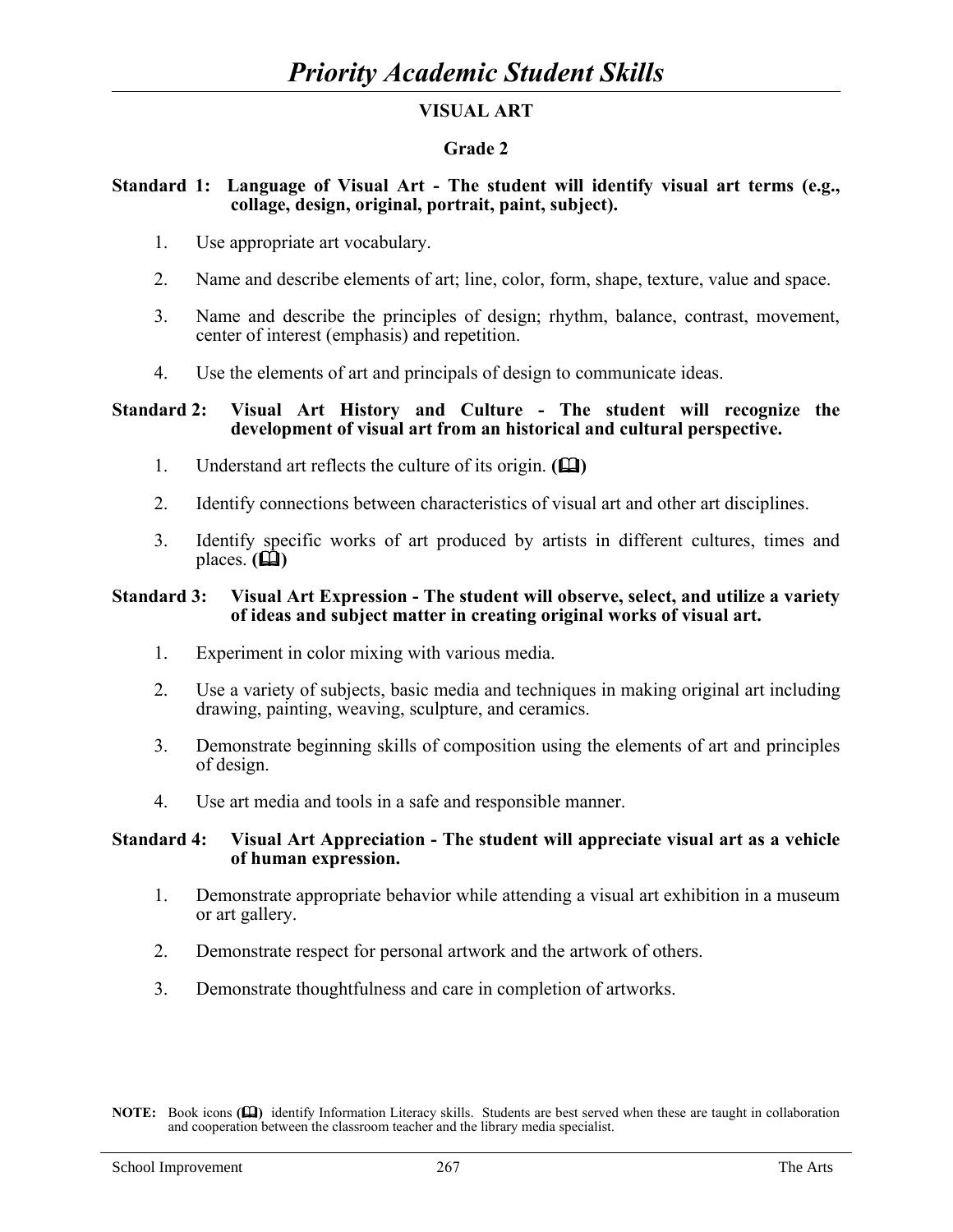# **GENERAL MUSIC**

# **Grade 2**

## **Standard 1: Language of Music - The student will read, notate and interpret music.**

- 1. Identify the elements of music:
	- a. Melody (steps, leaps, and repeated tones, melody patterns, high and low, upward and downward, motives, repeated phrases).
	- b. Rhythm (strong and weak beats, meter in 2/4 and 3/4, long and short sounds, rhythm patterns in songs and ostinatos).
	- c. Harmony (sing accompanied, sing unaccompanied, perform ostinato patterns as accompaniment, sing to chordal accompaniment).
	- d. Form (introduction, coda, repetition/contrast, solo/chorus, AB).
	- e. Tone Color (classroom percussion instruments, identify trumpet, clarinet, violin, tympani, different tone quality of an individual or group).
	- f. Pitch ( higher and lower).
	- g. Tempo (fast and slow, gradually faster and slower, suddenly faster and slower).
	- h. Dynamics (loud and soft, gradually louder and softer, suddenly louder and softer).
- 2. Use a system of syllables, numbers or letters to demonstrate basic notation:
	- a Rhythmic (quarter note, quarter rest, paired eighth notes, half note, half rest, whole note, whole rest).
	- b Melodic (sol, mi, la, do or 5, 3, 6, 1).
- 3. Recognize basic features of familiar and unfamiliar songs:
	- a. Dynamics loud and soft, gradual change of louder and softer.
	- b. Tempo fast and slow, gradual change of faster and slower.
	- c. Form same and different.

#### **Standard 2: Music History and Culture - The student will recognize the development of music from an historical and cultural perspective.**

- 1. Sing and perform action songs, chants, rhymes, singing games and dances from a variety of cultures.
- 2. Recognize music from our country, work songs, holiday songs and music from different countries. **(PD)**
- 3. Identify music and instruments from different cultures. (i.e., koto, maracas, Native American flute, African talking drum). **(14)**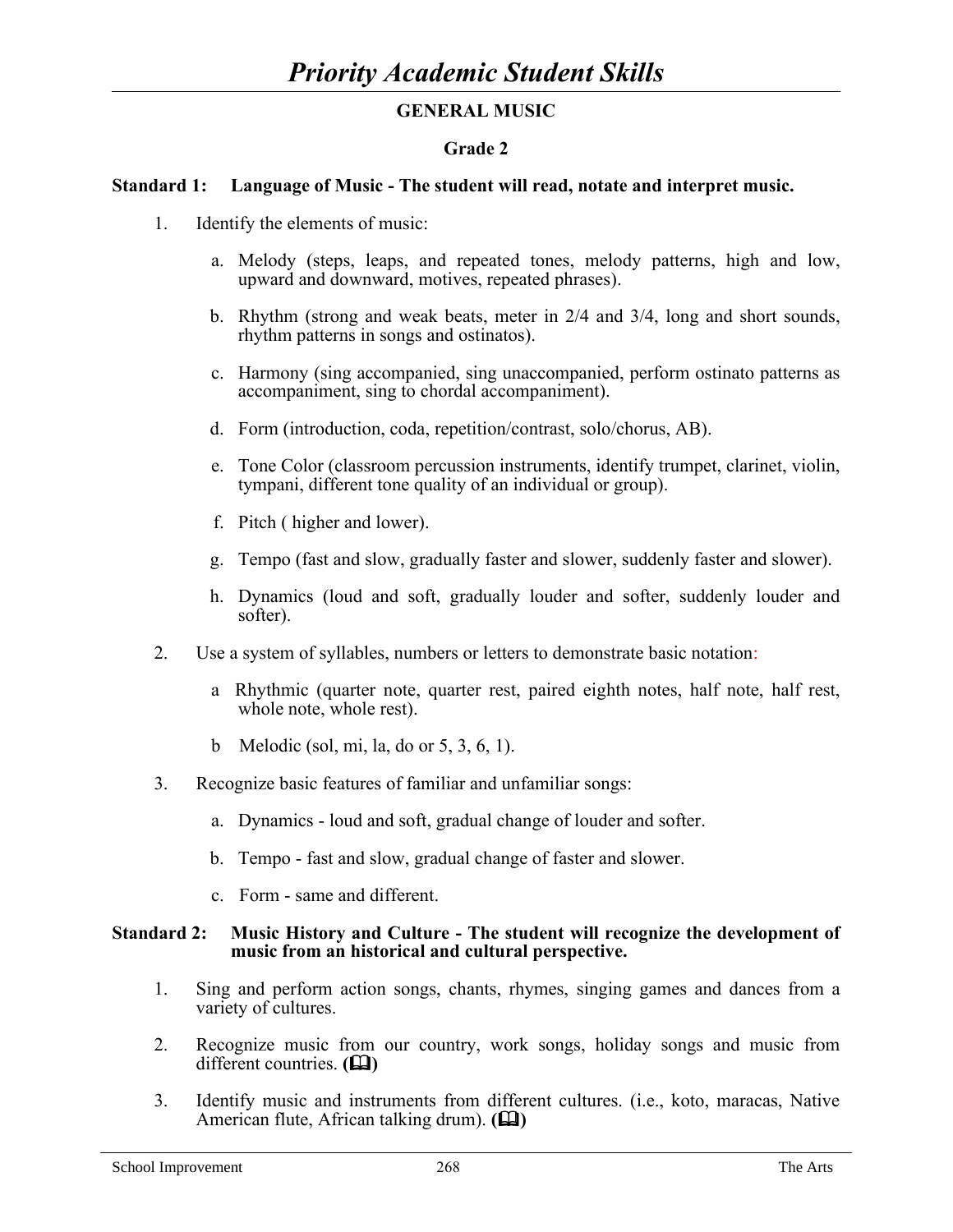**NOTE:** Book icons **()** identify Information Literacy skills. Students are best served when these are taught in collaboration and cooperation between the classroom teacher and the library media specialist.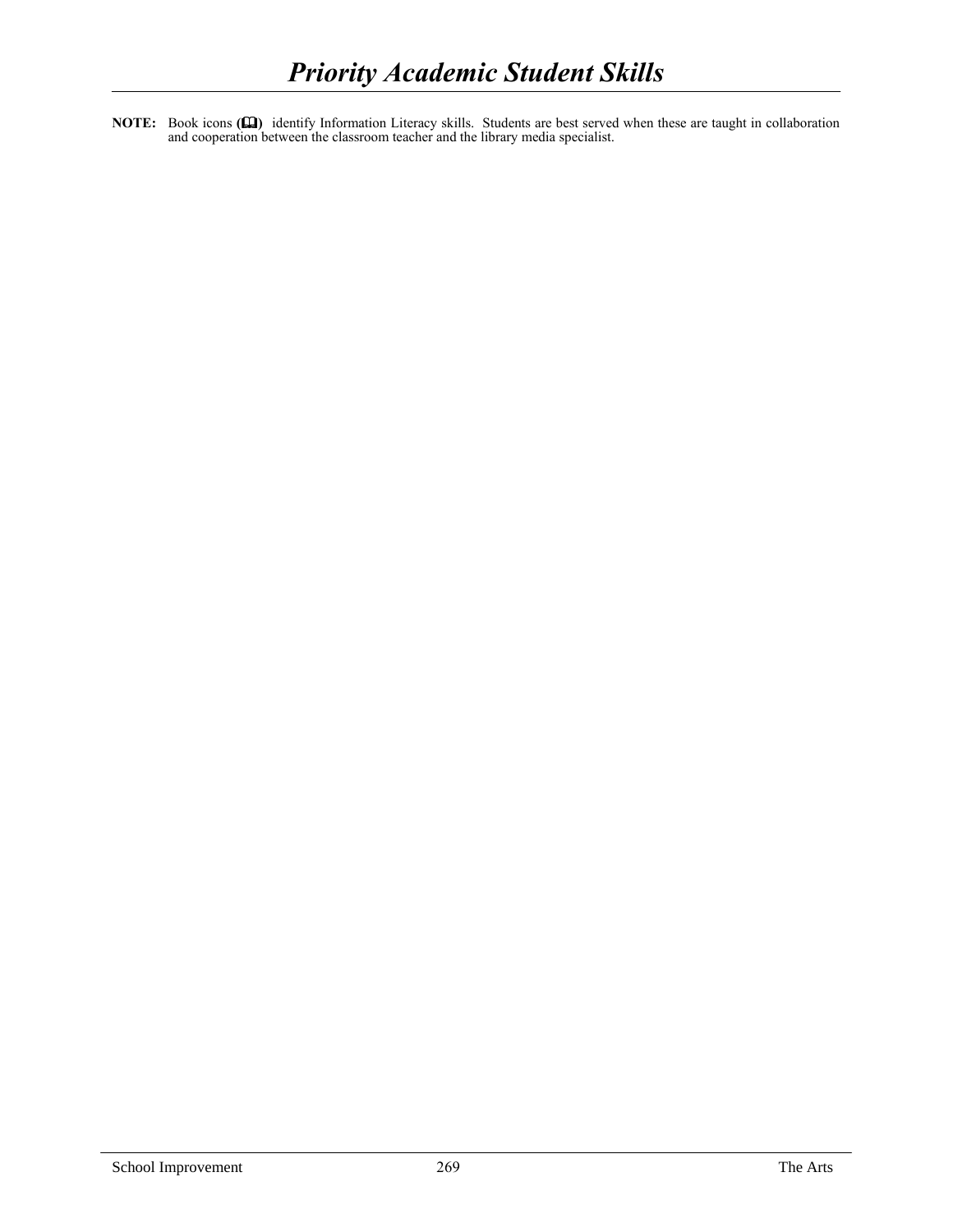### **Standard 3: Music Expression - The student will perform, imitate, compose a variety of music within specific guidelines.**

- 1. Participate in music through singing (echo singing) and/or playing instruments (body percussion and melodic ostinatos).
- 2. Match pitches, sing in tune (C-scale range) and use appropriate tone and expression.
- 3. Respond to the beat or rhythm in music by clapping, walking, running, skipping, galloping, hopping, sliding, playing classroom instruments, or chanting.
- 4. Play simple rhythmic patterns using sounds and silences on classroom percussion instruments to accompany songs and rhythm activities.
- 5. Play simple melodies by rote on instruments, such as bells or xylophones.
- 6. While listening to a musical piece, use directional hand movements to follow the melodic contour (sound or progression of single tones).
- 7. Respond to unfinished short melodic patterns using voice or classroom instruments.
- 8. Perform solos and in groups.

### **Standard 4: Music Appreciation - The student will learn to appreciate music and expand listening beyond music currently familiar to the student.**

- 1. Recognize and practice appropriate audience or performer behavior appropriate for the context and style of music performed.
- 2. Demonstrate respect for music performed by the student and by other students and professional performers.
- 3. Discuss likes and dislikes of music of different styles.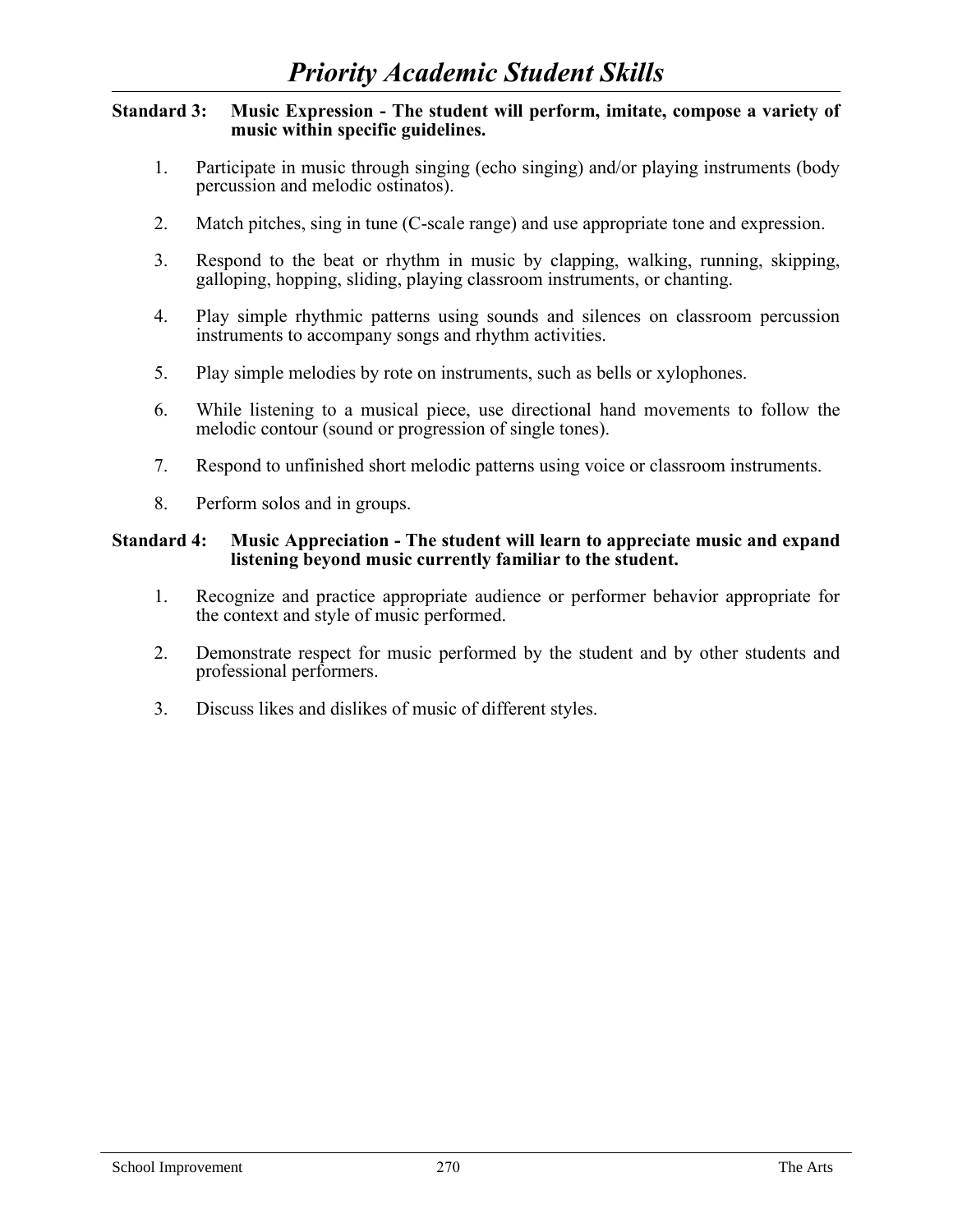# **VISUAL ART**

# **Grade 3**

## **Standard 1: Language of Visual Art - The student will identify visual art terms (e.g., collage, design, original, portrait, paint, subject).**

- 1. Use appropriate art vocabulary.
- 2. Name, describe, and understand the elements of art: line, color, form, shape, texture, value and space.
- 3. Name, describe, and understand the principles of design: rhythm, balance, contrast, movement, center of interest (emphasis) and repetition.
- 4. Use the elements of art and principals of design to express original ideas.

## **Standard 2: Visual Art History and Culture - The student will recognize the development of visual art from an historical and cultural perspective.**

- 1. Understand that art reflects and describes the culture of its origin.  $(\mathbf{\Omega})$
- 2. Identify connections between different styles of visual art and other art disciplines.
- 3. Identify specific works of art produced by artists including European, American, Native American, African American, Hispanic, and Asian art produced at different times and places.  $(\Box)$

## **Standard 3: Visual Art Expression - The student will observe, select, and utilize a variety of ideas and subject matter in creating original works of visual art.**

- 1. Experiment in color mixing with various media.
- 2. Use a variety of subjects, basic media and techniques in making original art including drawing, painting, weaving, sculpture, printmaking, and ceramics.
- 3. Demonstrate understanding and knowledge of composition using the elements of art and principles of design.
- 4. Use art media and tools in a safe and responsible manner.

#### **Standard 4: Visual Art Appreciation - The student will appreciate visual art as a vehicle of human expression.**

- 1. Demonstrate appropriate behavior while attending a visual art exhibition in a museum or art gallery.
- 2. Demonstrate respect for personal artwork and the artwork of others.
- 3. Demonstrate thoughtfulness and care in completion of artworks.
- **NOTE:** Book icons ( $\Box$ ) identify Information Literacy skills. Students are best served when these are taught in collaboration and cooperation between the classroom teacher and the library media specialist.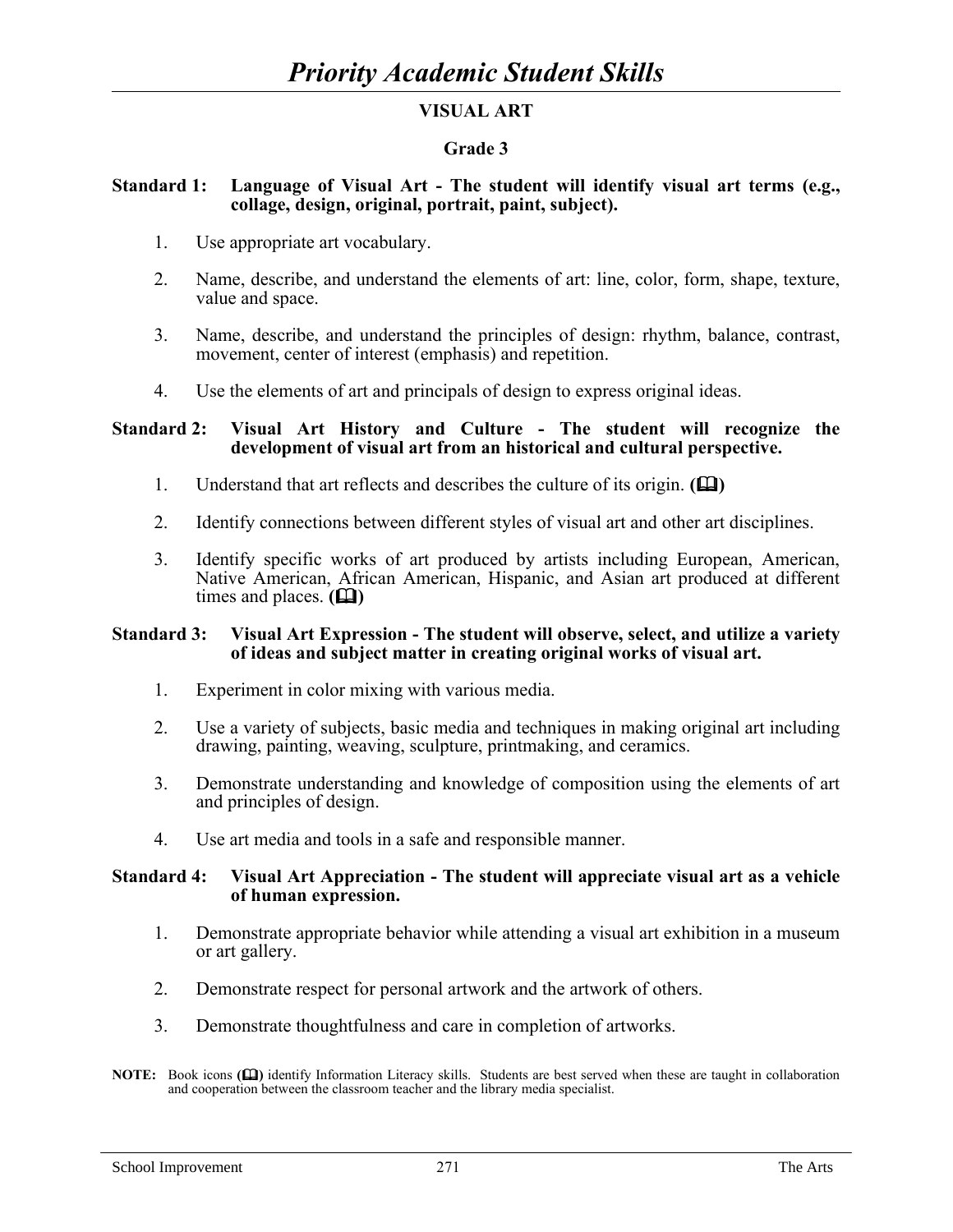# **GENERAL MUSIC**

# **Grade 3**

## **Standard 1: Language of Music - The student will read, notate and interpret music.**

- 1. Identify the elements of music:
	- a. Melody (steps, wide and narrow leaps, and repeated tones, melody patterns, high and low pitches, melodic contour, same, different and similar phrases).
	- b. Rhythm (strong and weak beats, steady beat, silent beat, meter in 2/4, 3/4 and 4/4, dotted rhythms).
	- c. Harmony (chordal harmony, chord changes, ostinato patterns, countermelody, rounds).
	- d. Form (introduction, coda, repetition/contrast, solo/chorus, AB, ABA, rondo, D.C. al fine).
	- e. Tone Color (classroom percussion instruments, identify trumpet, clarinet, violin, tympani, and different tone quality of an individual or group).
	- f. Pitch (higher and lower).
	- g. Tempo (fast and slow, faster and slower, gradual and sudden changes in tempo).
	- h. Dynamics (loud and soft, gradually louder and softer, suddenly louder and softer).
- 2. Use a system of syllables, numbers or letters to demonstrate basic notation:
	- a. Rhythmic (quarter note, quarter rest, paired eighth notes, half note, half rest, whole note, whole rest, dotted half note).
	- b. Melodic (sol, mi, la, do, re or 5, 3, 6, 1, 2).
- 3. Recognize basic features of familiar and unfamiliar songs:
	- a. Dynamics loud and soft, gradual change of louder and softer
	- b. Tempo fast and slow, gradual change of faster and slower.
	- c. Form same and different, similar.
- 4. Identify instrument ensembles (brass, strings, woodwinds, percussion).

#### **Standard 2: Music History and Culture - The student will recognize the development of music from an historical and cultural perspective.**

- 1. Sing and perform action songs, chants, rhymes, singing games and dances from a variety of cultures.
- 2. Recognize music from our country, work songs, holiday songs and music from different countries. **(Q)**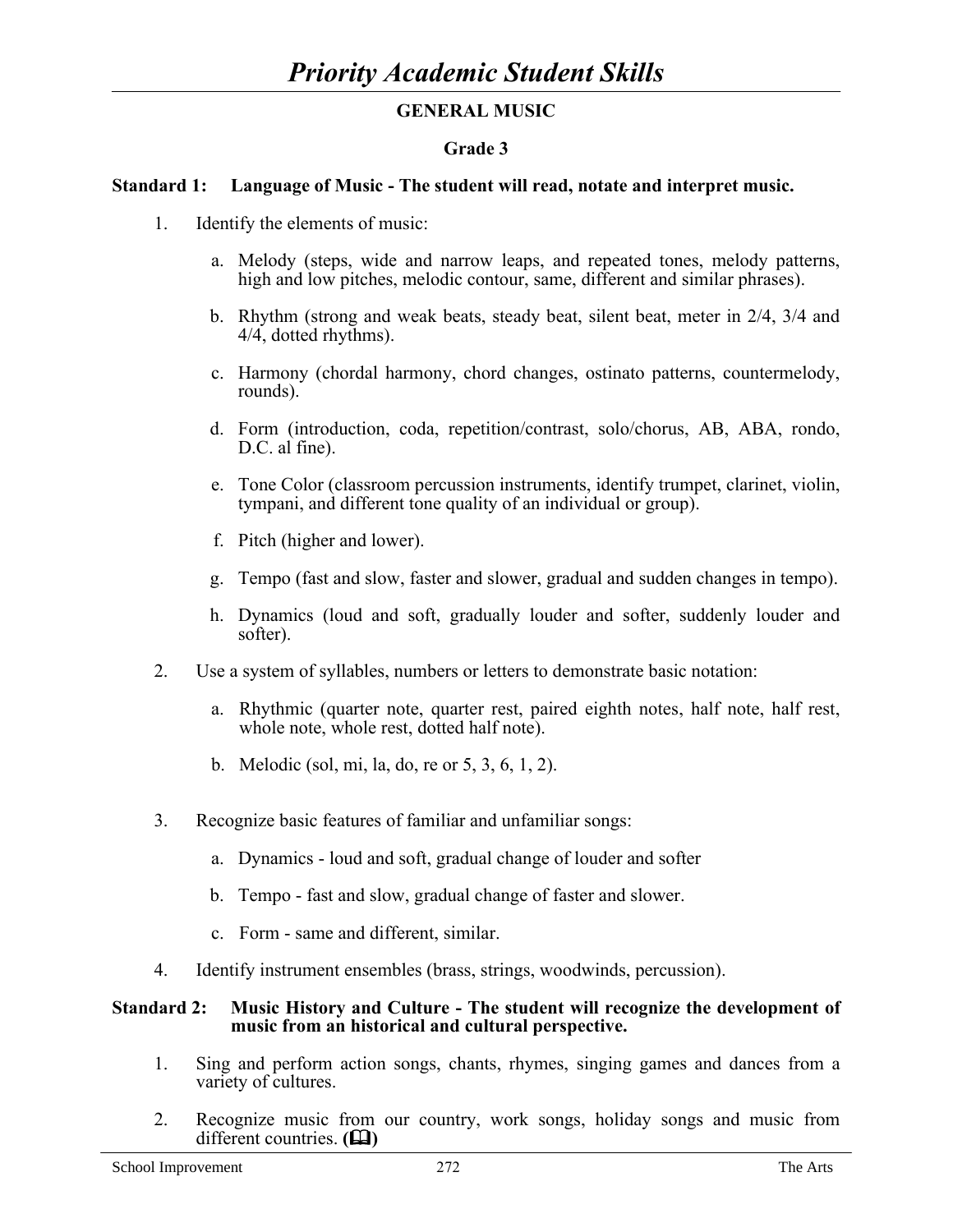**NOTE:** Book icons ( $\Box$ ) identify Information Literacy skills. Students are best served when these are taught in collaboration and cooperation between the classroom teacher and the library media specialist.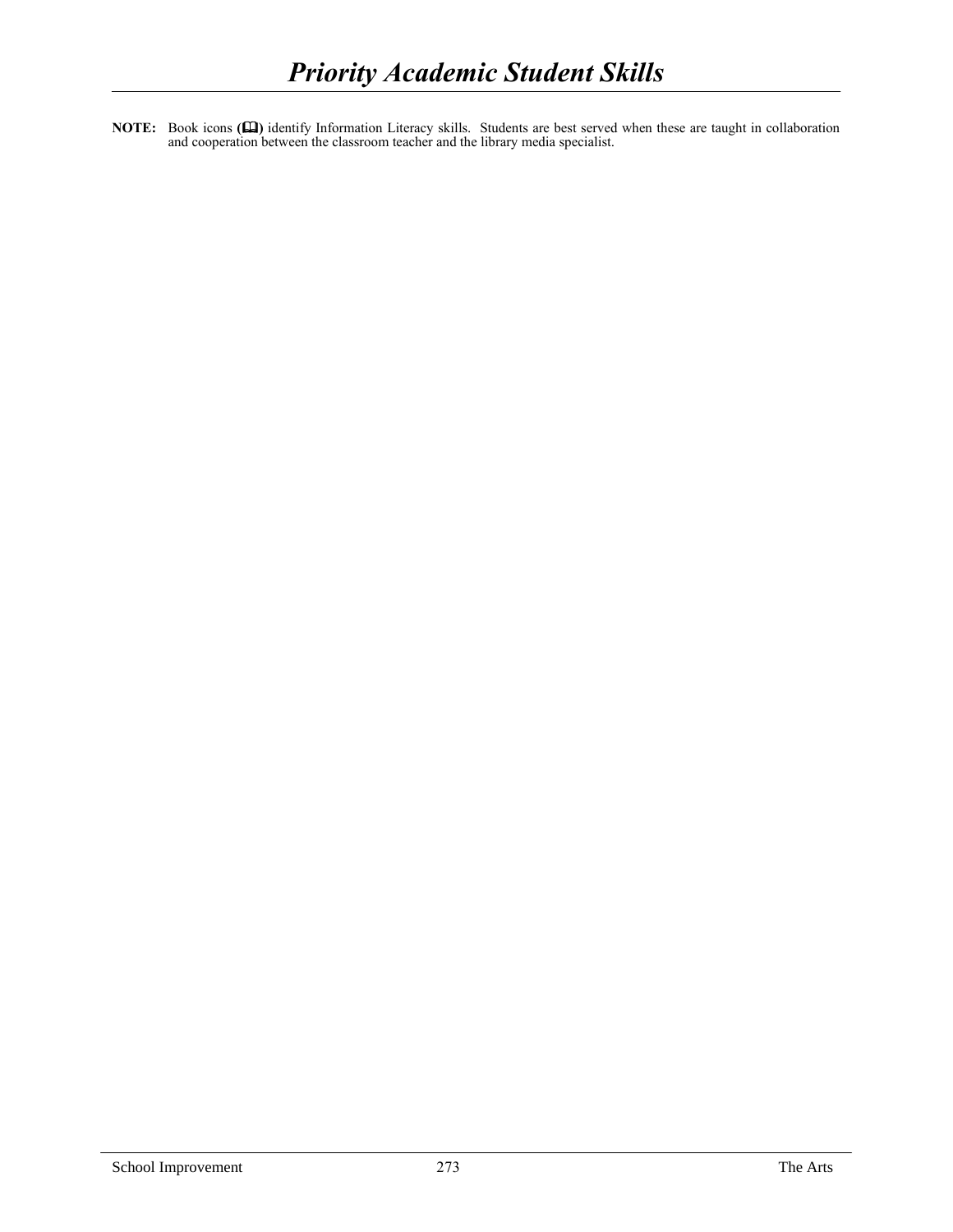3. Identify music and instruments from different cultures. (i.e., bagpipe, wooden flute, koto, panpipes).  $(\Box)$ 

## **Standard 3: Music Expression - The student will perform, imitate, compose a variety of music within specific guidelines.**

- 1. Participate in music through singing (echo singing, rounds and partner songs) and/or playing instruments (body percussion and melodic ostinatos).
- 2. Match pitches, sing in tune (C-scale range) and use appropriate tone and expression.
- 3. Respond to the beat or rhythm in music by clapping, walking, running, skipping, galloping, sliding, playing classroom instruments, or chanting.
- 4. Play simple rhythmic patterns using sounds and silences on classroom percussion instruments to accompany songs and rhythm activities.
- 5. Play simple melodies by rote on instruments, such as bells or xylophones.
- 6. While listening to a musical piece, use directional hand movements to follow the melodic contour (sound or progression of single tones).
- 7. Respond to unfinished short melodic patterns using voice or classroom instruments.
- 8. Perform solos and in groups.
- 9. Sing two-part rounds, partner songs and ostinatos.

## **Standard 4: Music Appreciation - The student will learn to appreciate music and expand listening beyond music currently familiar to the student.**

- 1. Recognize and practice appropriate audience or performer behavior appropriate for the context and style of music performed.
- 2. Demonstrate respect for music performed by the student and by other students and professional performers.
- 3. Use appropriate terms to explain preferences for musical works and styles.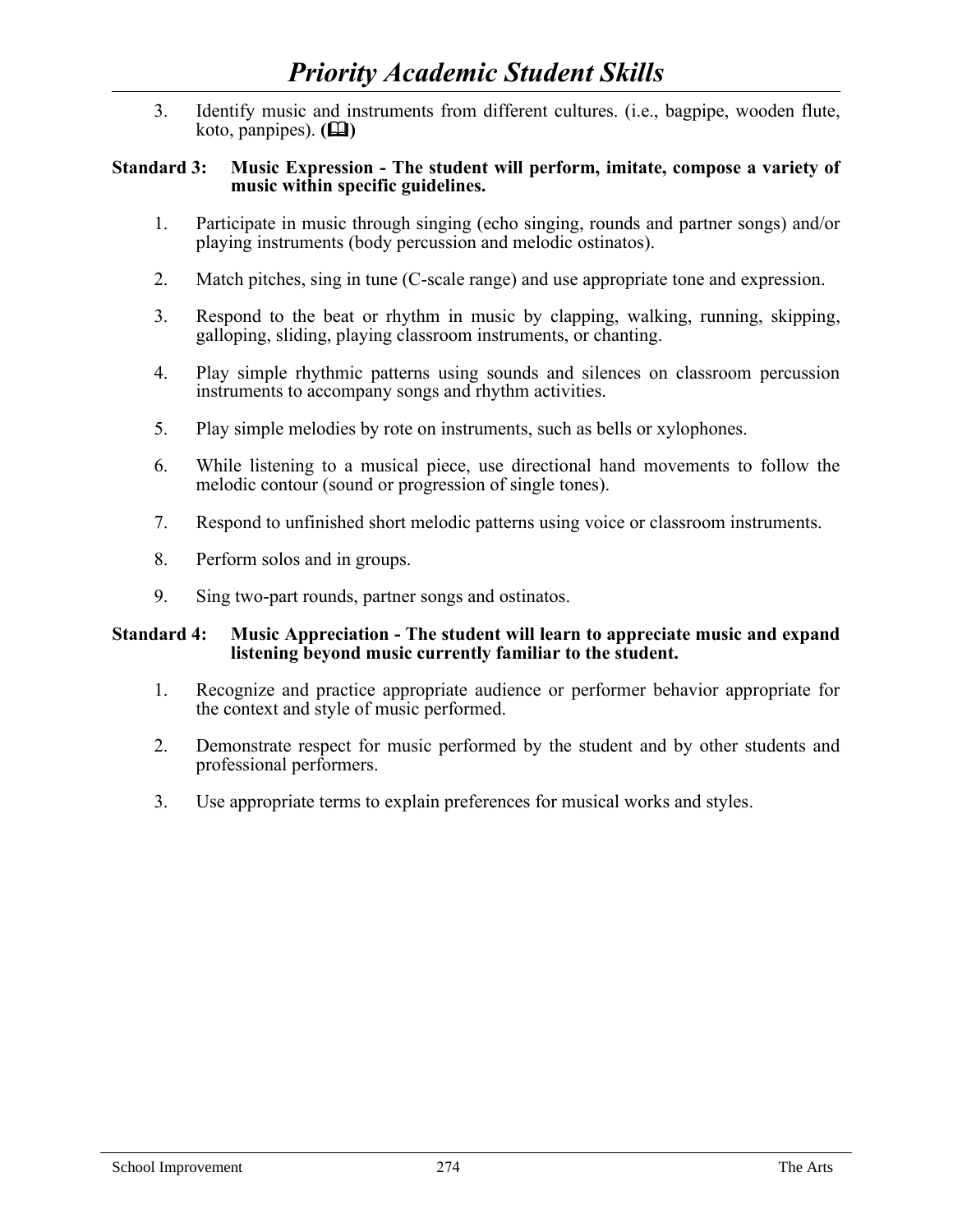# **VISUAL ART**

## **Grade 4**

#### **Standard 1: Language of Visual Art - The student will identify visual art terms (e.g., architecture, contour, medium, mixed media, perspective, symbol).**

- 1. Know how works of art are made with respect to the materials, media, techniques, and sources of ideas.
- 2. Describe and use the principles of design: rhythm, balance, contrast, movement, variety, center of interest (emphasis), and repetition in works of art.
- 3. Describe and use the elements of art: line, color, form, shape, texture, value (light and dark), and space in works of art.
- 4. Discuss observations of visual and expressive features seen in the environment (such as colors, textures, shapes).

## **Standard 2: Visual Art History and Culture - The student will recognize the development of visual art from an historical and cultural perspective.**

- 1. Describe and place a variety of specific significant art objects by artist, style and historical and cultural context.  $(\Box)$
- 2. Identify themes and purposes of works of art and artifacts in history and culture. **(** $\Box$ **)**
- 3. Demonstrate a basic knowledge of several fields of art such as painting, sculpture, drawing, computer graphics, printmaking, architecture, and fiber arts.
- 4. Identify how visual art is used in today's world including the popular media of advertising, television, and film.  $(\Box)$

## **Standard 3: Visual Art Expression - The student will observe, select, and utilize a variety of ideas and subject matter in creating original works of art.**

- 1. Make original works of art using a variety of materials (media), and techniques (skills), and sources for ideas.
- 2. Use observation, memory and imagination in making original works of art.
- 3. Apply knowledge of a basic art vocabulary through experiences in making original works of art.

#### **Standard 4: Visual Art Appreciation - The student will learn to appreciate visual art as a vehicle of human expression.**

- 1. Demonstrate appropriate behavior while attending a visual art exhibition in a museum or art gallery.
- 2. Demonstrate respect for personal artwork and the artwork of others.
- 3. Demonstrate thoughtfulness and care in completion of artworks.

**NOTE:** Book icons ( $\Box$ ) identify Information Literacy skills. Students are best served when these are taught in collaboration and cooperation between the classroom teacher and the library media specialist.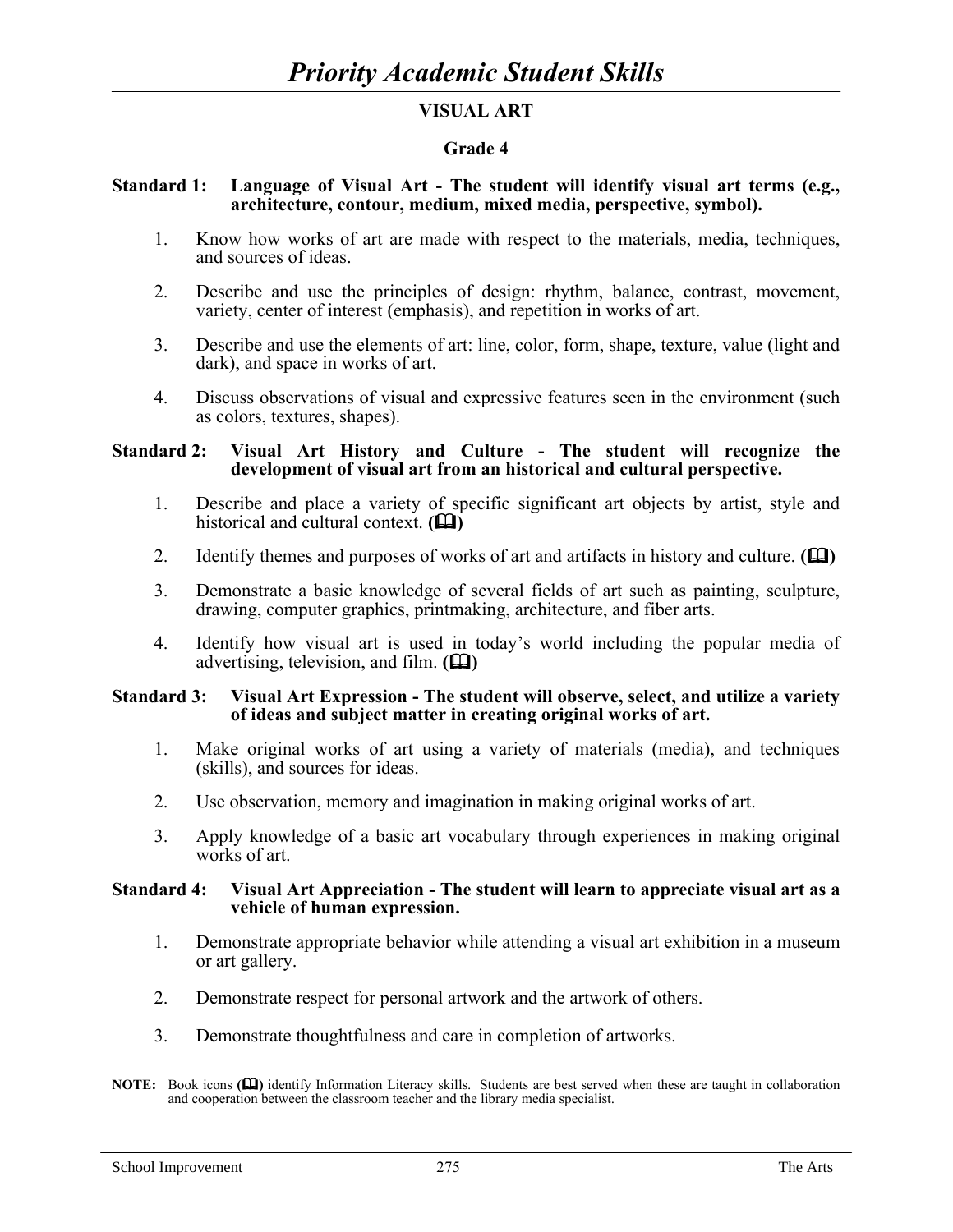# **GENERAL MUSIC**

## **Grade 4**

## **Standard 1: Language of Music - The student will read, notate and interpret music.**

- 1. Use correct terminology to discuss the elements of music.
	- a. Melody (steps, wide and narrow leaps, octave leap, and repeated tones, melody patterns, melodic contour, same, different, similar phrases).
	- b. Rhythm (strong and weak beats, steady beat, offbeat, silent beat, meter in 2/4, 3/4, 4/4 and 6/8).
	- c. Harmony (chordal harmony, chord changes, ostinato patterns, countermelody, rounds, thick and thin texture).
	- d. Form (introduction, coda, repetition/contrast, solo/chorus, AB, ABA, rondo, D.C. al fine).
	- e. Tone Color sound quality of individual and group performances by voice or instrument to include duets, trios, quartets, chorus, etc. and ranges (soprano, alto, tenor, bass).
	- f. Pitch high and low.
	- g. Tempo allegro (fast), lento (slow), andante (walking), moderato (moderate).
	- h. Dynamics forte (loud), piano (soft), mezzo forte (medium loud), mezzo piano (medium soft).
- 2. Use a system of syllables, numbers or letters to demonstrate basic notation:
	- a. Rhythmic (quarter note, quarter rest, paired eighth notes, half note, half rest, whole note, whole rest, dotted half note, sixteenth notes, single eighth note, single eighth rest, syncopation, 2/4, 3/4, 4/4, 6/8).
	- b. Melodic (sol, mi, la, do, re, high do, low la, low sol or 5, 3, 6, 1, 2, 8, low 6, low 5, treble clef).
- 3. Experiment with variations in and demonstrate understanding of tempo (speed), timbre or tone color (sound quality), dynamics (degree of loudness), and phrasing for expressive purposes.
- 4. Identify visually and aurally:
	- a. Instrumental ensembles (symphony orchestra, jazz band).
	- c. Families of orchestral instruments (strings, woodwinds, brass and percussion).
	- c. Classification of voice ranges (soprano, alto, tenor, bass).
- 5. Notate (written representation of music) simple pitch and rhythm patterns presented aurally (listening).
- **NOTE:** Book icons ( $\Box$ ) identify Information Literacy skills. Students are best served when these are taught in collaboration and cooperation between the classroom teacher and the library media specialist.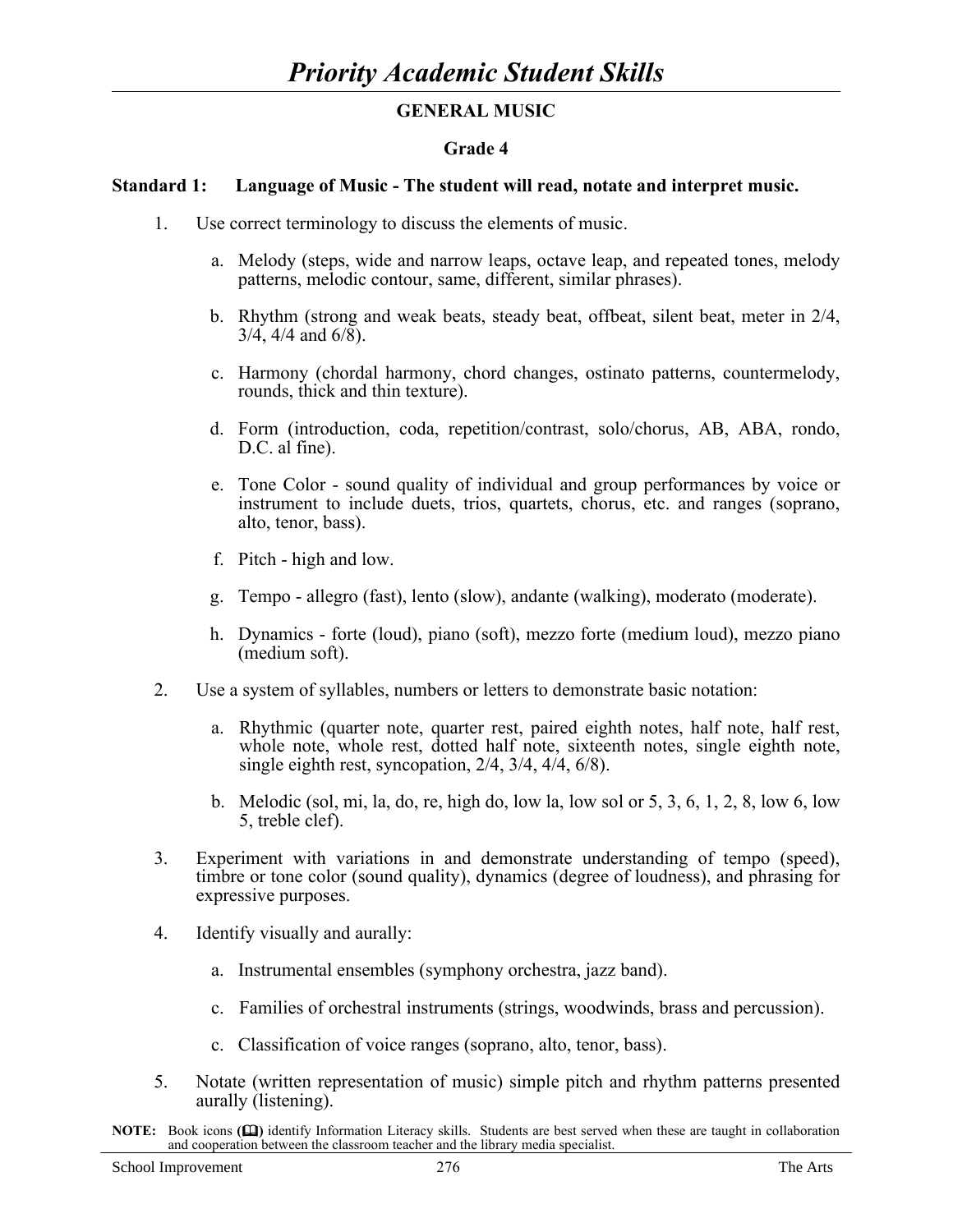## **Standard 2: Music History and Culture - The student will recognize the development of music from an historical and cultural perspective.**

- 1. Sing or play a variety of folk, ethnic, classical, and contemporary musical pieces.
- 2. Listen and describe music from a variety of styles, periods and cultures including European, Native American, African American, Hispanic, and Asian.
- 3. Identify music and instruments from different cultures. (i.e. bagpipe, wooden flute, koto, panpipes).  $(\Box)$
- 4. Identify and describe roles of musicians in various music settings and cultures.  $(\Box)$

## **Standard 3: Music Expression - The student will perform, imitate, compose a variety of music within specific guidelines.**

- 1. Participate in music through singing (echo singing, rounds and partner songs) and/or playing instruments (body percussion and melodic ostinatos).
- 2. Match pitches, sing in tune (C-scale range) and use appropriate tone and expression.
- 3. Respond to the beat or rhythm in music by clapping, playing classroom instruments.
- 4. Play simple and syncopated rhythm patterns using sounds and silences on classroom percussion instruments to accompany songs and rhythm activities.
- 5. Play simple melodies on instruments, such as bells or xylophones.
- 6. While listening to a musical piece, use directional hand movements to follow the melodic contour (sound or progression of single tones).
- 7. Respond to unfinished short melodic patterns using voice or classroom instruments.
- 8. Perform solos and with groups.
- 9. Sing two-part rounds, partner songs/ostinatos

#### **Standard 4: Music Appreciation - The student will learn to appreciate music and expand listening beyond music currently familiar to the student.**

- 1. Recognize and practice appropriate audience or performer behavior appropriate for the context and style of music performed.
- 2. Demonstrate respect for music performed by the student and by other students and professional performers.
- 3. Use appropriate terms to explain preferences for musical works and styles.

**NOTE:** Book icons ( $\Box$ ) identify Information Literacy skills. Students are best served when these are taught in collaboration and cooperation between the classroom teacher and the library media specialist.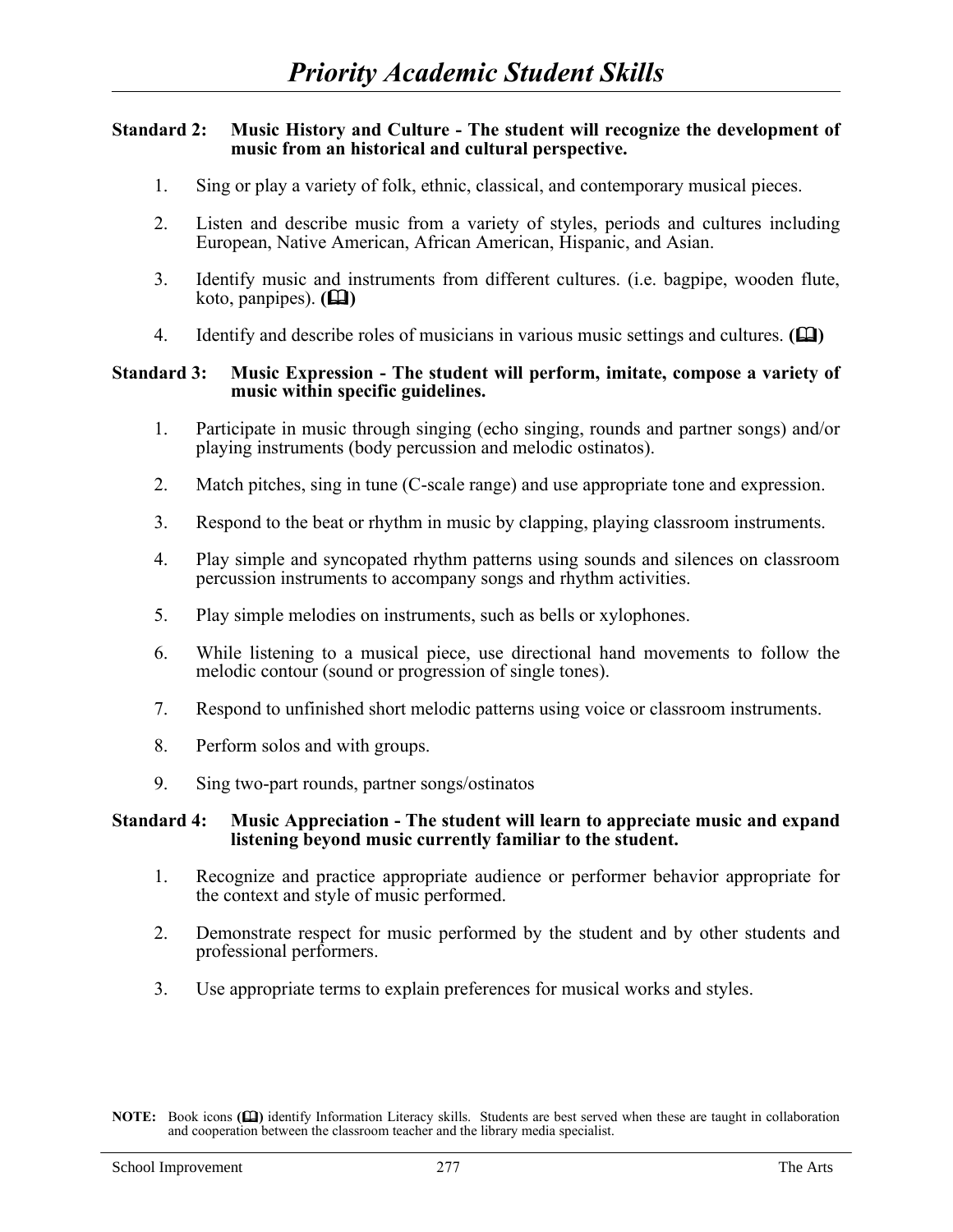# **VISUAL ART**

# **Grade 5**

## **Standard 1: Language of Visual Art - The student will identify visual art terms (e.g., architecture, contour, medium, mixed media, perspective, symbol).**

- 1. Describe and apply knowledge of the principles of design: rhythm, balance (symmetrical, asymmetrical, radial) contrast, movement, variety, center of interest (emphasis), and repetition in personal artwork, and the artworks of others.
- 2. Describe and use the elements of art: line, color, form, shape, texture, value (light and dark), and space in works of art. Identify and discriminate between types of shape (geometric and organic), colors (primary, secondary, complementary, intermediates, neutrals, tints, tones, shades, and values), lines (characteristics, quality), textures (tactile and visual), and space (background, middleground, foreground, placement, perspective, overlap, negative, positive, size, color) in personal artwork, and the artworks of others.
- 3. Know how works of art are made with respect to the materials, media, techniques, and sources of ideas.
- 4. Discuss observations of visual and expressive features seen in the environment (such as colors, textures, shapes).  $(\Box)$

#### **Standard 2: Visual Art History and Culture - The student will recognize the development of visual art from an historical and cultural perspective.**

- 1. Describe and place a variety of specific significant art objects by artist, style and historical and cultural context.  $(\Box)$
- 2. Identify themes and purposes of works of art and artifacts in history and culture. **(Q**)
- 3. Identify how the visual arts are used by artists in today's world, including the popular media of advertising, television, and film (e.g., illustrator, fashion designer, sculptor, display designer, painter, graphic designer, animator, photographer).  $(\Box)$
- 4. Communicate in-depth knowledge gained through integrated study of a visual art theme, historical period, or event.  $(\mathbf{\mathbf{\Box}})$

#### **Standard 3: Visual Art Expression - The student will observe, select, and utilize a variety of ideas and subject matter in creating original works of art.**

- 1. Make original works of art using a variety materials (media), and techniques (skills), and sources for ideas.
- 2. Use observation, memory and imagination in making original works of art.
- 3. Demonstrate safe and proper use, care, and storage of media, materials, and equipment.
- **NOTE:** Book icons ( $\Box$ ) identify Information Literacy skills. Students are best served when these are taught in collaboration and cooperation between the classroom teacher and the library media specialist.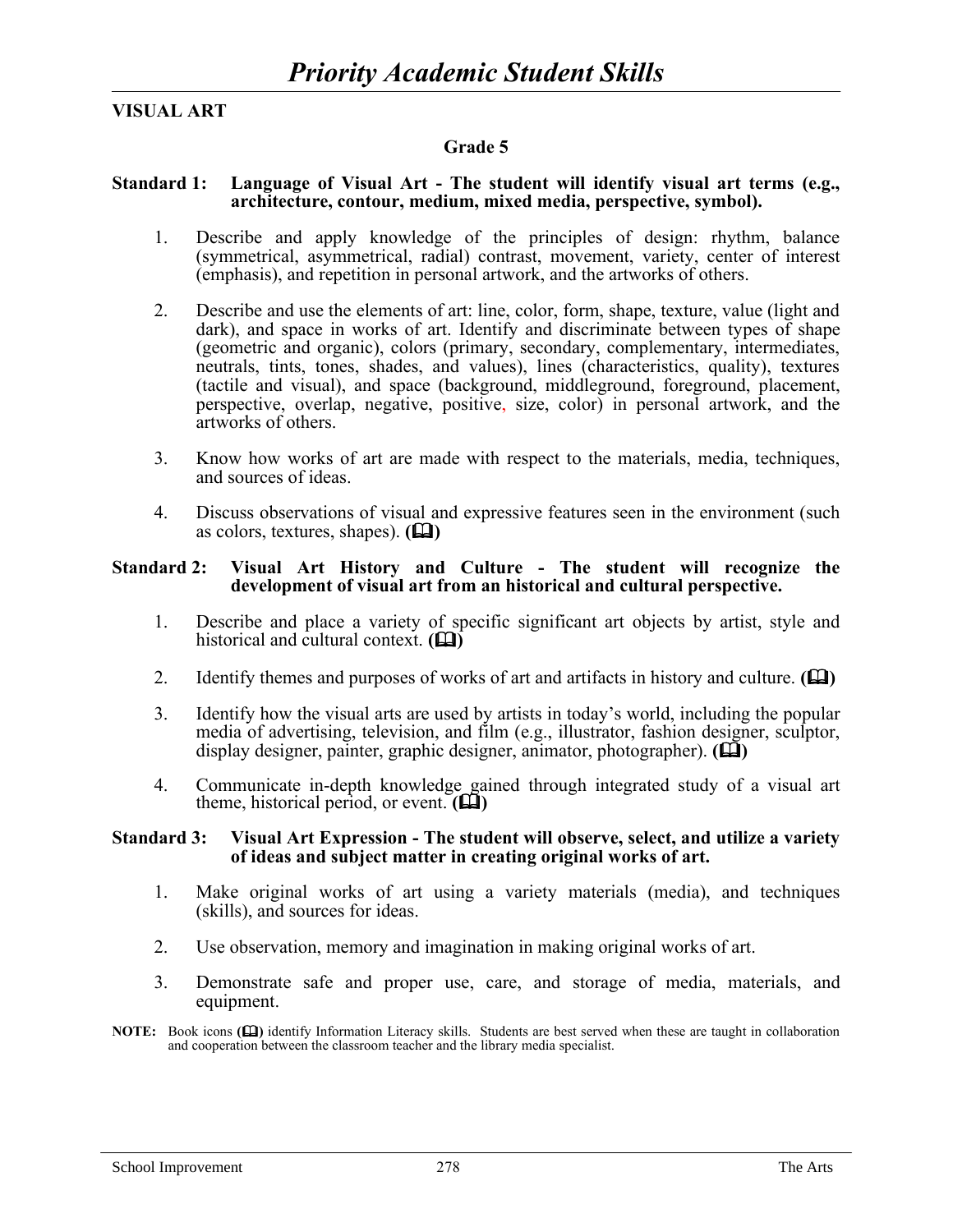- 4. Apply knowledge of a basic art vocabulary through experiences in making original works of art.
- 5. Demonstrate a basic knowledge of media, techniques and processes in:

| Painting                     | media:<br>processes: | tempera, watercolor, oil, and acrylic.<br>wet-on-wet, wet-on-dry, wash, resist, sponge.             |
|------------------------------|----------------------|-----------------------------------------------------------------------------------------------------|
| Sculpture or<br>Architecture | media:               | paper, papier-mâché, clay, plaster, cardboard, wood,<br>found objects, beads, sand, wire.           |
|                              | processes:           | carving, constructing, and assembling.                                                              |
| Drawing                      | media:               | pencils, colored pencils, markers, chalks, crayons,<br>oil-pastels,                                 |
|                              |                      | processes: sketching, contour line, hatching, crosshatching.                                        |
| Printmaking                  | media:<br>processes: | printing ink, styrofoam, stencil, found objects.<br>relief, silkscreen, and monoprint.              |
| Fiber Arts                   | media:<br>processes: | cloth, yarn, ribbon, found objects, paper, and rope.<br>weaving, stitchery, braiding, and basketry. |

# **Standard 4: Visual Art Appreciation - The student will learn to appreciate visual art as a vehicle of human expression.**

- 1. Demonstrate appropriate behavior while attending a visual art exhibition in a museum or art gallery.
- 2. Demonstrate respect for personal artwork and the artwork of others.
- 3. Demonstrate thoughtfulness and care in completion of artworks.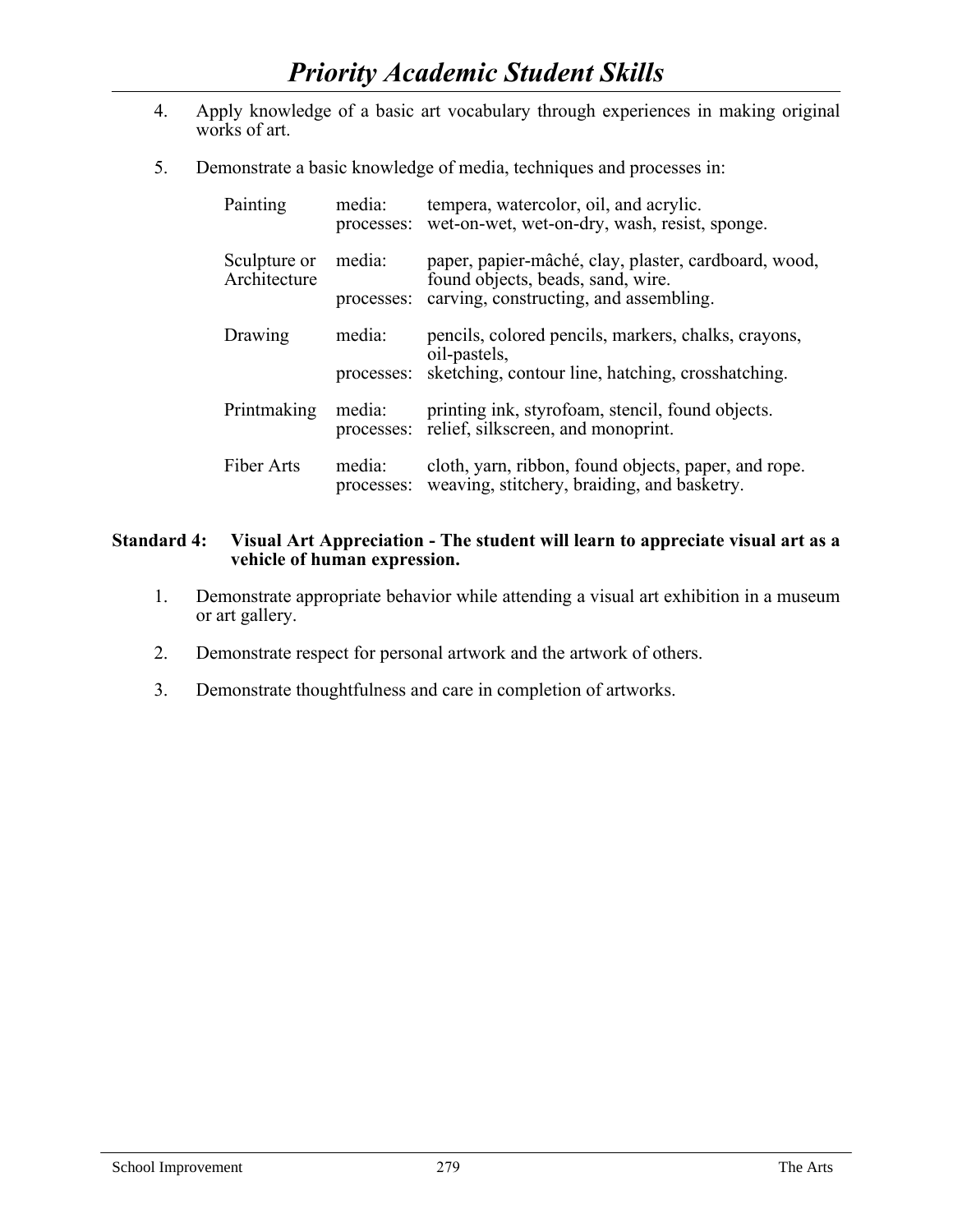# **GENERAL MUSIC**

## **Grade 5**

## **Standard 1: Language of Music - The student will read, notate and interpret music.**

- 1. Define and use correct terminology to identify and discuss the elements of music including:
	- a. Melody (steps, wide and narrow leaps, repeated tones, phrases, pentatonic scale (five-tone scale).
	- b. Rhythm (even and uneven rhythm patterns, syncopation, triplets, dotted rhythms).
	- c. Harmony (partner songs, countermelody, descant, major and minor chords).
	- d. Form (AB, ABA, round, rondo, introduction, coda, interlude, verse and refrain, prelude).
	- e. Tone Color sound quality of individual and group performances by voice or instrument to include duets, trios, quartets, chorus, etc. and ranges (soprano, alto, tenor, bass).
	- f. Pitch (high and low).
	- g. Tempo allegro (fast), lento (slow), andante (walking), moderato (moderate).
	- h. Dynamics forte (loud), piano (soft), mezzo forte (medium loud), mezzo piano (medium soft).
- 2. Use a system of syllables, numbers or letters to demonstrate basic notation:
	- a. Rhythmic (quarter note, quarter rest, paired eighth notes, half note, half rest, whole note, whole rest, dotted half note, sixteenth notes, single eighth note, single eighth rest, dotted quarter note, syncopation, 2/4, 3/4, 4/4, 6/8).
	- b. Melodic (diatonic scale, treble clef, bass clef).
- 3. Experiment with variations in and demonstrate understanding of tempo (speed), tone quality (sound quality), dynamics (degree of loudness) and phrasing for expressive purpose in performing music.
- 4. Identify visually and aurally:
	- a. instrumental ensembles (marching band, symphony orchestra, jazz band).
	- b, families of orchestral instruments (strings, woodwinds, brass, and percussion).
	- c. classification of voice ranges (soprano, alto, tenor, bass).
- 5. Notate (written representation of music) simple pitch and rhythm patterns presented aurally (listening).

NOTE: Book icons( $\Box$ ) identify Information Literacy skills. Students are best served when these are taught in collaboration and cooperation between the classroom teacher and the library media specialist.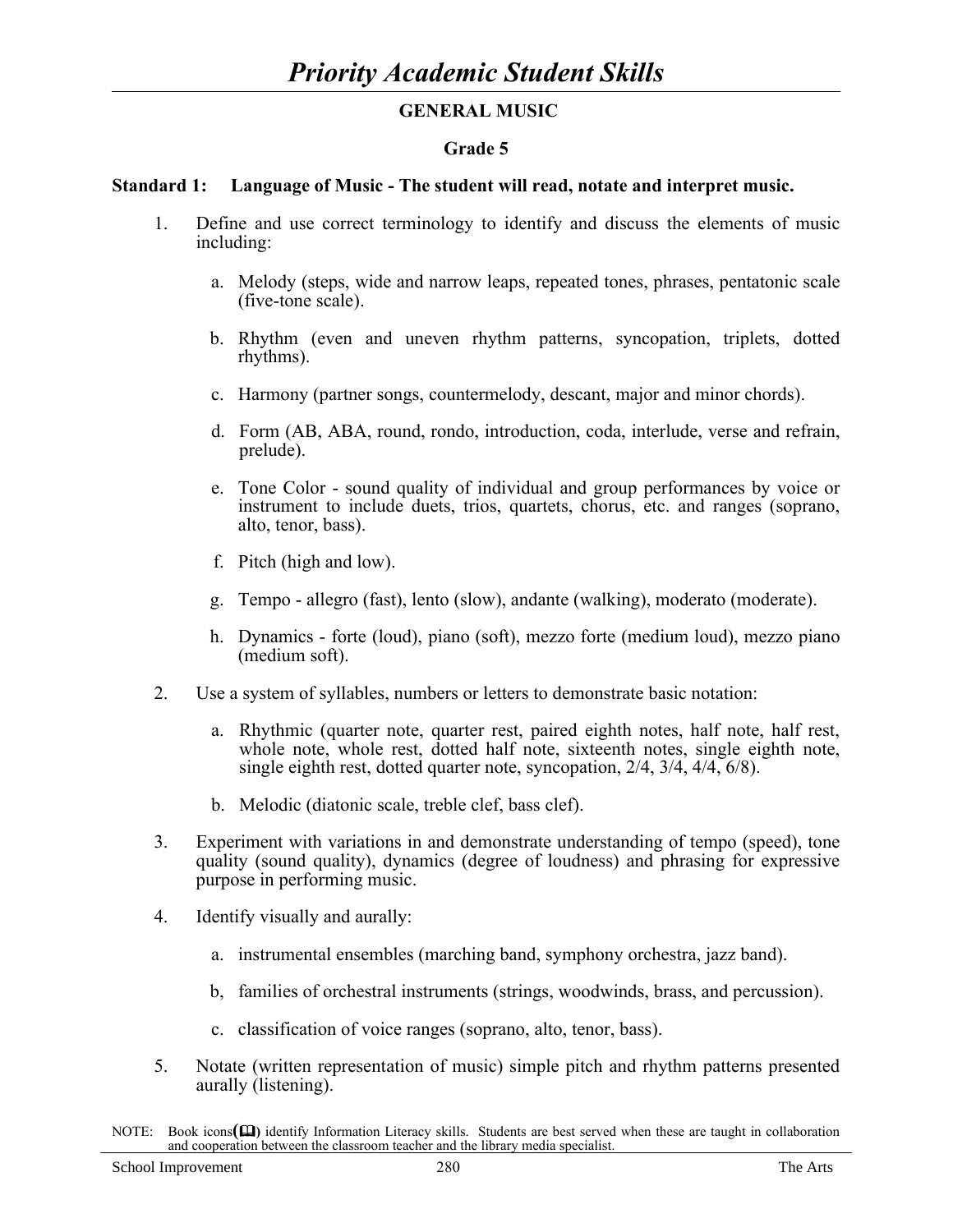## **Standard 2: Music History and Culture - The student will recognize the development of music from an historical and cultural perspective.**

- 1. Sing or play a variety of folk, ethnic, classical, and contemporary musical compositions.
- 2. Recognize, describe and listen to music from a variety of:
	- a. Styles (jazz, mariachi band, opera, musical, call-response);
	- b. Periods (Baroque, Classical, Romantic, Impressionism and Contemporary);
	- c. Cultures including European, Native American, African American, Hispanic, and Asian.
- 3. Identify and differentiate the use of musical elements and instruments from other parts of the world and compare them to the use of musical elements in American music (patriotic, orchestral, band and folk).  $(\Box \Box)$
- 4. Identify and describe roles of musicians in various music settings and cultures.

## **Standard 3: Music Expression - The student will perform, compose, improvise and arrange a variety of music within specified guidelines.**

- 1. Participate in music through singing (echo singing, rounds and partner songs) and/or playing instruments (body percussion and melodic ostinatos).
- 2. Match pitches, sing in tune (C-scale range) and use appropriate tone and expression.
- 3. Respond to the beat or rhythm in music by clapping, playing classroom instruments.
- 4. Play simple and syncopated rhythm patterns using sounds and silences on classroom percussion instruments to accompany songs and rhythm activities.
- 5. Play simple melodies on instruments, such as bells or xylophones.
- 6. While listening to a musical piece, use directional hand movements to follow the melodic contour (sound or progression of single tones).
- 7. Respond to unfinished short melodic patterns using voice or classroom instruments.
- 8. Perform solos and with groups.
- 9. Sing two-part rounds, partner songs/ostinatos.
- 10. Identify uses of music in everyday life (film, television, background music, and commercials).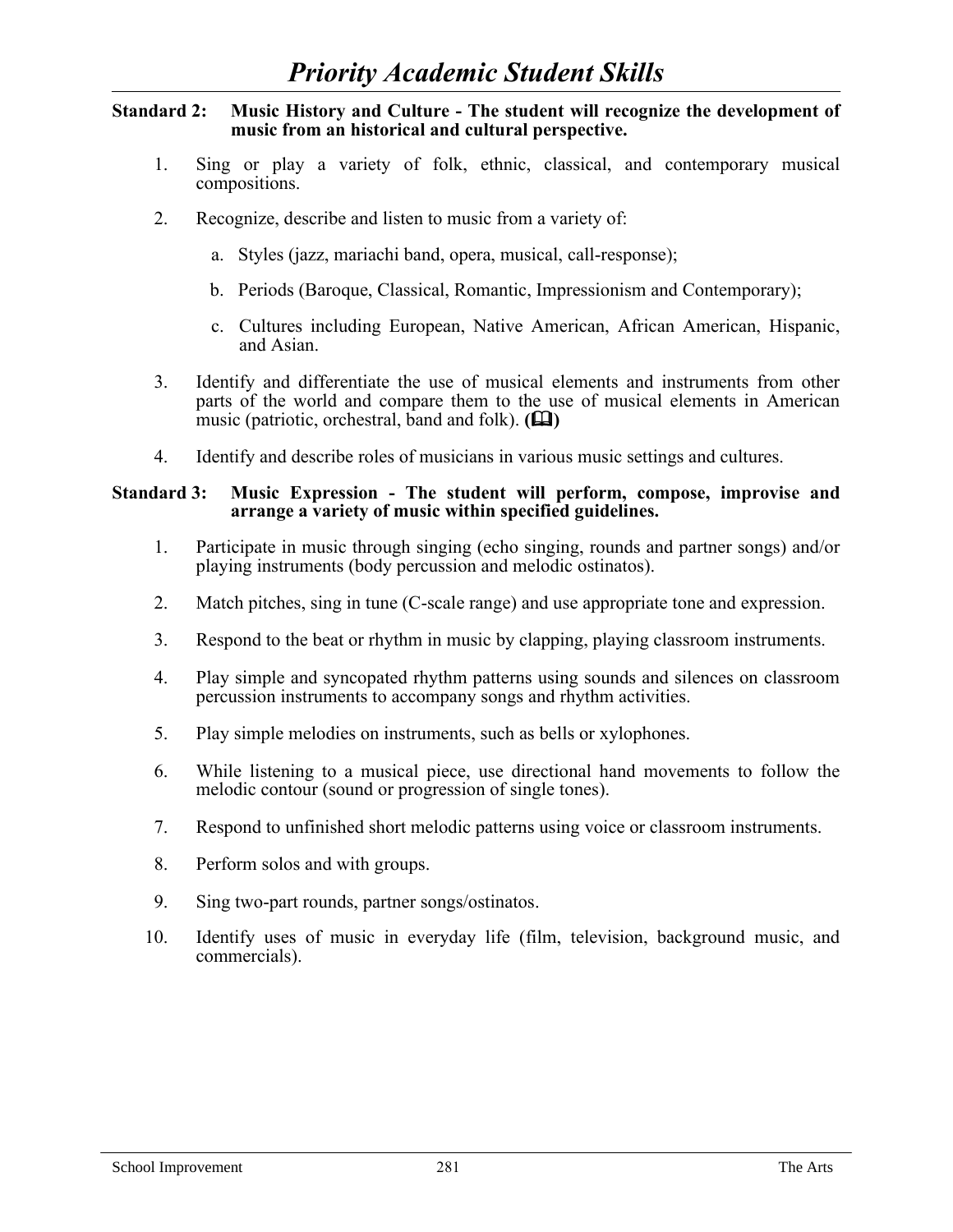NOTE: Book icons( $\Box$ ) identify Information Literacy skills. Students are best served when these are taught in collaboration and cooperation between the classroom teacher and the library media specialist.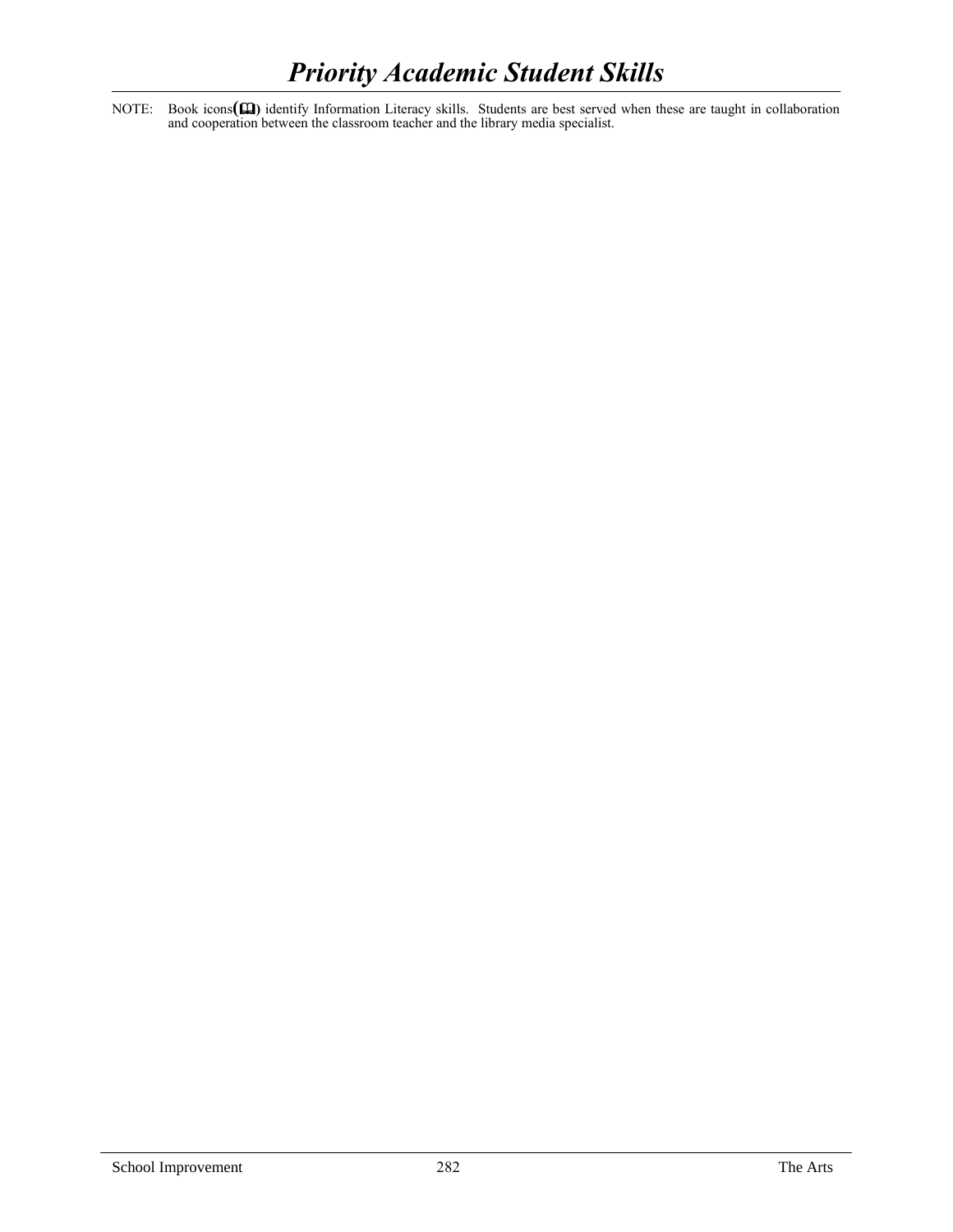**Standard 4: Music Appreciation - The student will learn to appreciate music and extend listening beyond music currently familiar to the student.** 

- 1. Recognize and practice appropriate audience or performer behavior appropriate for the context and style of music performed.
- 2. Demonstrate respect for music performed by the student, by other students and professional performers.
- 3. Use appropriate terms to explain preferences for musical works and styles.
- 4. Identify criteria for evaluating a musical composition or a musical performance.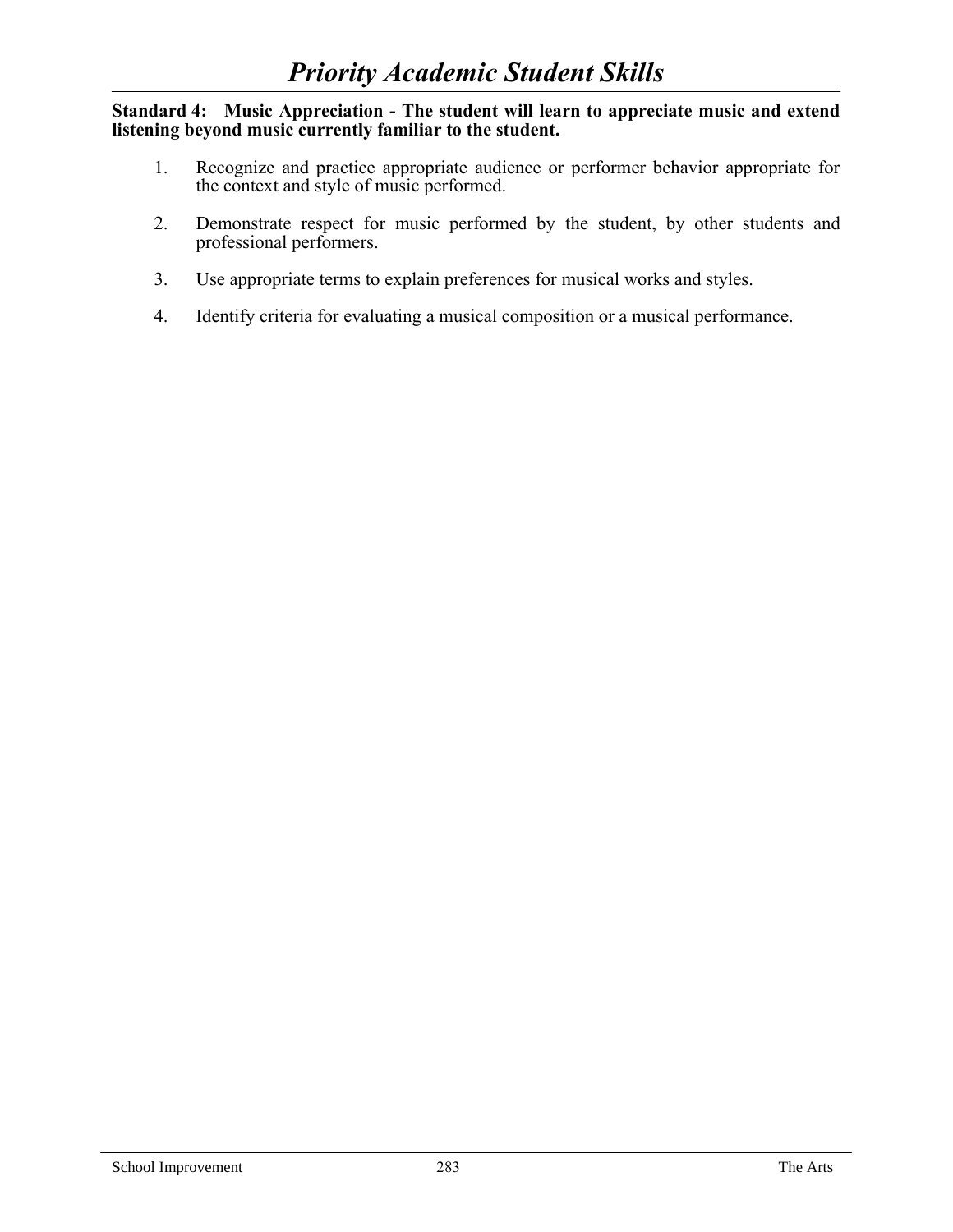# **VISUAL ART**

## **Grade 6**

#### **Standard 1: Language of Visual Art - The student will identify Visual Art terms (i.e., still life, contour**, **composition, foreshortening, foreground, perspective).**

- 1. Describe and apply knowledge of the principles of design: rhythm, balance (symmetrical, asymmetrical, radial) contrast, movement, variety, center of interest (emphasis), and repetition in his/her own art work, and the art works of others.
- 2. Describe and use the elements of art: line, color, form, shape, texture, value (light and dark), and space in works of art. Identify and discriminate between types of shape (geometric and organic), colors (primary, secondary, complementary, intermediates, neutrals, tints, tones, shades, and values), lines (characteristics, quality), textures (tactile and visual), and space (background, middleground, foreground, placement, perspective, overlap, negative, positive, size, color) in his/her own artwork, and the artworks of others.
- 3. Compare works which are similar or different in expressive quality, composition, and style.  $(\Box)$
- 4. Discuss works of art of different media and styles beyond statements of mere preference.  $(\Box)$

### **Standard 2: Visual Art History and Culture - The student will recognize the development of visual art from an historical and cultural perspective.**

- 1. Recognize and describe the cultural and ethnic traditions which have influenced the visual arts including European, American, Native American, African American, Hispanic, and Asian traditions. **(** $\Box$ **)**
- 2. Describe and place a variety of specific significant art objects by artist, style and historical and cultural context.  $(\Box)$
- 3. Identify the variety of art forms used in business and industry, including advertising, television, and film.  $(\Box)$
- 4. Discuss the relationship that exists between visual art and other art forms such as music, dance, and drama.
- 5. Communicate in-depth knowledge gained through integrated study of a visual art theme, historical period, or event.  $(\Box)$

#### **Standard 3: Visual Art Expression - The student will observe, select, and utilize a variety of ideas and subject matter in creating original works of art.**

- 1. Make original works of art using a variety of materials (media), and techniques (skills), and sources for ideas.
- 2. Use observation, memory and imagination in making original works of art.
- **NOTE:** Book icons ( $\Box$ ) identify Information Literacy skills. Students are best served when these are taught in collaboration and cooperation between the classroom teacher and the library media specialist.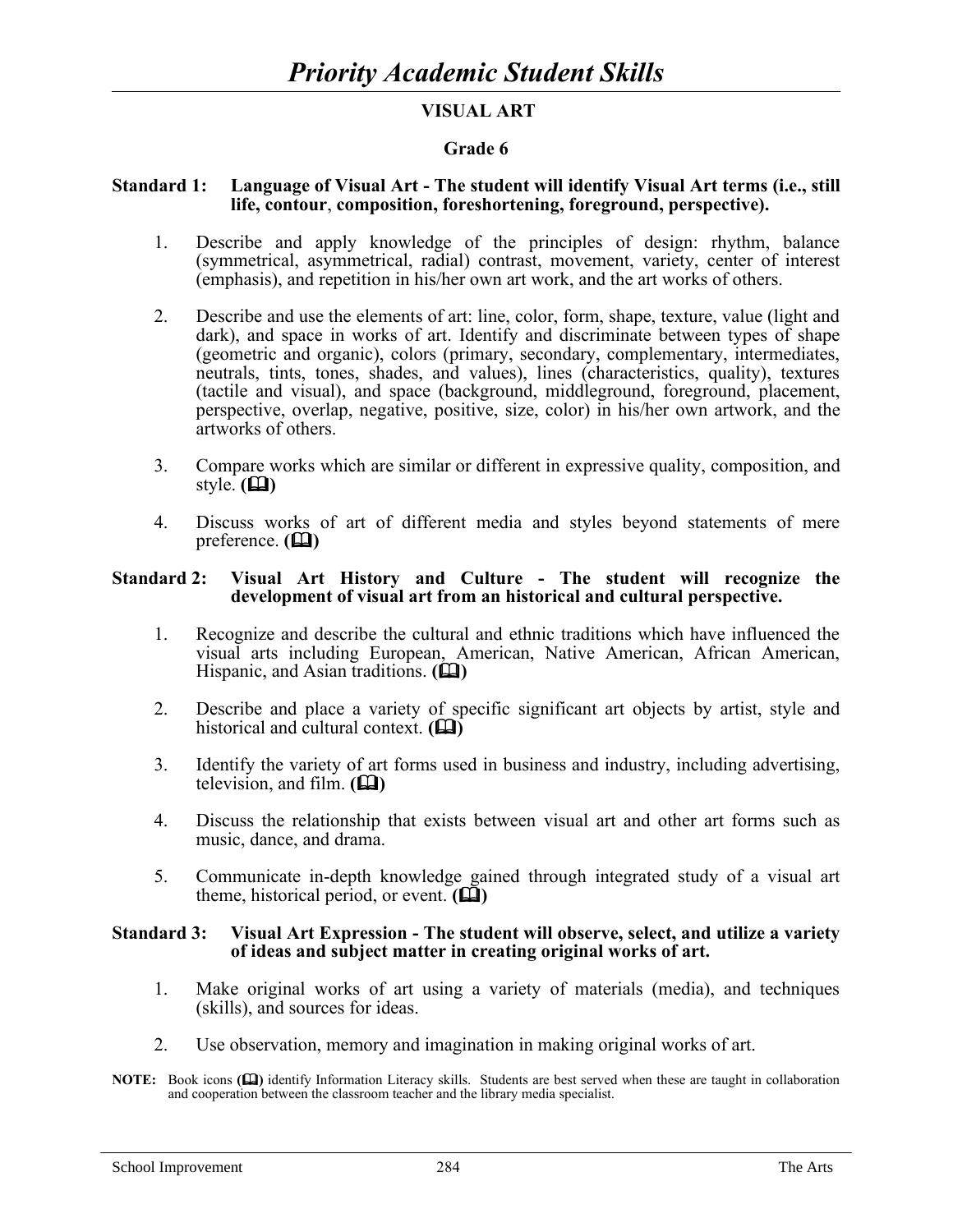- 3. Demonstrate safe and proper use, care, and storage of media, materials, and equipment.
- 4. Apply knowledge of a basic art vocabulary through experiences in making original works of art.
- 5. Demonstrate a basic knowledge of media, techniques and processes in:

| Painting                     | media:<br>processes: | tempera, watercolor, oil, and acrylic.<br>wet-on-wet, wet-on-dry, wash, resist, sponge.             |
|------------------------------|----------------------|-----------------------------------------------------------------------------------------------------|
| Sculpture or<br>Architecture | media:               | paper, papier-mâché, clay, plaster, cardboard, wood<br>found objects, beads, sand, wire.            |
|                              | processes:           | carving, constructing, and assembling.                                                              |
| Drawing                      | media:               | pencils, colored pencils, markers, chalks, crayons,<br>oil-pastels.                                 |
|                              | processes:           | sketching, contour line, hatching, crosshatching.                                                   |
| Printmaking                  | media:<br>processes: | printing ink, styrofoam, stencil, found objects.<br>relief, silkscreen, and monoprint.              |
| Fiber Arts                   | media:<br>processes: | cloth, yarn, ribbon, found objects, paper, and rope.<br>weaving, stitchery, braiding, and basketry. |

### **Standard 4: Visual Art Appreciation - The student will appreciate visual art as a vehicle of human expression.**

- 1. Demonstrate appropriate behavior while attending a visual art exhibition in a museum or art gallery.
- 2. Demonstrate respect for personal artwork and the artwork of others.
- 3. Demonstrate thoughtfulness and care in completion of artworks.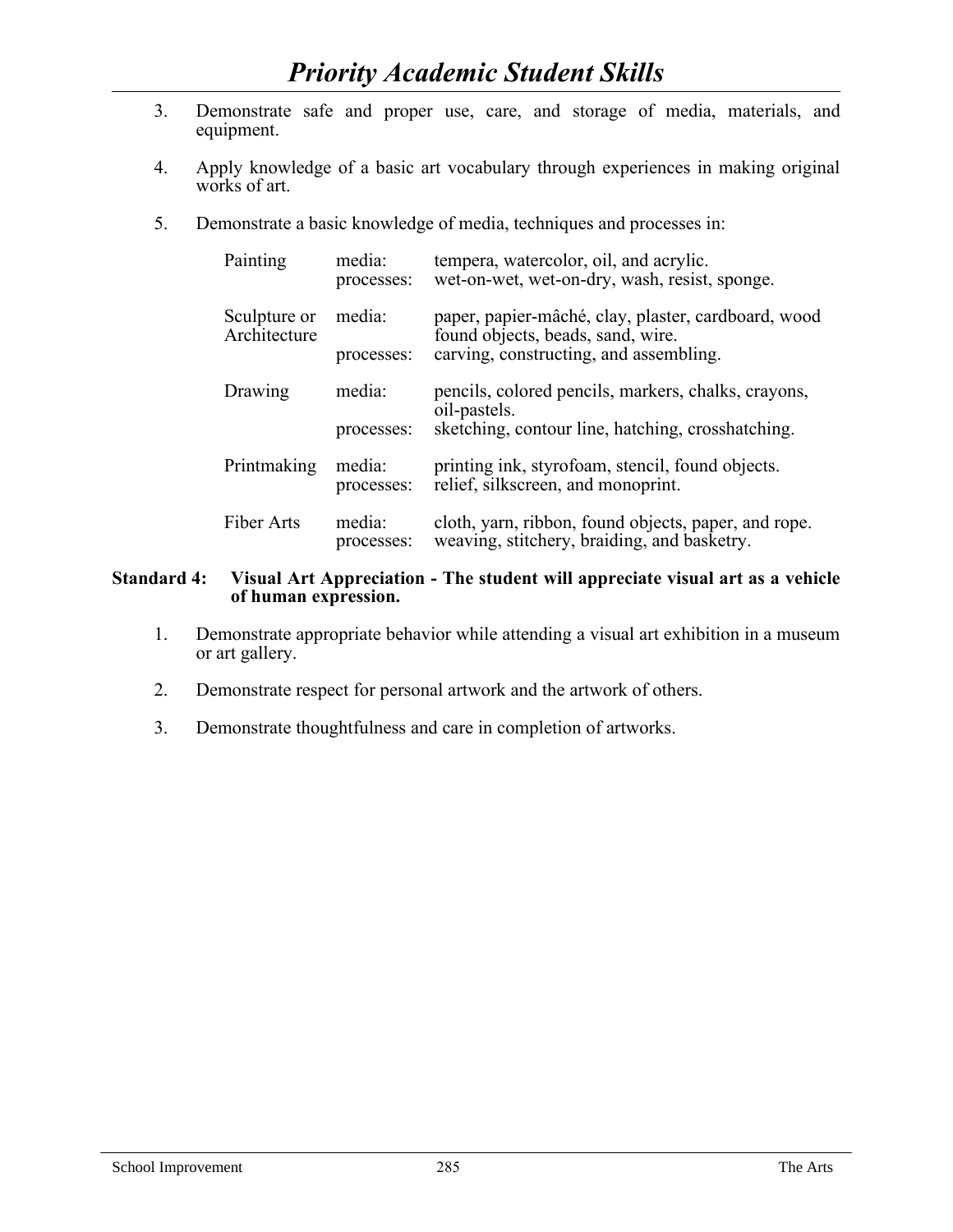# **GENERAL MUSIC**

## **Grade 6**

## **Standard 1: Language of Music - The student will read, notate and interpret music.**

- 1. Define and use correct terminology to identify and discuss the elements of music including:
	- a. Melody (steps, wide and narrow leaps, repeated tones, phrases, pentatonic scale [five-tone scale]).
	- b. Rhythm (steady beat, back beat, syncopation, triplets, dotted rhythms, 2/2 meter).
	- c. Harmony (partner songs, rounds, descants, countermelody, major and minor chords).
	- d. Form (AB, ABA, round, rondo, theme and variations, introduction, coda, interlude, verse and refrain, prelude).
	- e. Tone color (opera, musical theater, duet, trio, quartet, chorus, voice ranges and instrument ranges).
	- f. Pitch (range and register).
	- g. Tempo allegro (fast), lento (slow), andante (walking), moderato (moderate).
	- h. Dynamics forte (loud), piano (soft), mezzo forte (medium loud), mezzo piano (medium soft).
- 2. Identify basic notational symbols (written representation of music), including: treble and bass clef, time signatures;  $(2/4, 3/4, 4/4,$  and  $6/8)$ ; note values (whole note, half note, quarter note, eighth note, dotted half note, dotted quarter note, and the corresponding rests).
- 3. Experiment with variations in and demonstrate understanding of tempo (speed), tone quality (sound quality), dynamics (degree of loudness) and phrasing for expressive purpose in performing music.
- 4. Identify visually and aurally:
	- a. instrumental ensembles (marching band, symphony orchestra, jazz band).
	- b. families of orchestral instruments (strings, woodwinds, brass, and percussion).
	- c. classification of voice ranges (soprano, alto, tenor, bass).
- 5. Notate (written representation of music) simple pitch and rhythm patterns presented aurally (listening).

**NOTE:** Book icons ( $\Box$ ) identify Information Literacy skills. Students are best served when these are taught in collaboration and cooperation between the classroom teacher and the library media specialist.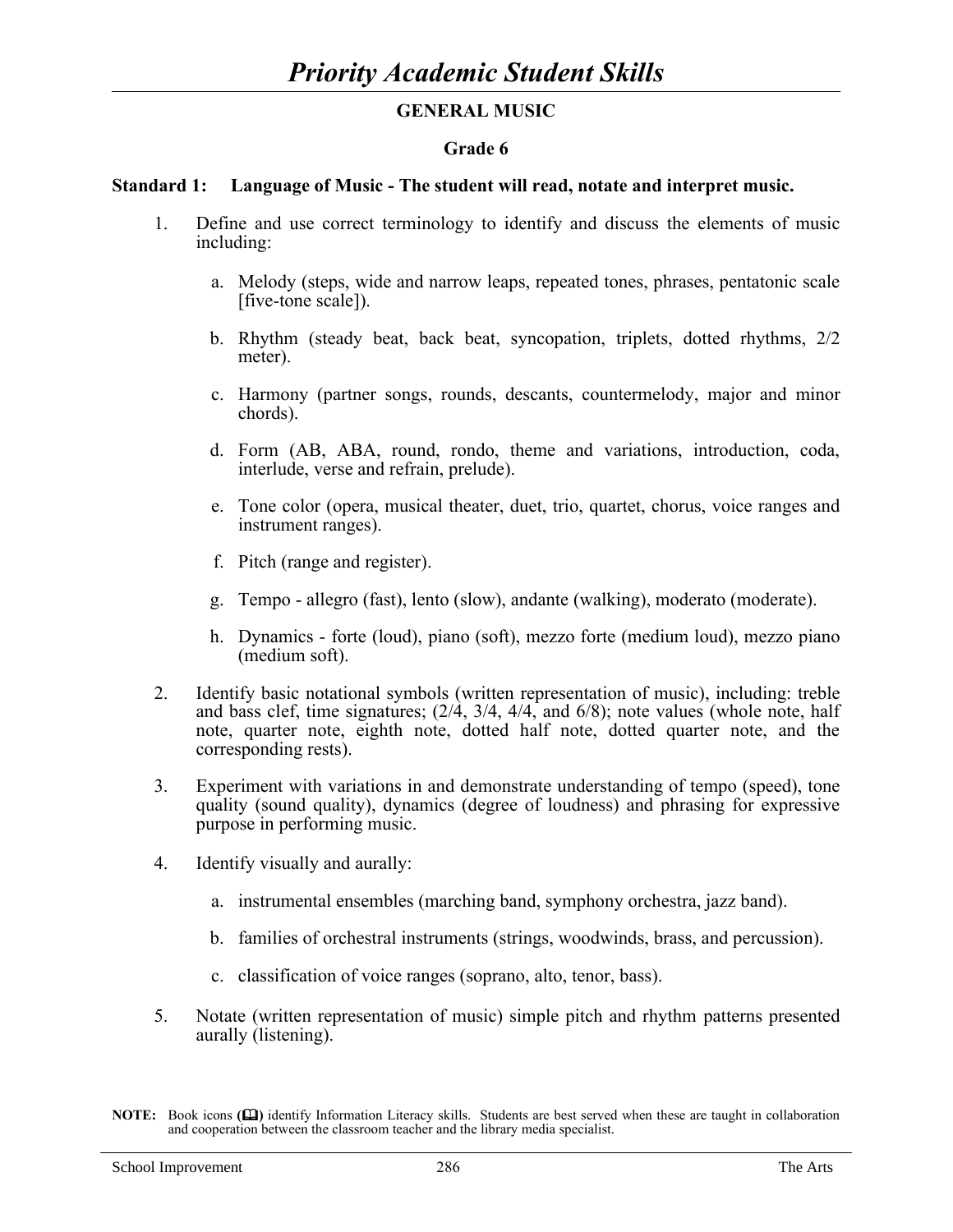## **Standard 2: Music History and Culture - The student will recognize the development of music from an historical and cultural perspective.**

- 1. Sing or play a variety of folk, ethnic, classical, and contemporary musical compositions.
- 2. Recognize, describe and listen to music from a variety of:
	- a. Styles (jazz, mariachi band, opera, musical, call-response).
	- b. Periods (Baroque, Classical, Romantic, Impressionism and Contemporary).
	- c. Cultures including European, Native American, African American, Hispanic, and Asian.
- 3. Identify and differentiate the use of musical elements and instruments from other parts of the world and compare them to the use of musical elements in American music (patriotic, orchestral, band and folk).  $(\Box \Box)$
- 4. Identify and describe the roles of musicians in various music setting and cultures.

## **Standard 3: Music Expression - The student will perform, compose, improvise and arrange a variety of music within specified guidelines.**

- 1. Perform basic tonal patterns and rhythm patterns on classroom instruments (autoharp, recorder, percussion instruments, and guitar).
- 2. Demonstrate the ability to read music from basic notation in treble or bass clef (e.g., folk songs, patriotic songs).
- 3. Sing with an acceptable tone quality throughout his/her singing ranges or play an instrument with an acceptable tone quality throughout an appropriate range.
- 4. Compose music using a variety of sound sources, including electronic and computer.
- 5. Respond physically or using classroom instruments to basic rhythm patterns (including triplets, dotted rhythms, syncopation).
- 6. Perform and create melodies and accompaniments in solo or group ensembles through singing and playing instruments (e.g. four-chord songs on autoharp).
- 7. Sing or play musical compositions demonstrating knowledge of tonal and rhythmic elements (including syncopated patterns, beats and offbeats).
- 8. Use a system for counting beat and rhythm patterns (rhythm syllables and body movement) to demonstrate knowledge of rhythms found in musical compositions.
- 9. Identify uses of music in everyday life (film, television, background music, and commercials).
- 10. Recognize and identify the appropriate ways to use the following elements of musical style:
	- a. Dynamics (piano, forte).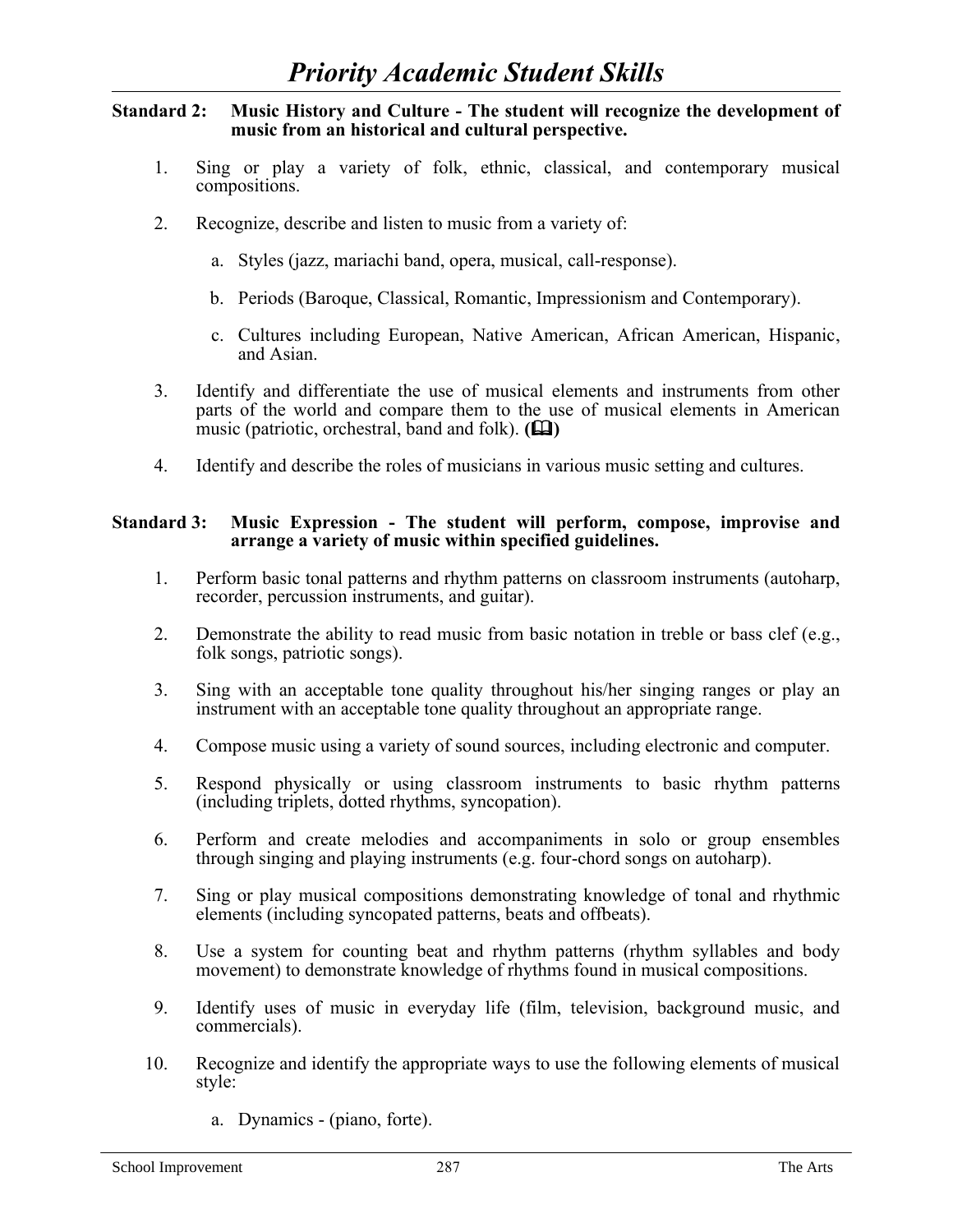- b. Tempo (Allegro, Lento, Andante, Moderato).
- c. Conducting patterns of simple meters (2/4, 3/4, 4/4, 6/8).
- d. Articulation (staccato, legato, accent).

## **Standard 4: Music Appreciation - The student will learn to appreciate music and extend their listening beyond music currently familiar to the student.**

- 1. Recognize and practice appropriate audience or performer behavior appropriate for the context and style of music performed.
- 2. Demonstrate respect for music performed by the student and by other students and professional performers.
- 3. Use appropriate terms to explain preferences for musical works and styles.
- 4. Identify criteria for evaluating a musical composition or a musical performance.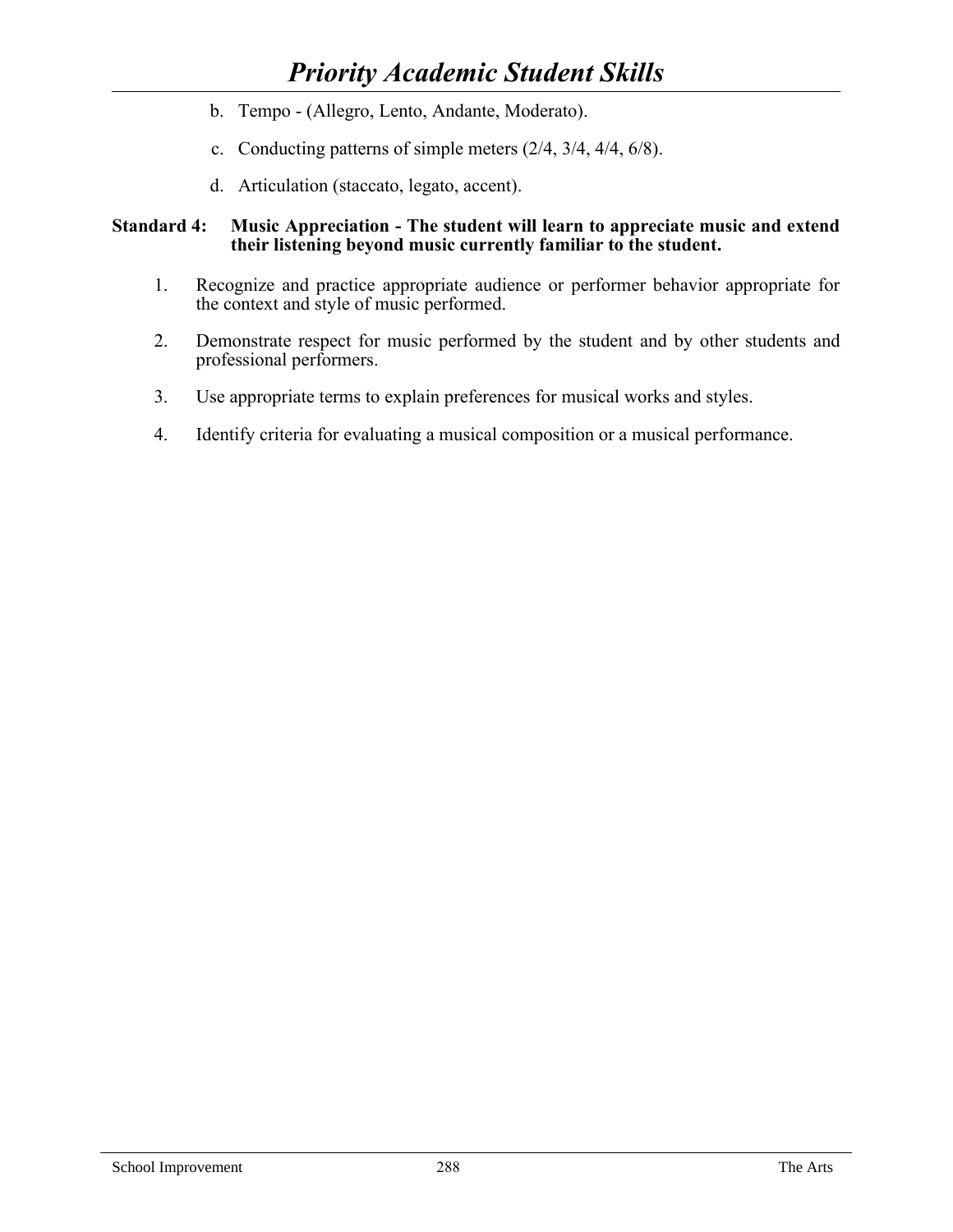# **VISUAL ART**

#### **Grade 7**

#### **Standard 1: Language of Visual Art - The student will identify Visual Art terms (i.e., architecture, collage, medium, perspective, symbol).**

- 1. Describe and apply knowledge of the principles of design: rhythm, balance (symmetrical, asymmetrical, radial) contrast, movement, variety, center of interest (emphasis), and repetition in his/her own art work, and the art works of others.
- 2. Describe and use the elements of art: line, color, form, shape, texture, value (light and dark), and space in works of art. Identify and discriminate between types of shape (geometric and organic), colors (primary, secondary, complementary, intermediates, neutrals, tints, tones, shades, and values), lines (characteristics, quality), textures (tactile and visual), and space (background, middleground, foreground, placement, perspective, overlap, negative, positive, size, color) in his/her own artwork, and the artworks of others.
- 3. Compare works which are similar or different in expressive quality, composition, and style.  $(\Box)$
- 4. Discuss works of art of different media and styles beyond statements of mere preference.  $(\Box)$

#### **Standard 2: Visual Art History and Culture - The student will recognize the development of visual art from an historical and cultural perspective.**

- 1. Recognize and describe the cultural and ethnic traditions which have influenced visual art including European, American, Native American, African American, Hispanic, and Asian traditions. **(** $\Box$ **)**
- 2. Identify and be familiar with a range of art works, identifying artist, culture and style from an historical context.  $(\Box)$
- 3. Identify how visual art is used by artists in today's world, including the popular media of advertising, television, and film (illustrator, fashion designer, sculptor, display designer, painter, graphic designer, animator, photographer).  $(\Box)$
- 4. Identify the relationship that exists between visual art and other art forms such as music, dance, and drama.

#### . **Standard 3: Visual Art Expression - The student will observe, select, and utilize a variety of ideas and subject matter in creating original works of art.**

- 1. Use observation, memory and imagination in making original works of art.
- 2. Assess and modify art work in progress based on an understanding of art materials and techniques.
- 3. Demonstrate safe and proper use, care, and storage of media, materials, and equipment.
- **NOTE:** Book icons **()** identify Information Literacy skills. Students are best served when these are taught in collaboration and cooperation between the classroom teacher and the library media specialist.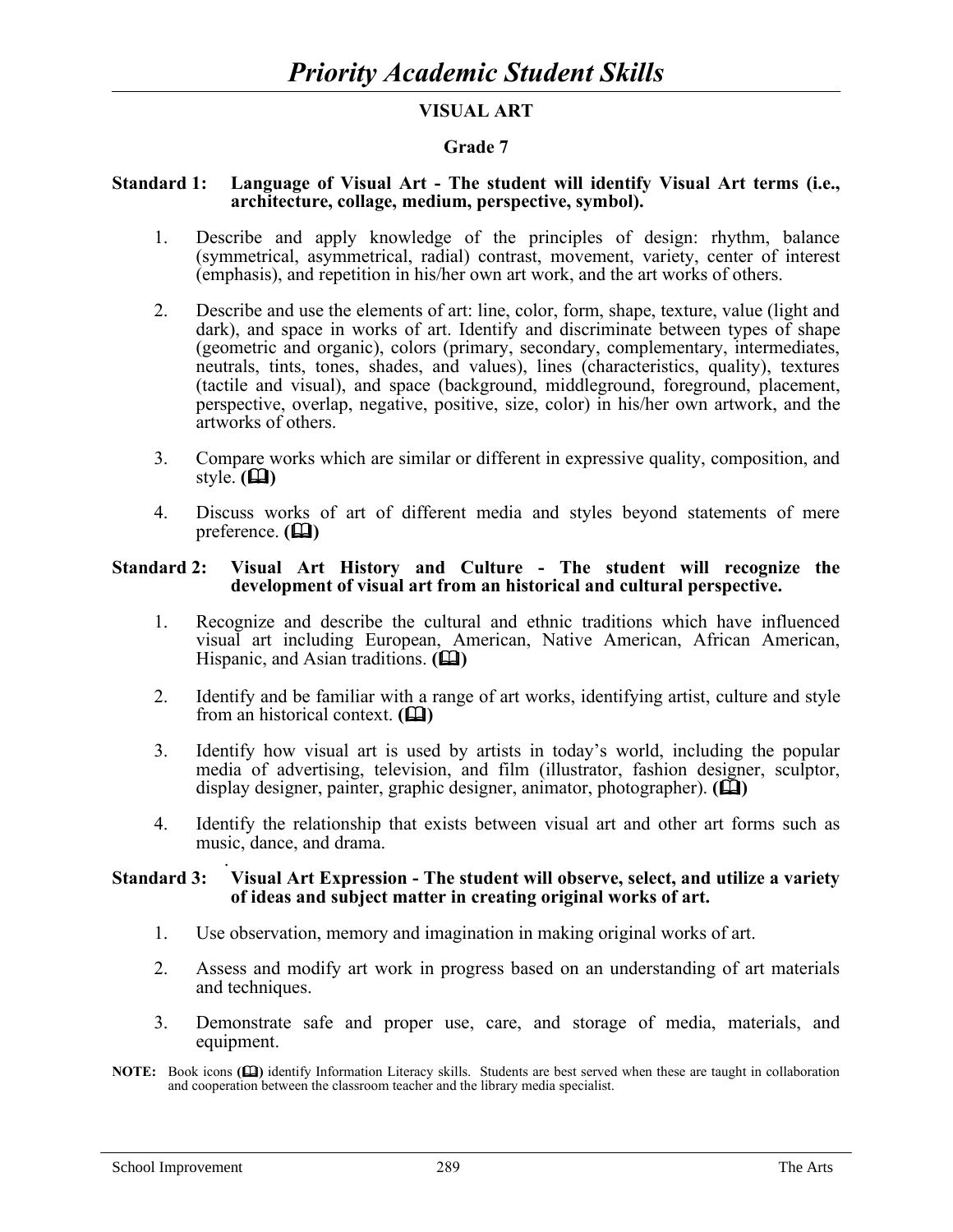- 4. Depict three-dimensional qualities by overlapping planes, vertical position, size and color intensity, in original art work.
- 5. Develop and apply skills and techniques using a variety of art media, and processes in making two- and three-dimensional works of art:

| Ceramics                     | media:               | clay, modeling clay, clay substitutes, glazes, paint,<br>stains.                                    |
|------------------------------|----------------------|-----------------------------------------------------------------------------------------------------|
|                              | processes:           | pinch and pulled forms, slab, coil, incising, etc.                                                  |
| Drawing                      | media:               | pencils, colored pencils, markers, chalks, crayons,<br>oil-pastels.                                 |
|                              | processes:           | sketching, contour line, hatching, crosshatching,<br>stippling, rendering, shading.                 |
| Fiber Arts                   | media:<br>processes: | cloth, yarn, ribbon, found objects, paper, and rope.<br>weaving, stitchery, braiding, and basketry. |
| Mixed Media media:           |                      | tissue paper, photos, found objects, foil, fiber, paint,<br>paper, magazines.                       |
|                              | processes:           | collage, bas-relief.                                                                                |
| Painting                     | media:<br>processes: | tempera, watercolor, oil, and acrylic.<br>wet-on-wet, wet-on-dry, wash, resist, sponge.             |
| Printmaking                  | media:<br>processes: | printing ink, styrofoam, stencil, found objects.<br>relief, silkscreen.                             |
| Sculpture or<br>Architecture | media:               | paper, papier-mâché, clay, plaster, cardboard, wood,<br>found objects, beads, sand, wire.           |
|                              | processes:           | carving, constructing, and assembling.                                                              |

## **Standard 4: Visual Art Appreciation - The student will appreciate visual art as a vehicle of human expression.**

- 1. Demonstrate appropriate behavior while attending a visual art exhibition in a museum or art gallery.
- 2. Demonstrate respect for personal artwork and the artwork of others.
- 3. Demonstrate thoughtfulness and care in completion of artworks.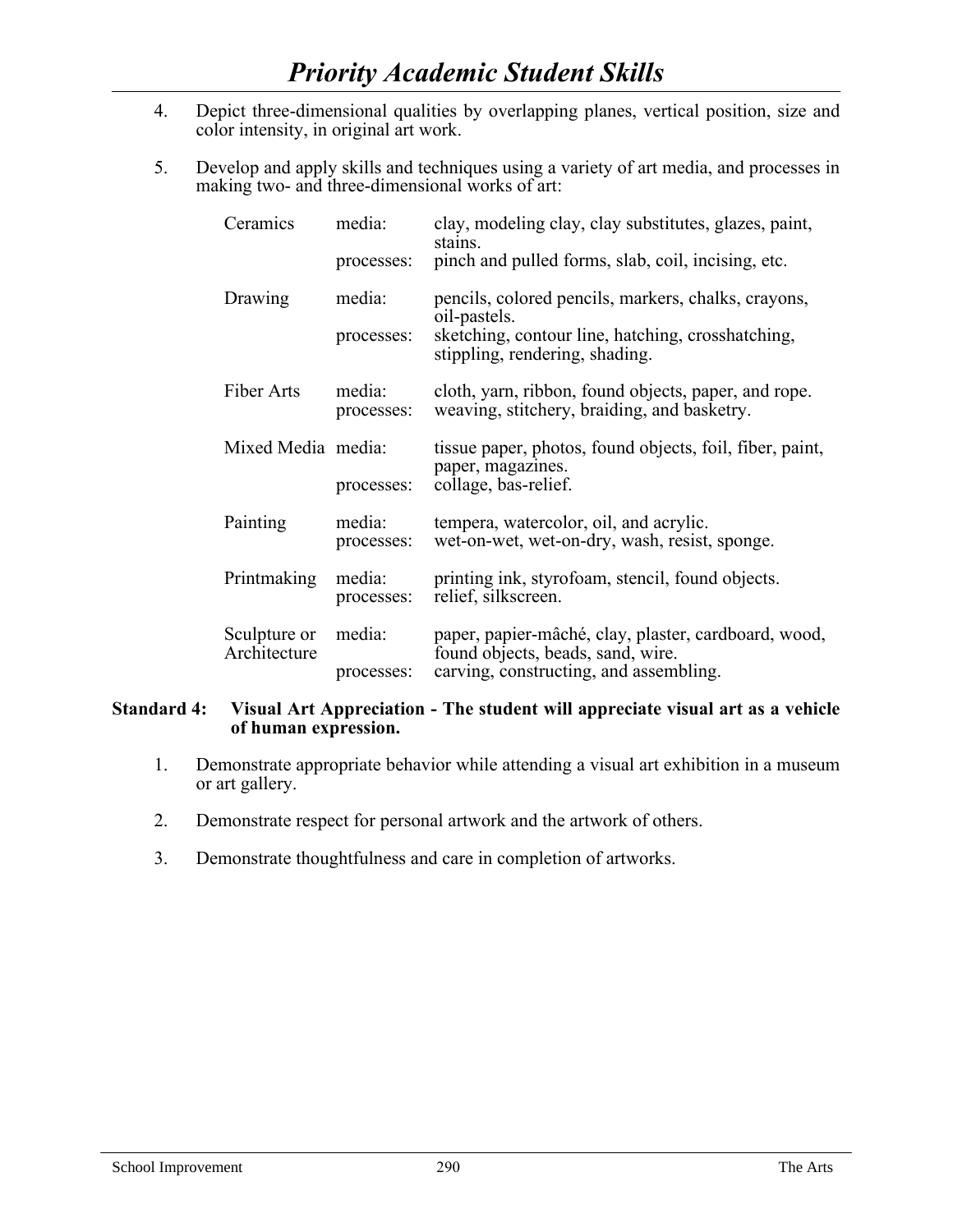# **GENERAL MUSIC**

## **Grade 7**

## **Standard 1: Language of Music - The student will read, notate and interpret music.**

- 1. Define and use correct terminology to identify and discuss the elements of music including:
	- a. Melody (steps, wide and narrow leaps, repeated tones, phrases, pentatonic scale [five-tone scale], intervals, major and minor scales).
	- b. Rhythm (steady beat, back beat, syncopation, triplets, dotted rhythms, 2/2 meter).
	- c. Harmony (partner songs, rounds, descants, countermelody, major and minor chords).
	- d. Form (Unity and Variety, AB, ABA, round, rondo, theme and variations, march, introduction, coda, interlude, verse and refrain, prelude).
	- e. Tone color (opera, musical theater, duet, trio, quartet, chorus, voice ranges and instrument ranges, a capella).
	- f. Pitch (range and register, change pitch with compositional devices such as imitation, inversion and transposition).
	- g. Tempo allegro (fast), lento (slow), andante (walking), moderato (moderate).
	- h. Dynamics forte (loud), piano (soft), mezzo forte (medium loud), mezzo piano (medium soft), crescendo and decrescendo).
- 2. Identify basic notational symbols (written representation of music), including: treble and bass clef, time signatures (2/4, 3/4, 4/4, and 6/8); note values (whole note, half note, quarter note, eighth note, dotted half note, dotted quarter note, and the corresponding rests).
- 3. Experiment with variations in and demonstrate understanding of tempo (speed), tone quality (sound quality), dynamics (degree of loudness) and phrasing for expressive purpose in performing music.
- 4. Identify visually and aurally:
	- a. instrumental ensembles (marching band, symphony orchestra, jazz band);
	- b. families of orchestral instruments (strings, woodwinds, brass, and percussion);
	- c. Classification of voice ranges (soprano, alto, tenor, bass).
- 5. Notate (written representation of music) simple pitch and rhythm patterns presented aurally (listening).

**NOTE:** Book icons  $(\mathbf{\Omega})$  identify Information Literacy skills. Students are best served when these are taught in collaboration and cooperation between the classroom teacher and the library media specialist.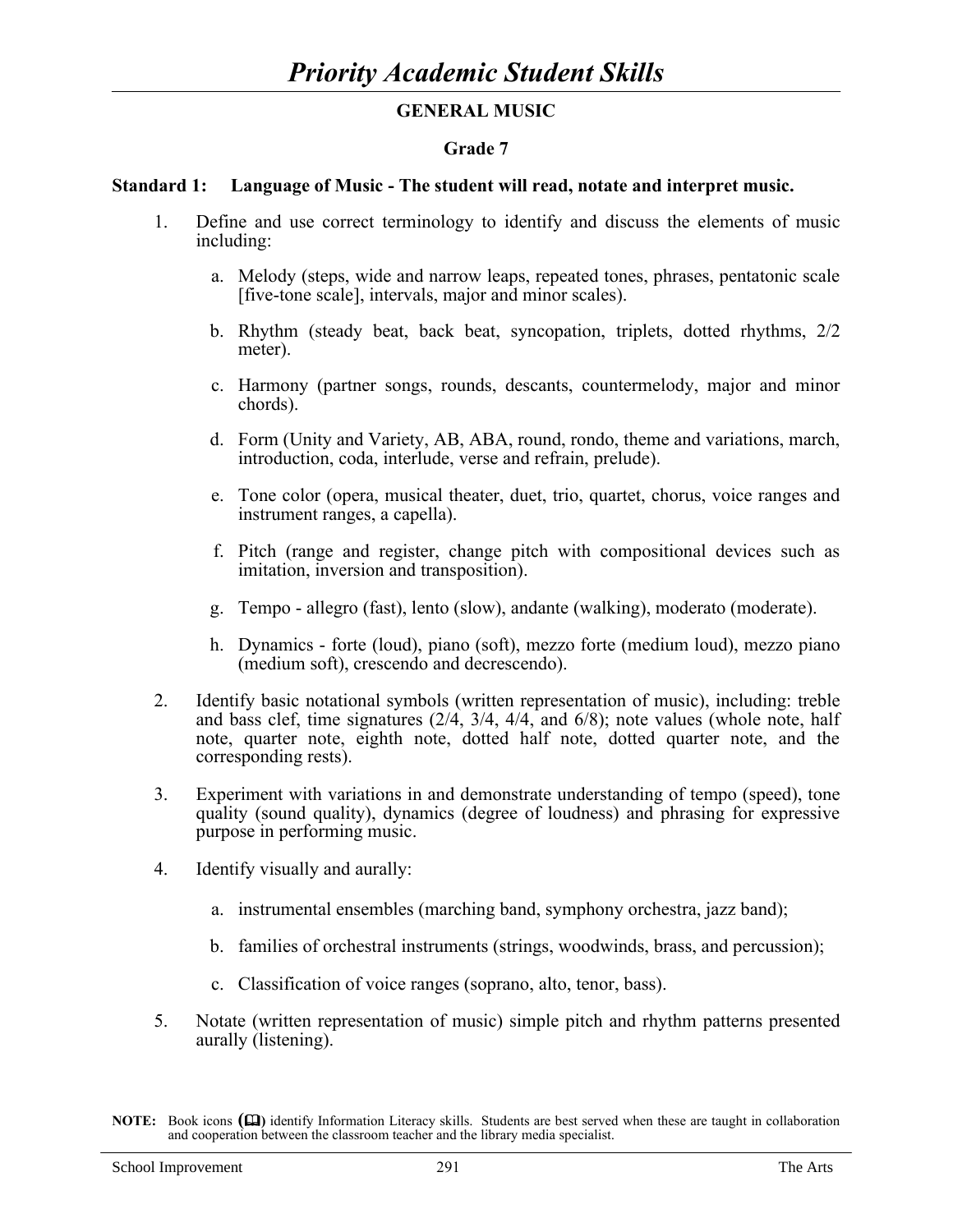## **Standard 2: Music History and Culture - The student will recognize the development of music from an historical and cultural perspective.**

- 1. Sing or play a variety of folk, ethnic, classical, and contemporary musical compositions.
- 2. Recognize, describe and listen to music from a variety of:
	- a. Styles (jazz, mariachi band, opera, musical, call-response);
	- b. Periods (Baroque, Classical, Romantic, Impressionism and Contemporary);
	- d. Cultures including European, Native American, African American, Hispanic, and Asian.
- 3. Identify and differentiate the use of musical elements and instruments from other parts of the world and compare them to the use of musical elements in American music (patriotic, orchestral, band and folk).  $(\Box \Box)$
- 4. Identify and describe the roles of musicians in various music settings and cultures.

### **Standard 3: Music Expression - The student will perform, compose, improvise and arrange a variety of music within specified guidelines.**

- 1. Perform basic tonal patterns and rhythm patterns on classroom instruments (autoharp, recorder, percussion instruments, and guitar).
- 2. Demonstrate the ability to read music from basic notation in treble or bass clef (e.g., folk songs, patriotic songs).
- 3. Sing with an acceptable tone quality throughout his/her singing ranges or play an instrument with an acceptable tone quality throughout an appropriate range.
- 4. Compose music using a variety of electronic and computer sound sources.
- 5. Respond physically or using classroom instruments to basic rhythm patterns (including triplets, dotted rhythms, syncopation).
- 6. Perform and create melodies and accompaniments in solo or group ensembles through singing and playing instruments (e.g. four-chord songs on autoharp).
- 7. Sing or play musical compositions demonstrating knowledge of tonal and rhythmic elements (including syncopated patterns, beats and offbeats).
- 8. Use a system for counting beat and rhythm patterns (rhythm syllables and body movement) to demonstrate knowledge of rhythms found in musical compositions.
- 9. Identify uses of music in everyday life (film, television, background music, and commercials).
- 10. Recognize and identify the appropriate ways to use the following elements of musical style:
	- a. Dynamics (piano, forte).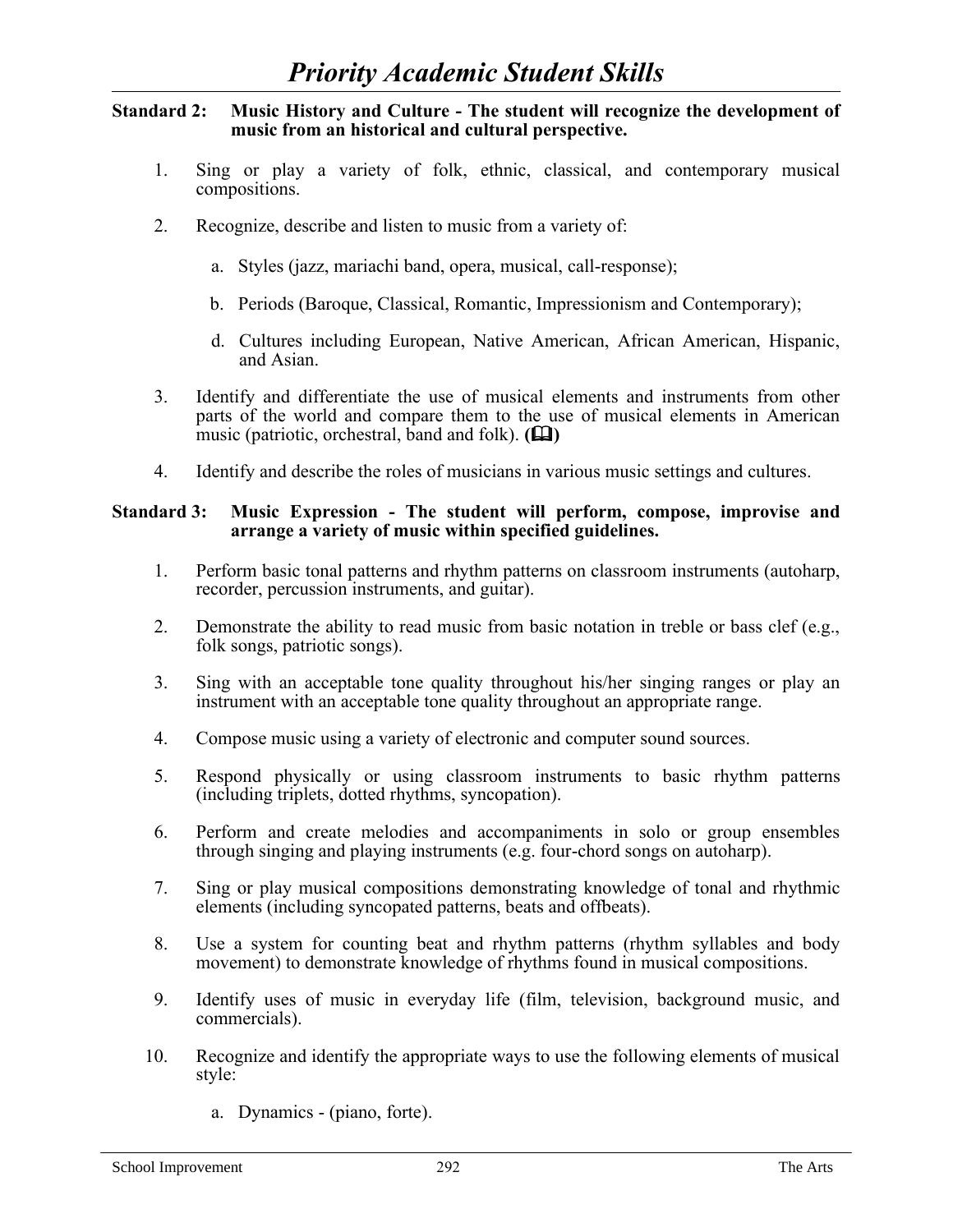- b. Tempo (allegro, lento, andante, moderato).
- c. Conducting patterns of simple meters (2/4, 3/4, 4/4, 6/8).
- d. Articulation (staccato, legato, accent).

## **Standard 4: Music Appreciation - The student will learn to appreciate music and extend their listening beyond music currently familiar to the student.**

- 1. Recognize and practice appropriate audience or performer behavior appropriate for the context and style of music performed.
- 2. Demonstrate respect for music performed by the student and by other student and professional performers.
- 3. Use appropriate terms to explain preferences for musical works and styles.
- 4. Identify criteria for evaluating a musical composition or a musical performance.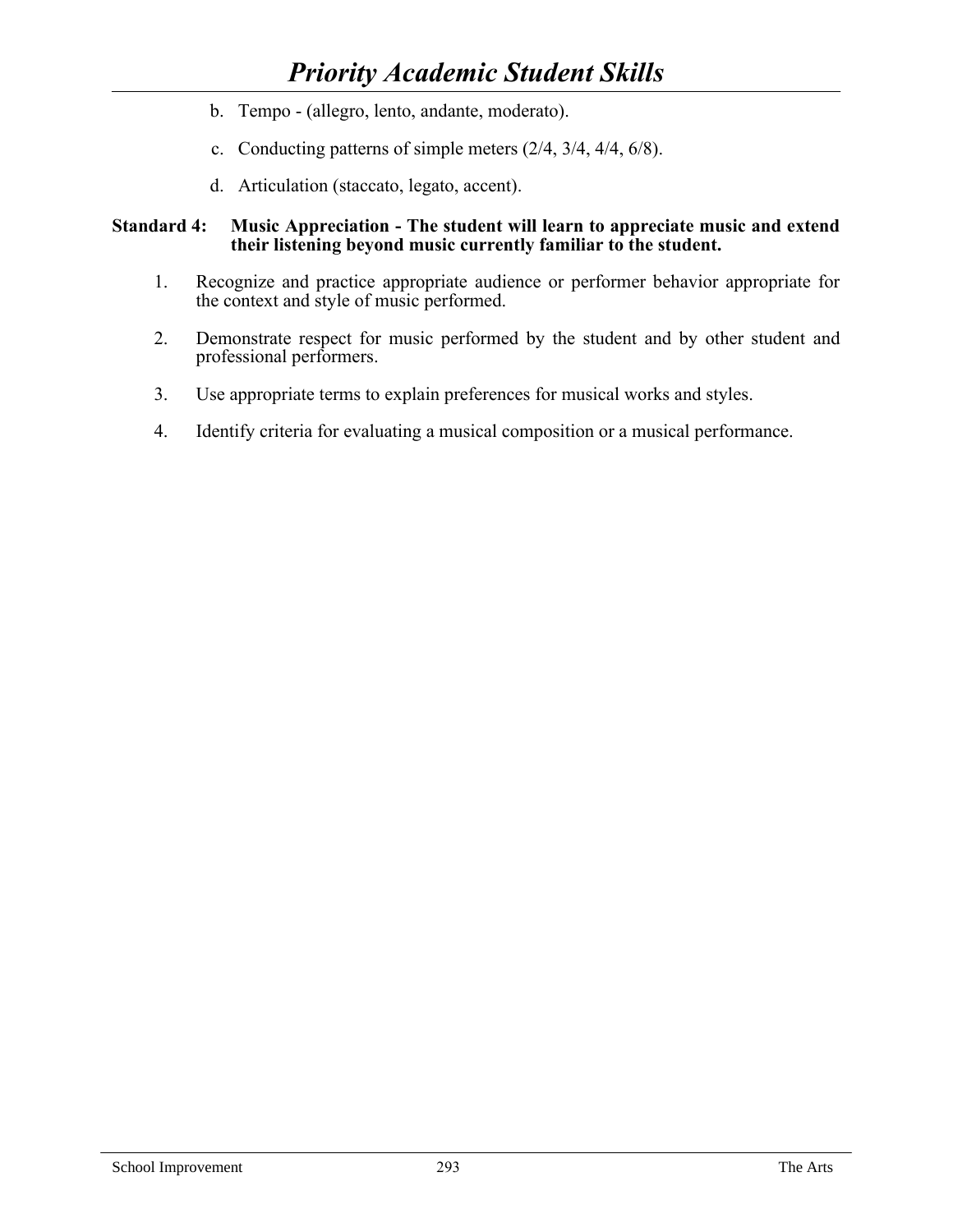# **VISUAL ART**

#### **Grade 8**

#### **Standard 1: Language of Visual Art - The student will identify visual art terms (e.g., architecture, collage, medium, perspective, symbol).**

- 1. Identify and apply knowledge of the principles of design: rhythm, balance (symmetrical, asymmetrical, radial), contrast, movement, variety, center of interest (emphasis), and repetition in personal artwork, and the artworks of others.
- 2. Identify and apply the elements of art: line, color, form, shape, texture, value (light and dark), and space in works of art. Discriminate between types of shape (geometric and organic), colors (primary, secondary, complementary, intermediates, neutrals, tints, tones, shades, and values), lines (characteristics, quality), textures (tactile and visual), and space (background, middleground, foreground, placement, one-, two-, and three-point perspective, overlap, negative, positive, size, color) in personal artwork, and the artworks of others.
- 3. Compare works which are similar or different in expressive quality, composition, and style.  $(\Box)$
- 4. Discuss works of art of different media and styles beyond statements of mere preference.  $(\Box)$

#### **Standard 2: Visual Art History and Culture - The student will recognize the development of visual art from an historical and cultural perspective.**

- 1. Recognize and describe the cultural and ethnic traditions which have influenced visual art including European, American, Native American, African American, Hispanic, and Asian traditions. **(** $\Box$ **)**
- 2. Explain the purpose of visual art and artists in history and culture.  $(\Box)$
- 3. Identify how visual art is used by artists in today's world, including the popular media of advertising, television, and film (e.g., illustrator, fashion designer, sculptor, display designer, painter, graphic designer, animator, photographer).  $(\Box)$
- 4. Identify the relationship that exists between visual art and other art forms such as music, dance, and drama.

#### **Standard 3: Visual Art Expression - The student will observe, select, and utilize a variety of ideas and subject matter in creating original works of art.**

- 1. Use observation, memory and imagination in making original works of art.
- 2. Assess and modify art work in progress based on an understanding of art materials and techniques.
- **NOTE:** Book icons ( $\Box$ ) identify Information Literacy skills. Students are best served when these are taught in collaboration and cooperation between the classroom teacher and the library media specialist.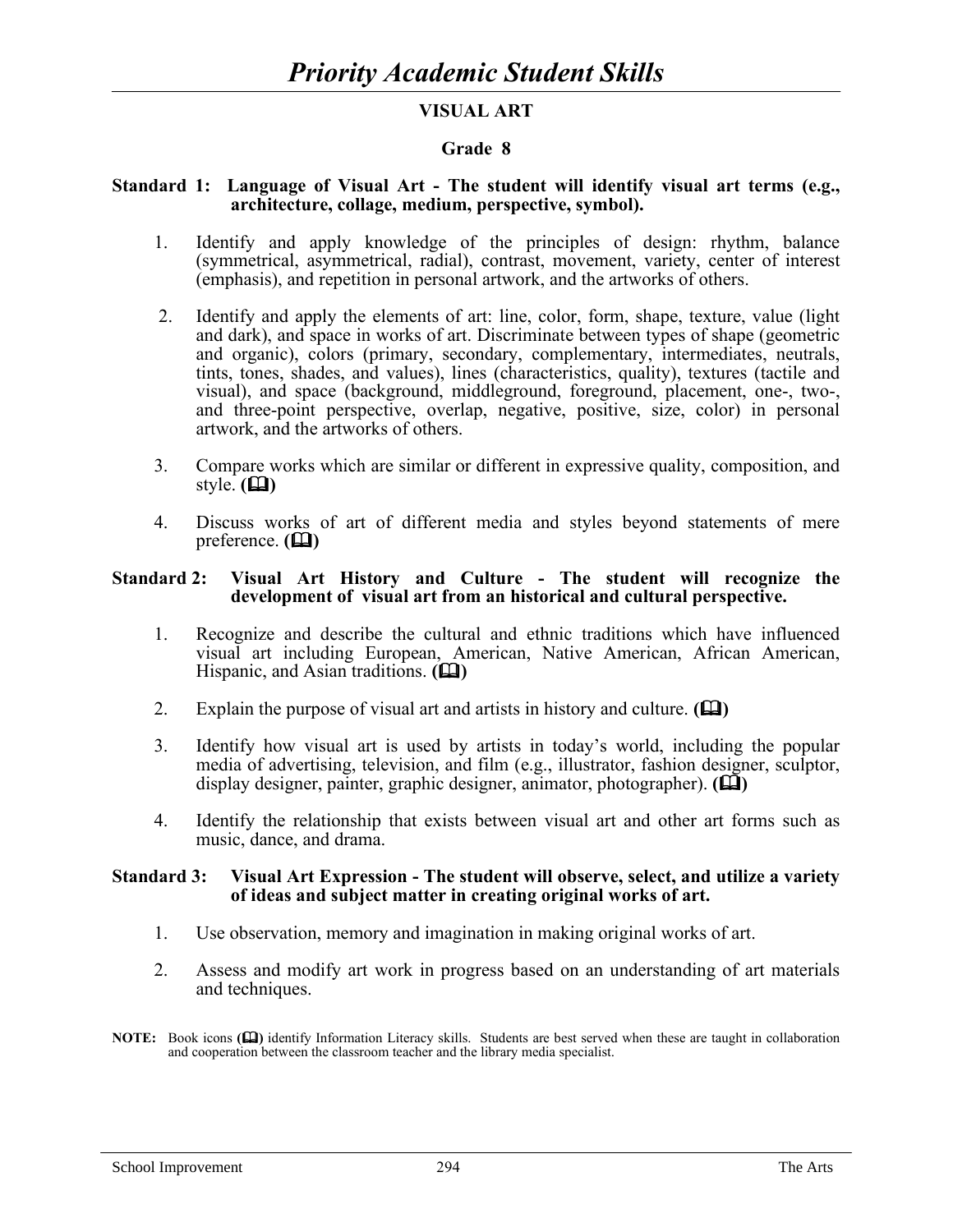- 3. Demonstrate safe and proper use, care, and storage of media, materials, and equipment.
- 4. Depict three-dimensional qualities by overlapping planes, vertical position, size and color intensity, in original art work.
- 5. Develop and apply skills and techniques using a variety of art media, and processes in making two- and three-dimensional works of art.

| Ceramics:                    | media:               | clay, modeling clay, clay substitutes, glazes, paint,<br>stains.<br>processes: pinch and pulled forms, slab, coil, incising<br>etc. |
|------------------------------|----------------------|-------------------------------------------------------------------------------------------------------------------------------------|
| Drawing                      | media:               | pencils, colored pencils, markers, chalks, crayons,<br>oil-pastels.                                                                 |
|                              | processes:           | sketching, contour line, hatching, crosshatching,<br>stippling, rendering, shading.                                                 |
| Fiber Arts                   | media:<br>processes: | cloth, yarn, ribbon, found objects, paper, and rope.<br>weaving, stitchery, braiding, and basketry.                                 |
| Mixed Media media:           |                      | tissue paper, photos, found objects, foil, fiber, paint,<br>paper, magazines.                                                       |
|                              | processes:           | collage, bas-relief.                                                                                                                |
| Painting:                    | media:<br>processes: | tempera, watercolor, oil, and acrylic.<br>wet-on-wet, wet-on-dry, wash, resist, sponge.                                             |
| Printmaking                  | media:<br>processes: | printing ink, styrofoam, stencil, found objects.<br>relief, silkscreen.                                                             |
| Sculpture or<br>Architecture | media:<br>processes: | paper, papier-mâché, clay, plaster, cardboard, wood,<br>found objects, beads, sand, wire.<br>carving, constructing, and assembling. |

#### **Standard 4: Visual Art Appreciation - The student will appreciate visual art as a vehicle of human expression.**

- 1. Demonstrate appropriate behavior while attending a visual art exhibition in a museum or art gallery.
- 2. Demonstrate respect for personal artwork and the artwork of others.
- 3. Demonstrate thoughtfulness and care in completion of artworks.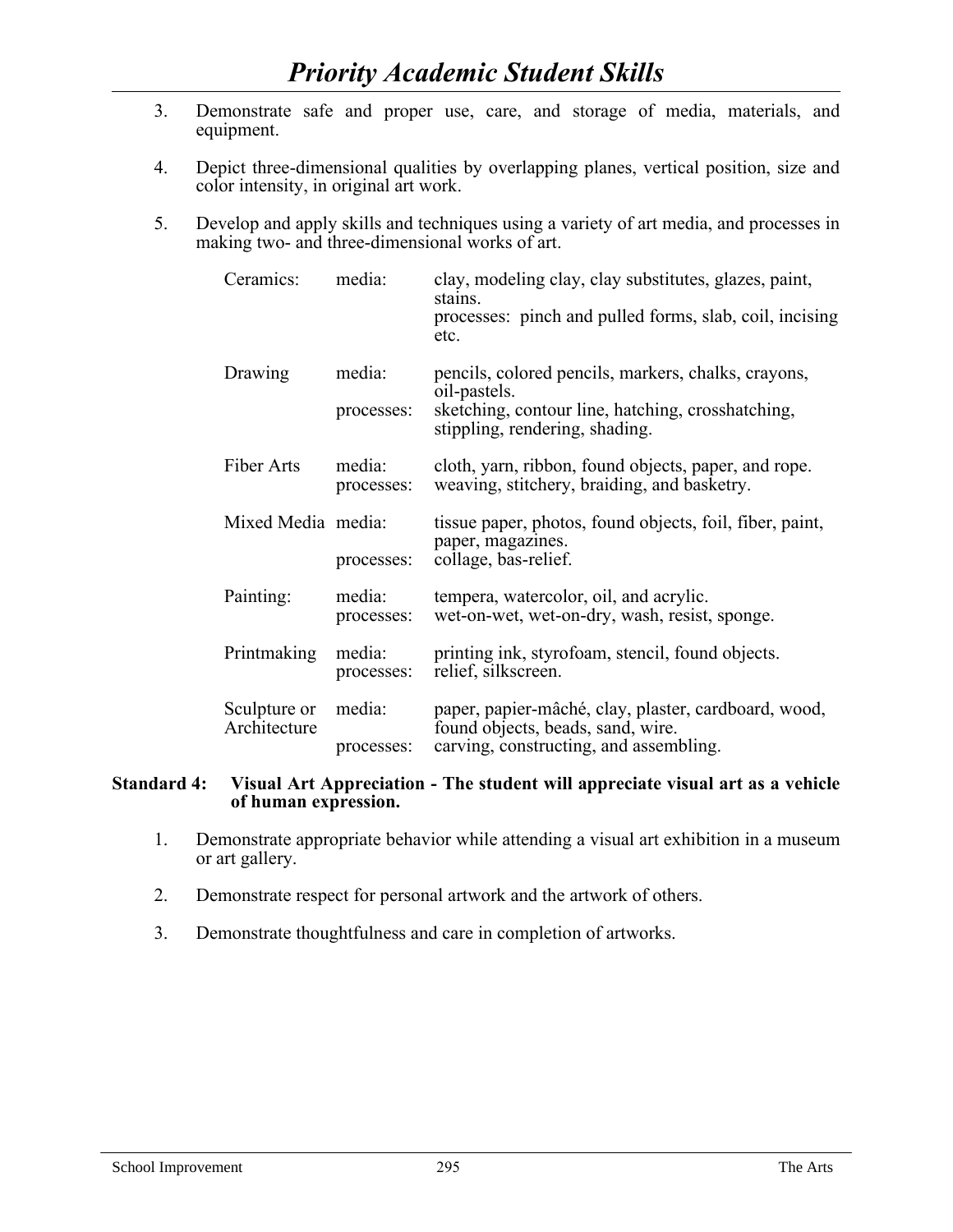## **GENERAL MUSIC**

### **Grade 8**

### **Standard 1: Language of Music - The student will read, notate and interpret music.**

- 1. Define and use correct terminology to identify and discuss the elements of music including:
	- a. Melody (steps, wide and narrow leaps, repeated tones, phrases, pentatonic scale [five-tone scale], intervals, major and minor scales).
	- b. Rhythm (steady beat, back beat, syncopation, triplets, dotted rhythms, 2/2 meter).
	- c. Harmony (partner songs, rounds, descants, countermelody, major and minor chords, polyphony, harmony in thirds and sixths).
	- d. Form (Unity and Variety, AB, ABA, round, rondo, theme and variations, march, introduction, coda, interlude, verse and refrain, prelude).
	- e. Tone color (opera, musical theater, duet, trio, quartet, chorus, voice ranges and instrument ranges, a capella and electronic tone color).
	- f. Pitch (range and register, change pitch with compositional devices such as imitation, inversion and transposition).
	- g. Tempo allegro (fast), lento (slow), andante (walking), moderato (moderate).
	- h. Dynamics forte (loud), piano (soft), mezzo forte (medium loud), mezzo piano (medium soft), crescendo and decrescendo).
- 2. Identify basic notational symbols (written representation of music), including: treble and bass clef, time signatures;  $(2/4, 3/4, 4/4,$  and  $6/8)$ ; note values (whole note, half note, quarter note, eighth note, dotted half note, dotted quarter note, and the corresponding rests).
- 3. Experiment with variations in and demonstrate understanding of tempo (speed), tone quality (sound quality), dynamics (degree of loudness) and melodic and rhythmic phrasing for expressive purpose in performing music.
- 4. Identify visually and aurally:
	- a. Instrumental ensembles (marching band, orchestra, jazz band).
	- b. Families of orchestral instruments (strings, woodwinds, brass, and percussion).
	- c. Classification of voice ranges (soprano, alto, tenor, bass).
- 5. Notate (written representation of music) short melodies presented aurally (listening).

**NOTE:** Book icons **()** identify Information Literacy skills. Students are best served when these are taught in collaboration and cooperation between the classroom teacher and the library media specialist.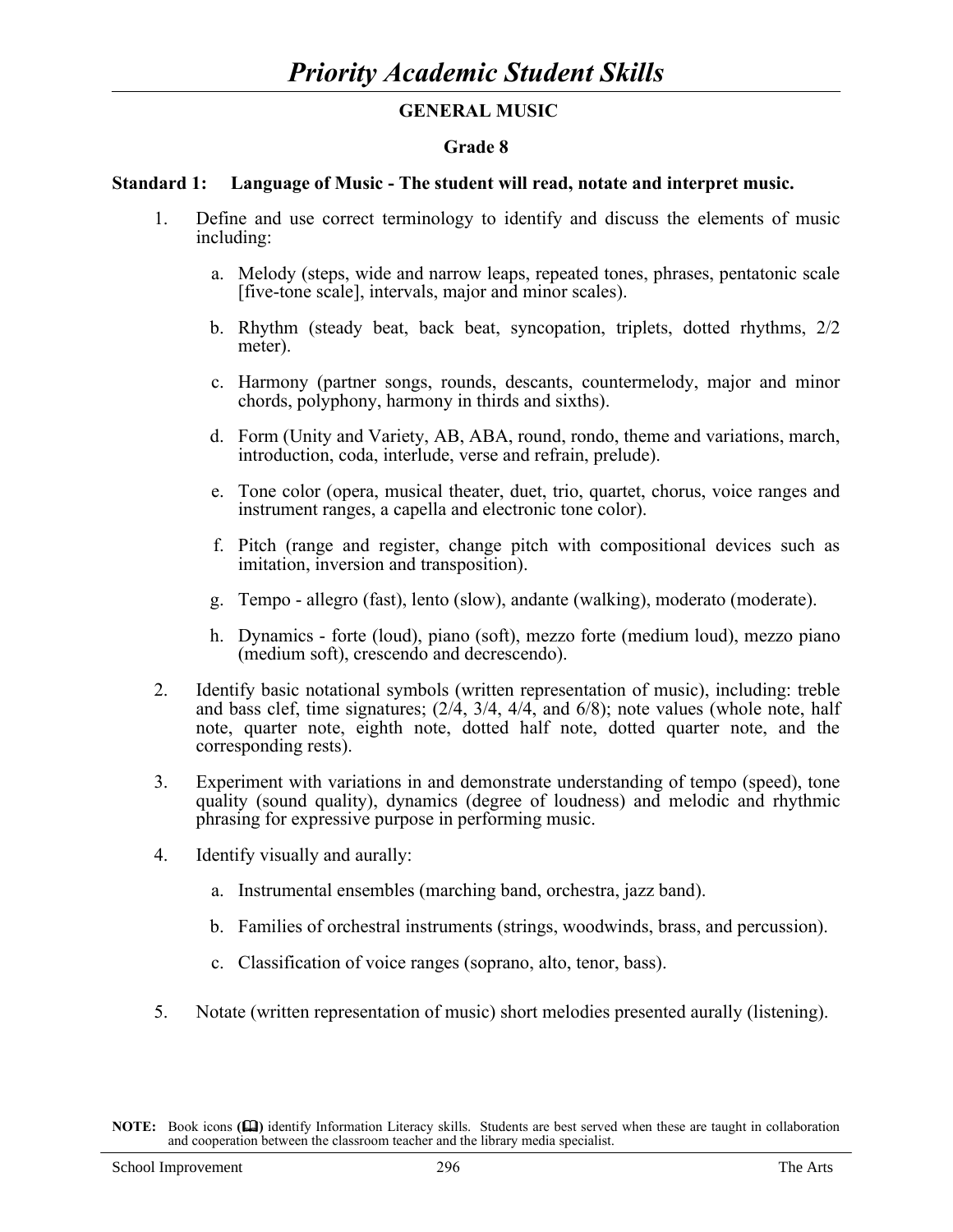## **Standard 2: Music History and Culture - The student will recognize the development of music from an historical and cultural perspective.**

- 1. Sing or play a variety of folk, ethnic, classical, and contemporary musical compositions.
- 2. Recognize, describe and listen to music from a variety of:
	- a. Styles (jazz, mariachi band, opera, musical, call-response);
	- b. Periods (Baroque, Classical, Romantic, Impressionism and Contemporary);
	- d. Cultures including European, Native American, African American, Hispanic, and Asian.
- 3. Identify and differentiate the use of musical elements and instruments from other parts of the world and compare them to the use of musical elements in American music (patriotic, orchestral, band and folk).  $(\Box \Box)$
- 4. Identify and describe the roles of musicians in various music settings and cultures.

## **Standard 3: Music Expression - The student will perform, compose, improvise and arrange a variety of music within specified guidelines.**

- 1. Perform basic tonal patterns and rhythm patterns on classroom instruments (autoharp, recorder, percussion instruments, and guitar).
- 2. Demonstrate the ability to read music from basic notation (written representation of music).
- 3. Use a variety of sound sources, including electronic and computer.
- 4. Respond physically or using classroom instruments to basic rhythm patterns.
- 5. Perform in solo or group ensembles through singing and playing instruments.
- 6. Sing or play musical compositions demonstrating knowledge of tonal and rhythmic elements.
- 7. Use a system for counting beat and rhythm patterns (rhythm syllables and body movement) to demonstrate knowledge of rhythms found in musical compositions.
- 8. Identify uses of music in everyday life (film, television, background music, and commercials).
- 9. Recognize and identify the appropriate ways to use the following elements of musical style:
	- a. Dynamics (piano, forte).
	- b. Tempo (Allegro, Lento, Andante, Moderato).
	- c. Conducting patterns of simple meters (2/4, 3/4, 4/4, 6/8).
	- d. Articulation (staccato, legato, accent).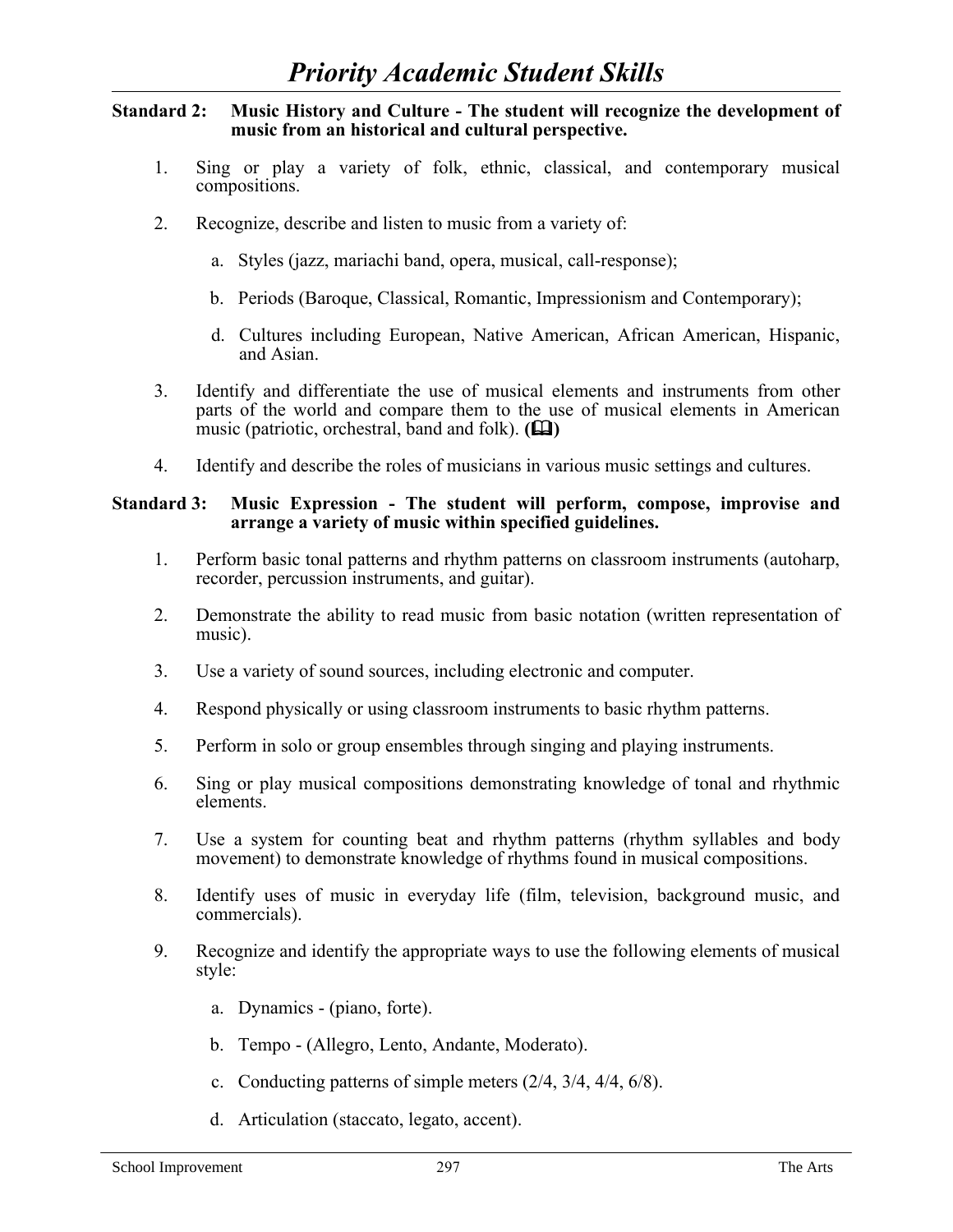## **Standard 4: Music Appreciation - The student will learn to appreciate music and extend their listening beyond music currently familiar to the student.**

- 1. Recognize and practice appropriate audience or performer behavior appropriate for the context and style of music performed.
- 2. Demonstrate respect for music performed by the student and by other student and professional performers.
- 3. Use appropriate terms to explain preferences for musical works and styles.
- 4. Identify criteria for evaluating a musical composition or a musical performance.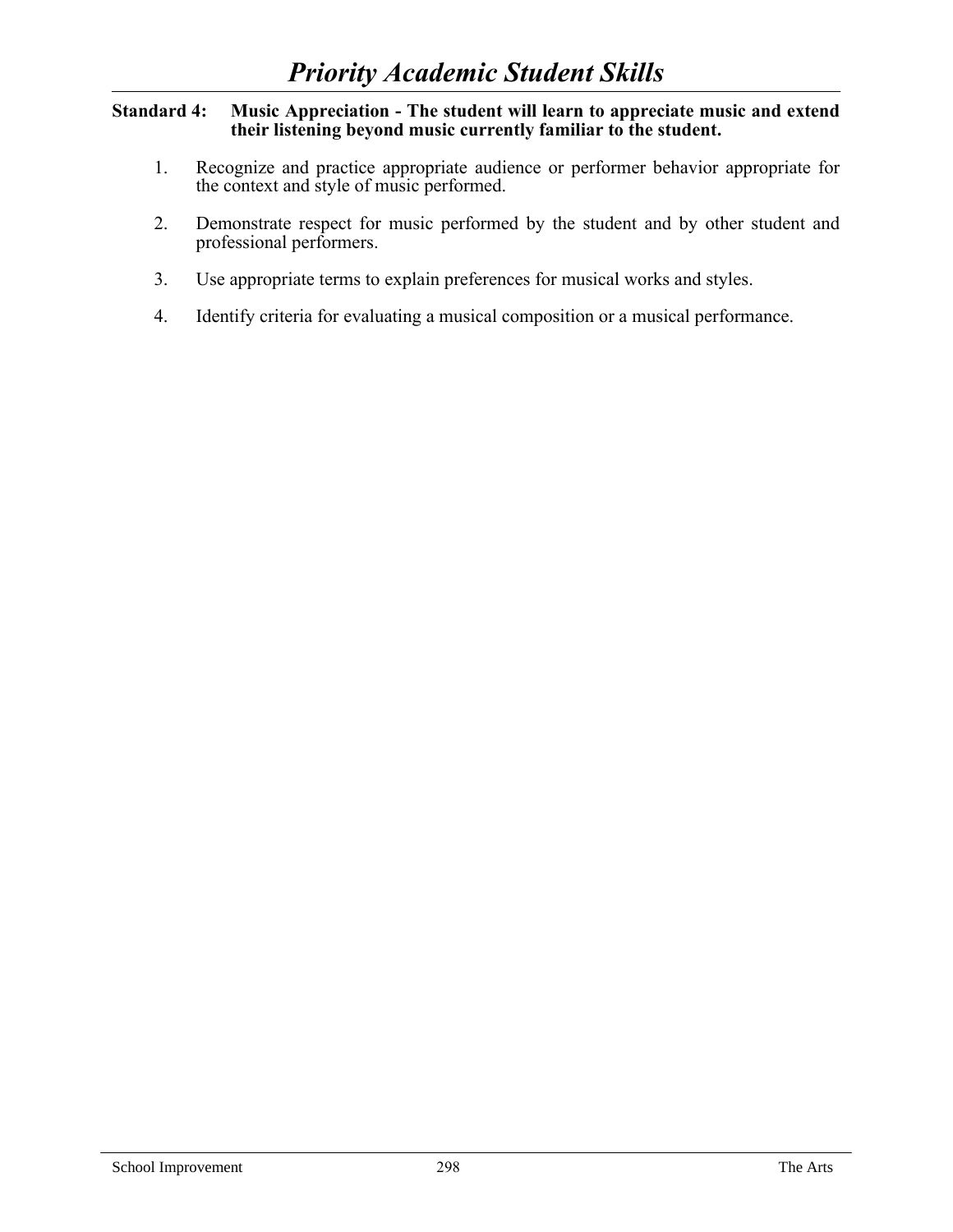## **VISUAL ART**

# **High School**

### **Standard 1: Language of Visual Art - The student will identify visual art terms (e.g., content, engraving, foreshortening, mosaic, perspective)**

- 1. Identify and apply knowledge of the principles of design: rhythm, balance (symmetrical, asymmetrical, radial) contrast, movement, variety, center of interest (emphasis), and repetition in personal artwork, and the artwork of others.
- 2. Identify and apply the elements of art: line, color, form, shape, texture, value (light and dark), and space in works of art. Discriminate between types of shape (geometric and organic), colors (primary, secondary, complementary, intermediates, neutrals, tints, tones, shades, and values), lines (characteristics, quality), textures (tactile and visual), and space (background, middleground, foreground, placement, one-, two-, and three-point perspective, overlap, negative, positive, size, color) in personal artwork, and the art work of others.
- 3. Describe exhibitions of original works of art seen in the school or community.
- 4. Differentiate between art criticism and art reviews, recognizing that criticism is positive as well as negative in its evaluation of a work of art. **()**

#### **Standard 2: Visual Art History and Culture - The student will recognize the development of visual art from an historical and cultural perspective.**

1. PROFICIENT: Analyze a work of art within its cultural and historical context. **(** $\Box$ **)** 

 ADVANCED: Analyze common characteristics of works of art and artifacts across time and among cultural groups to analyze and identify influences.  $($ 

- 2. PROFICIENT: Describe the basic ideas underlying several major art movements or historical periods including: Ancient (Egyptian, Greek and Roman), Renaissance, Impressionism/Post-Impressionism and 20<sup>th</sup> Century.  $($ 
	- ADVANCED: Analyze issues related to chronology and discuss or debate these issues in relation to historical perspective.  $(\Box)$
- 3. PROFICIENT: Compare cultural and ethnic art forms throughout the world that have influenced visual art  $(\Box)$ 
	- ADVANCED: Assign works time-periods or movements based upon style. **()**
- 4. PROFICIENT: Describe the relationship between visual art and other art disciplines such as drama, music, and dance.
	- ADVANCED: Synthesize the creative and analytical principles, themes, and techniques of visual art and other disciplines.
- 5. PROFICIENT: Identify major regional, national, and international collections of art.  $($

**NOTE:** Book icons ( $\Box$ ) identify Information Literacy skills. Students are best served when these are taught in collaboration and cooperation between the classroom teacher and the library media specialist.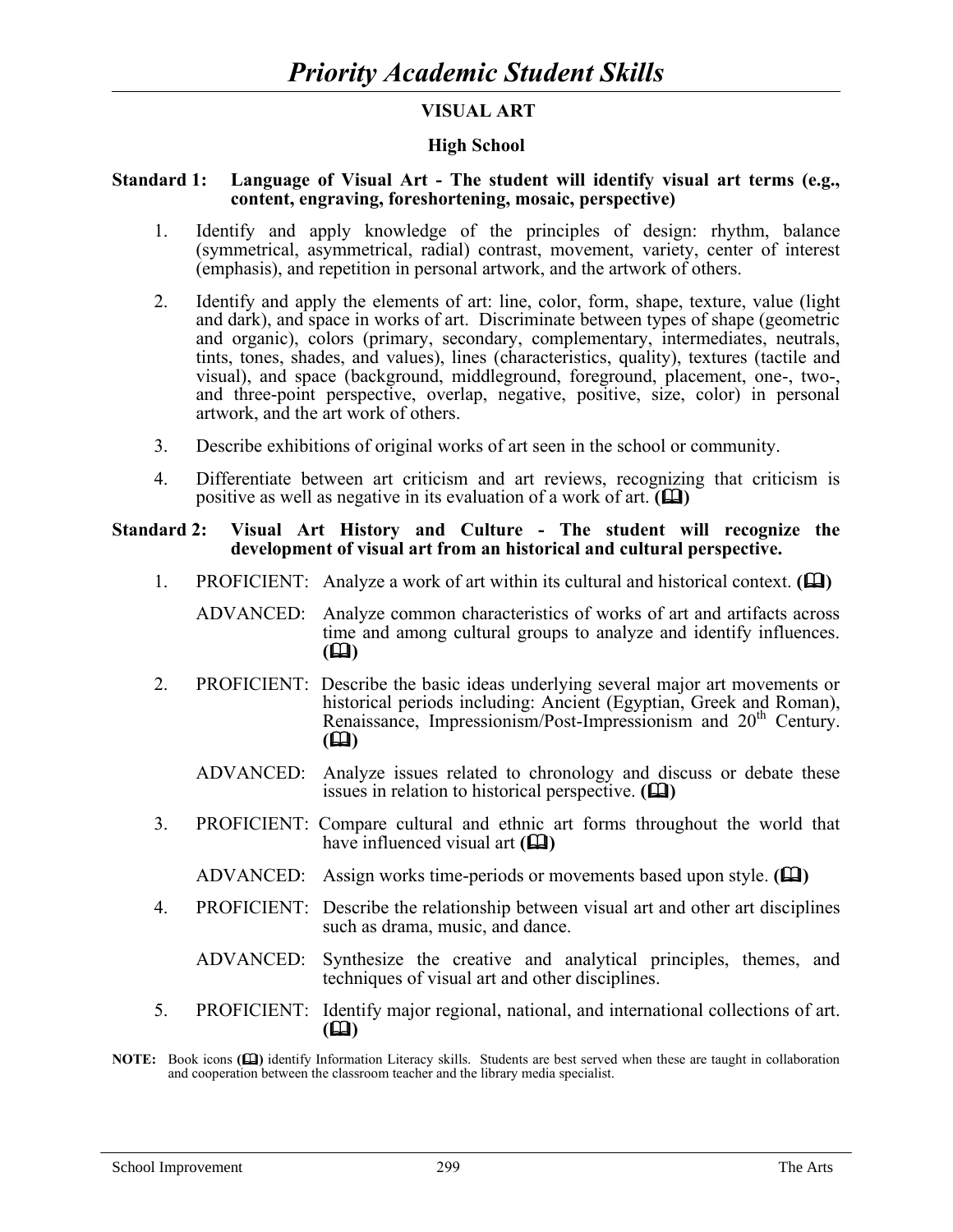|                                                                                                                                                                         | ADVANCED: Visit and critique art at local, regional, national, and international<br>museums, and art exhibitions.                         |  |
|-------------------------------------------------------------------------------------------------------------------------------------------------------------------------|-------------------------------------------------------------------------------------------------------------------------------------------|--|
| 6.                                                                                                                                                                      | PROFICIENT: Identify the use of visual art in business and industry, advertising,<br>television and film. $(\Box)$                        |  |
|                                                                                                                                                                         | ADVANCED: Document and create a visual art career plan based on portfolio, and<br>an investigation of educational possibilities.          |  |
| <b>Standard 3:</b><br>Visual Art Expression - The student will observe, select, and utilize a variety<br>of ideas and subject matter in creating original works of art. |                                                                                                                                           |  |
| $1_{-}$                                                                                                                                                                 | Create original two-and three-dimensional works of art from observation, memory<br>and imagination using a variety of art media           |  |
| 2.                                                                                                                                                                      | Prepare a portfolio (collection) of the learner's original artwork.                                                                       |  |
| 3.                                                                                                                                                                      | Develop and apply skills and techniques using a variety of art media, and processes in<br>making two- and three-dimensional works of art: |  |
|                                                                                                                                                                         | clay, modeling clay, clay substitutes, glazes, paint,<br>media:<br>Ceramics                                                               |  |

|                              |                      | $\mathcal{L}(u, v)$ , modernig energy, energy substitutes, grapes, pairing,<br>stains<br>processes: pinch and pulled forms, slab, coil, incising, etc. |
|------------------------------|----------------------|--------------------------------------------------------------------------------------------------------------------------------------------------------|
| Drawing                      | media:               | pencils, colored pencils, markers, chalks, crayons, oil-<br>pastels                                                                                    |
|                              | processes:           | sketching, contour line, hatching, crosshatching,<br>stippling, rendering shading                                                                      |
| Fiber Arts                   | media:               | cloth, yarn, ribbon, found objects, paper, and rope<br>processes: weaving, stitchery, braiding, and basketry                                           |
| Mixed Media media:           |                      | tissue paper, photos, found objects, foil, fiber, paint,<br>paper, magazines.<br>processes: collage, bas-relief                                        |
| Painting:                    | media:<br>processes: | tempera, watercolor, oil, and acrylic<br>wet-on-wet, wet-on-dry, wash, resist, sponge                                                                  |
| Printmaking                  | media:<br>processes: | printing ink, styrofoam, stencil, found objects.<br>relief, silkscreen                                                                                 |
| Sculpture or<br>Architecture | media:               | paper, papier-mâché, clay, plaster, cardboard, wood,<br>found objects, beads, sand, wire                                                               |
|                              | processes:           | carving, constructing, and assembling                                                                                                                  |

4. Demonstrate safe and proper use, care, and storage of media, materials, and equipment.

# **Standard 4: Visual Art Appreciation - The student will appreciate visual art as a vehicle of human expression.**

- 1. Demonstrate appropriate behavior while attending a visual art exhibition in a museum or art gallery.
- 2. Demonstrate respect for their work and the work of others.
- 3. Demonstrate thoughtfulness and care in completion of artworks.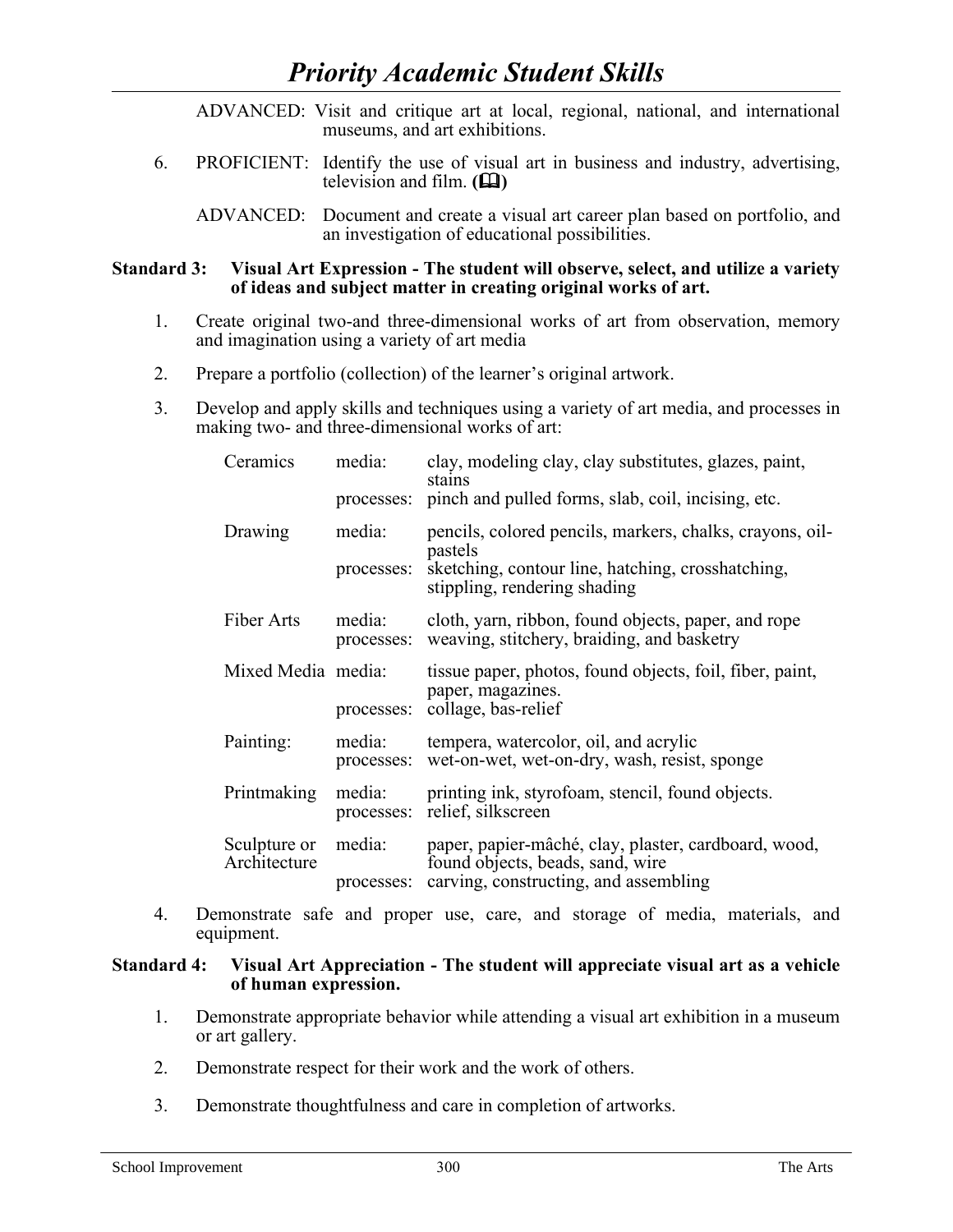# **MUSIC**

## **High School**

#### **Standard 1: Language of Music - The student will read, notate and interpret music.**

#### **General Music:**

- 1. Identify and define the meaning of symbols for pitch, rhythm, dynamics, tempo, articulation (e.g. staccato, legato, marcato, accent) and expression (phrasing) found in a musical score.
- 2. Analyze and discuss the use of appropriate vocabulary of musical elements.
	- a. Melody (skips, leaps and repeats, major and minor scales, modes, intervals and phrasing, melodic contour).
	- b. Rhythm (quarter notes, eighth notes, half notes, whole notes, sixteenth and dotted notes and corresponding rests in 2/4, 3/4, 4/4, 6/8, 3/8, and 2/2 meter signatures, combined and compound meter [mix of duple and triple meter], syncopation).
	- c. Harmony (triads, major and minor chords, seventh chords, chord modulation).
	- d. Form (AB, ABA, theme and variations, prelude and fugue, rondo, sonata allegro, concerto, program symphony, 12-bar blues).
	- e. Tone color:
		- (1) Vocal ranges and registers of female voices (soprano, mezzo soprano, alto, contralto) and male voices (tenor, baritone, bass, basso profundo).
		- (2) Orchestra instrument families: strings (violin, viola, cell, bass), brass (trumpet, French horn, trombone, tuba), woodwinds (piccolo, flute, clarinet, oboe, English horn, bassoon), percussion (tympani, bass drum, snare drum, xylophone, marimba, cymbal, triangle, chimes).
	- f. Texture
		- (1) Monophonic a single melodic line.
		- (2) Polyphonic the simultaneous combination of different melodies and rhythms.
		- (3) Heterophonic the same melodic line repeated in different ways.
		- (4) Homophonic a single melodic line with chordal accompaniment.
- **NOTE:** Book icons ( $\Box$ ) identify Information Literacy skills. Students are best served when these are taught in collaboration and cooperation between the classroom teacher and the library media specialist.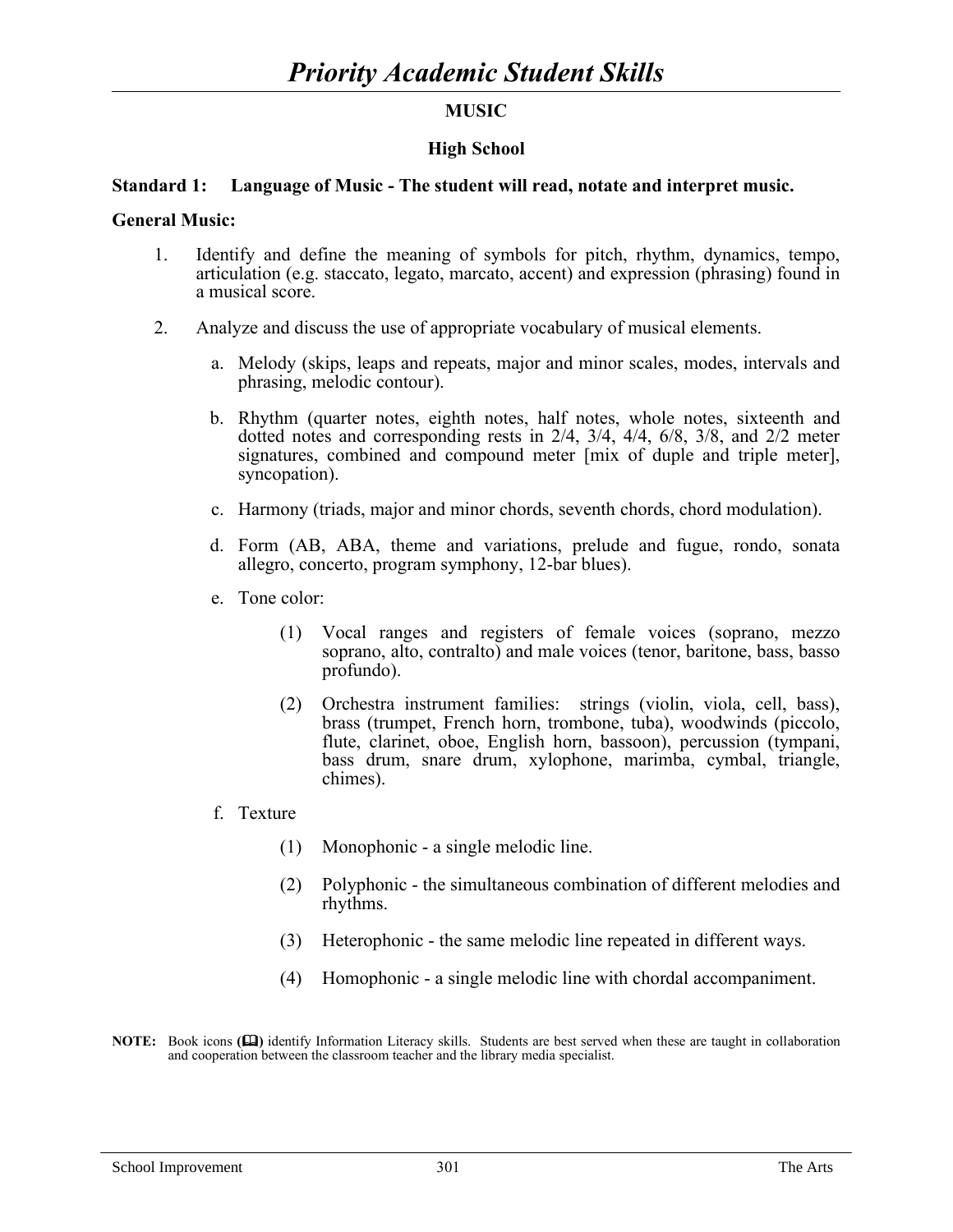- g. Pitch (half steps, whole steps, major and minor scales).
- h. Tempo (accelerando, ritardando, presto, allegro, andante, lento).
- i. Dynamics (forte, piano, mezzo forte, mezzo piano, fortissimo, pianissimo, crescendo, decrescendo).
- 3 Notate simple rhythms and melodies using standard notation.

# **Choral or Instrumental Ensemble:**

- 4. PROFICIENT**:** Demonstrate the ability to read an instrumental or vocal score of up to four staves. Demonstrate ability to describe how the elements of music (melody, rhythm, harmony, form, tone color, texture, pitch, tempo, and dynamics) are used.
	- ADVANCED: Demonstrate the ability to read and interpret a full instrumental or vocal score including nonstandard notation symbols used by  $20<sup>t</sup>$ century composers. Demonstrate the ability to describe how elements of music are used and explain all transpositions and clefs.
- 5. PROFICIENT: Notate rhythms and melodies in simple meters.

ADVANCED: Notate rhythms and melodies in compound meters.

- 6. PROFICIENT: Identify compositional devices used in choral or instrumental compositions such as key changes, cadences, and articulation.
	- ADVANCED: Identify use of compositional devices used in choral or instrumental compositions such as key changes, augmentation and diminution, motives, and imitation.
- 7. PROFICIENT: Describe the characteristic features of particular instrumental composition.
	- ADVANCED: Identify use of formal devices characteristic of a string quartet, march, tone poem, suite or symphony.

## **Standard 2: Music History and Culture - The student will recognize the development of music from an historical and cultural perspective.**

- 1. PROFICIENT: Classify by genre or style and by historical period or culture unfamiliar but representative aural examples of music and explain the reasoning behind the classifications.
	- Example: Upon hearing works that have been studied, name the genre (such as opera), style (such as jazz, blues) and historical background (national anthems), period in history (Baroque, Classical, Romantic, Contemporary), and culture for each, including composers.
	- ADVANCED: Compare and contrast music from a variety of genres, styles, periods, and cultures.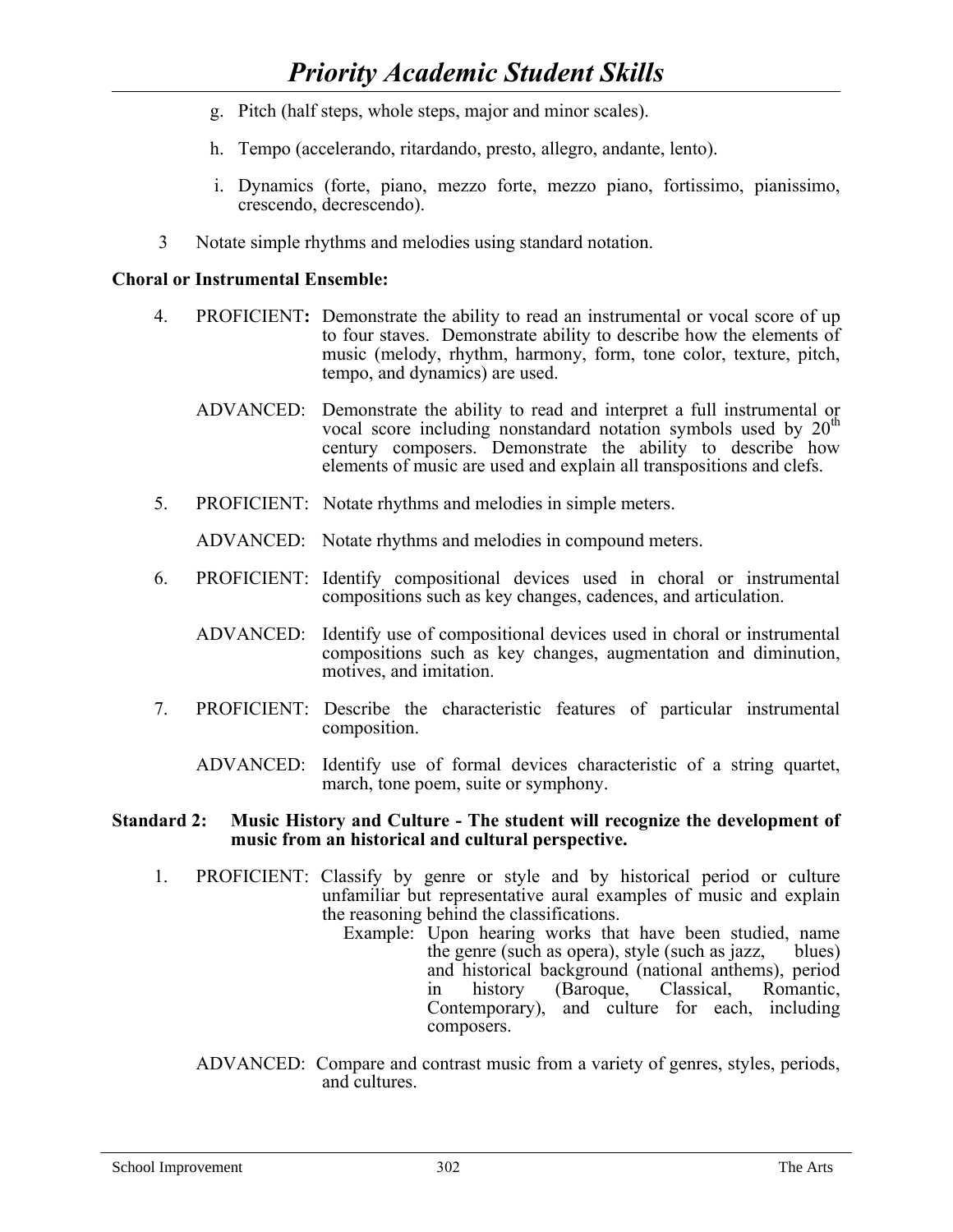- Example: In a small group, prepare a class presentation comparing the Baroque, Classical, Romantic and Contemporary period orchestras including representative instrumentation, composers and style of composition, using visual and aural examples.
- 2. PROFICIENT: Describe origins and development of American genres such as musicals, jazz and rock music, including composers.
	- ADVANCED: Identify and differentiate two or more cultural sources of influence and determine the historical context that created a synthesis of influences.  $(\Box)$

#### **Standard 3: Music Expression - The student will perform, imitate, compose a variety of music within specific guidelines.**

## **Choral Ensembles**:

- 1. PROFICIENT: Sing with expression and accuracy, including proper technique and breath control, intonation, diction, correct pitches and rhythms, appropriate for a large and varied repertoire of vocal literature (e.g. madrigal, jazz, barbershop).
	- ADVANCED: Sing with expression and accuracy, including proper technique, breath control, diction and a variety of articulations appropriate for a large and varied repertoire of vocal literature.
- 2. PROFICIENT: Sing music written in four parts, with and without accompaniment at a moderate level of difficulty.
	- ADVANCED: Sing music written for a variety of voicings (first soprano, second soprano, alto, tenor, baritone, bass) with and without accompaniment (a capella) at a moderate level to professional level of difficulty.

## **Instrumental Ensembles:**

- 1. PROFICIENT: Perform instrumental music accurately, and in tune, and following the conductor.
	- ADVANCED: Perform instrumental music accurately (pitch, rhythm, phrasing, intonation, articulation), in tune, balancing with the rest of the ensemble and responding to the conductor's cues.
- 2. PROFICIENT: Perform with expression and technical accuracy a large and varied repertoire of instrumental literature.
	- ADVANCED: Perform on an instrument with expression (phrasing and interpretation) and accuracy (varied meters and keys), including appropriate technique specific to the instrument (i.e., breathing techniques, mallet techniques and bowing techniques), using appropriate dynamics, tempo and articulations appropriate for the style of the music.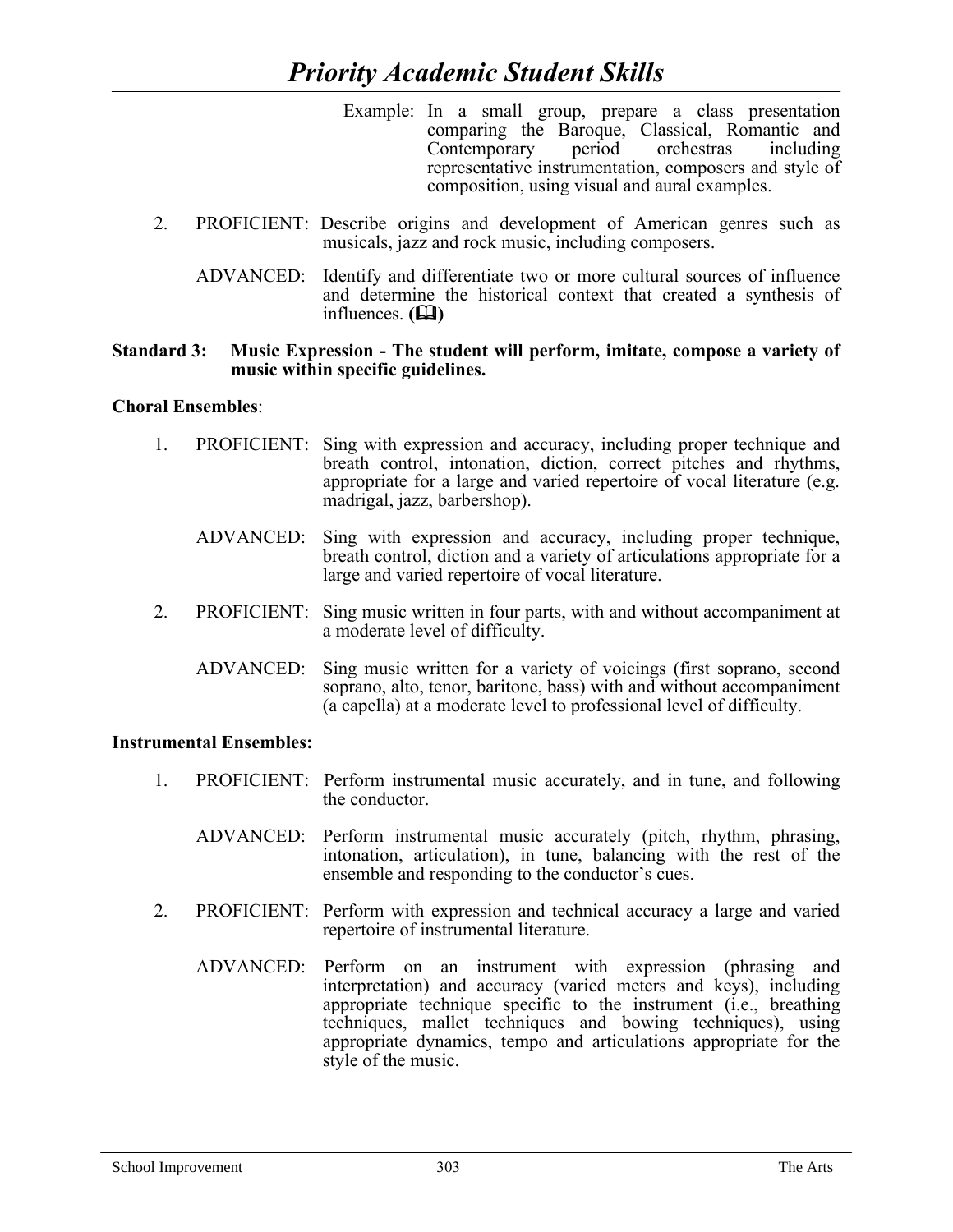### **Standard 4: Music Appreciation - The Student will learn to appreciate music and extend their listening beyond music currently familiar to the student.**

- 1. Recognize and practice appropriate audience or performer behavior appropriate for the context and style of music performed. For example, symphony concert behavior includes the following guidelines:
	- a. Arrive on time.
	- b. Refrain from talking during the performance.
	- c. Do not use cameras during a performance.
	- d. Do not applaud until the conductor steps off the podium. (One does not applaud after separate movements of a composition).
	- e. Prepare for the performance by researching information about the music to be performed.
- 2. Demonstrate respect for music performed by the student and by other student and professional performers.
- 3. Use appropriate terms to explain preferences for musical works and styles.
- 4. Identify criteria for evaluating a musical composition, arrangement, improvisation or musical performance by comparing it to an exemplary performance or musical work.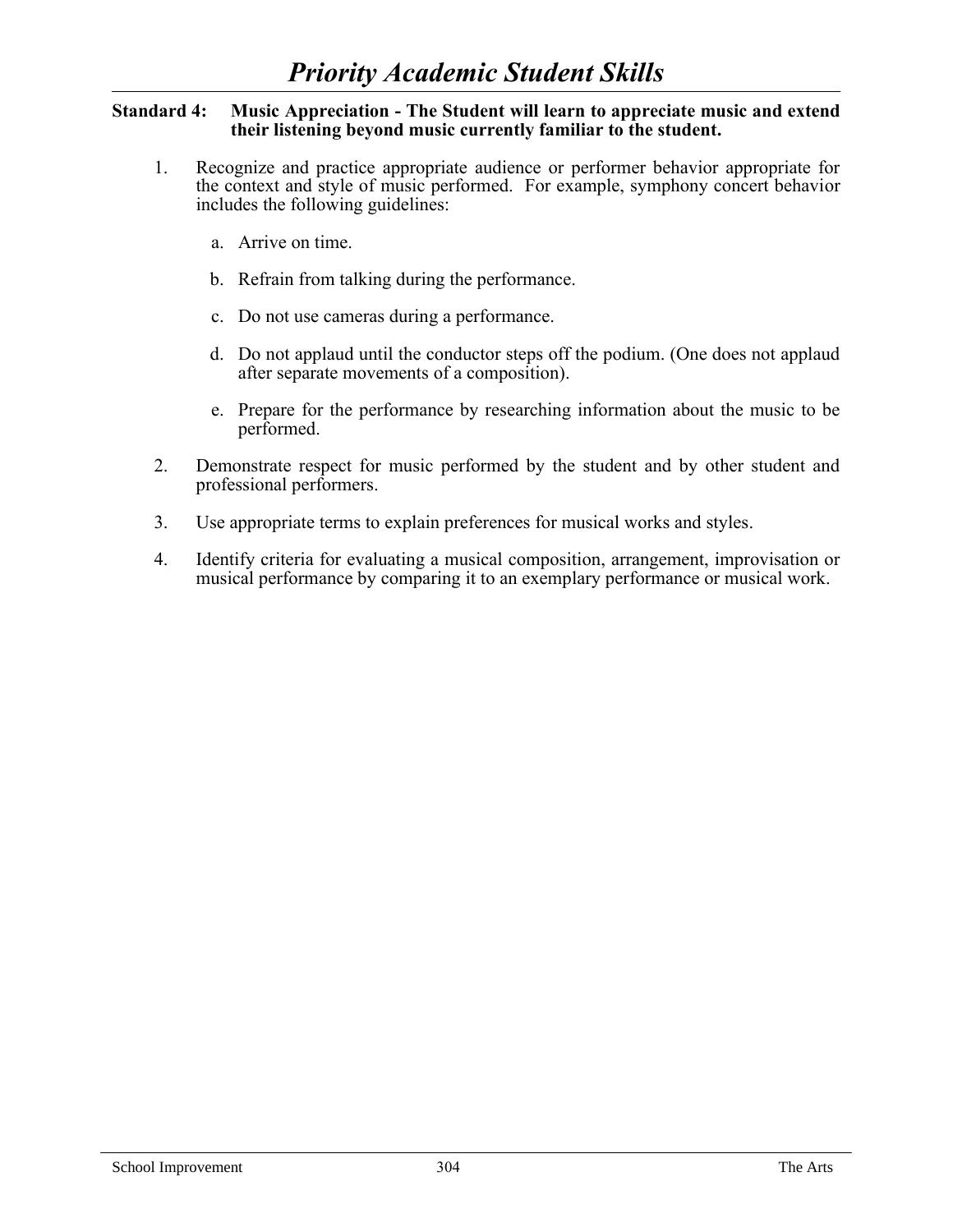# *Priority Academic Student Skills*

# **MUSIC GLOSSARY**

**AB form** - a musical plan that has two different parts, or sections.

**ABA form** - a musical plan that has three sections. The first and last sections are the same. The middle section is different.

**accelerando** – perform gradually faster.

**acoustic instruments** - traditional musical instruments that produce sound and amplify it by natural means (piano, guitar, trumpet, etc.), as opposed to instruments that produce and amplify sound electronically (synthesizers, sound modules, etc.).

**acoustics** - the science of sound generation.

**alto** - the lowest female voice.

**allegro** - a quick and lively tempo.

**andante** - a walking pace, a flowing tempo.

**articulation -** the degree to which notes are separated or connected such as staccato or legato.

**a tempo** - return to the previous tempo.

**augmentation** - a compositional device in which a melodic line is repeated in longer note values.

**aural** - relating to the sense of hearing, listening.

**ballad** - a narrative song.

**ballet** - a dance performance, often involving a narrative or plot sequence, usually accompanied by music. A ballet is characterized by conventional steps, poses, and graceful movements including leaps and spins.

**bar line** - a vertical line dividing the music into measures.

**bass** - the lowest male singing voice.

**bass clef** - symbol placed on the five-line staff in traditional notation that tells you that the fourth line of the staff is the note F.

**beat** - the consistent pulse that occurs throughout a rhyme, song or recorded musical selection.

**body percussion** - sounds produced by the use of the body (e.g., clap, snap, pat slap, tap, stamp, stomp, whistle).

**bluegrass** - a type of American country music using acoustic instruments.

**blues** - a genre of African-American music often expressing suffering, hardship and longing.

**brass family** - wind instruments made out of metal with either a cup or funnel-shaped mouthpiece, such as trumpet, cornet, bugle, trombone, tuba, euphonium, and French horn.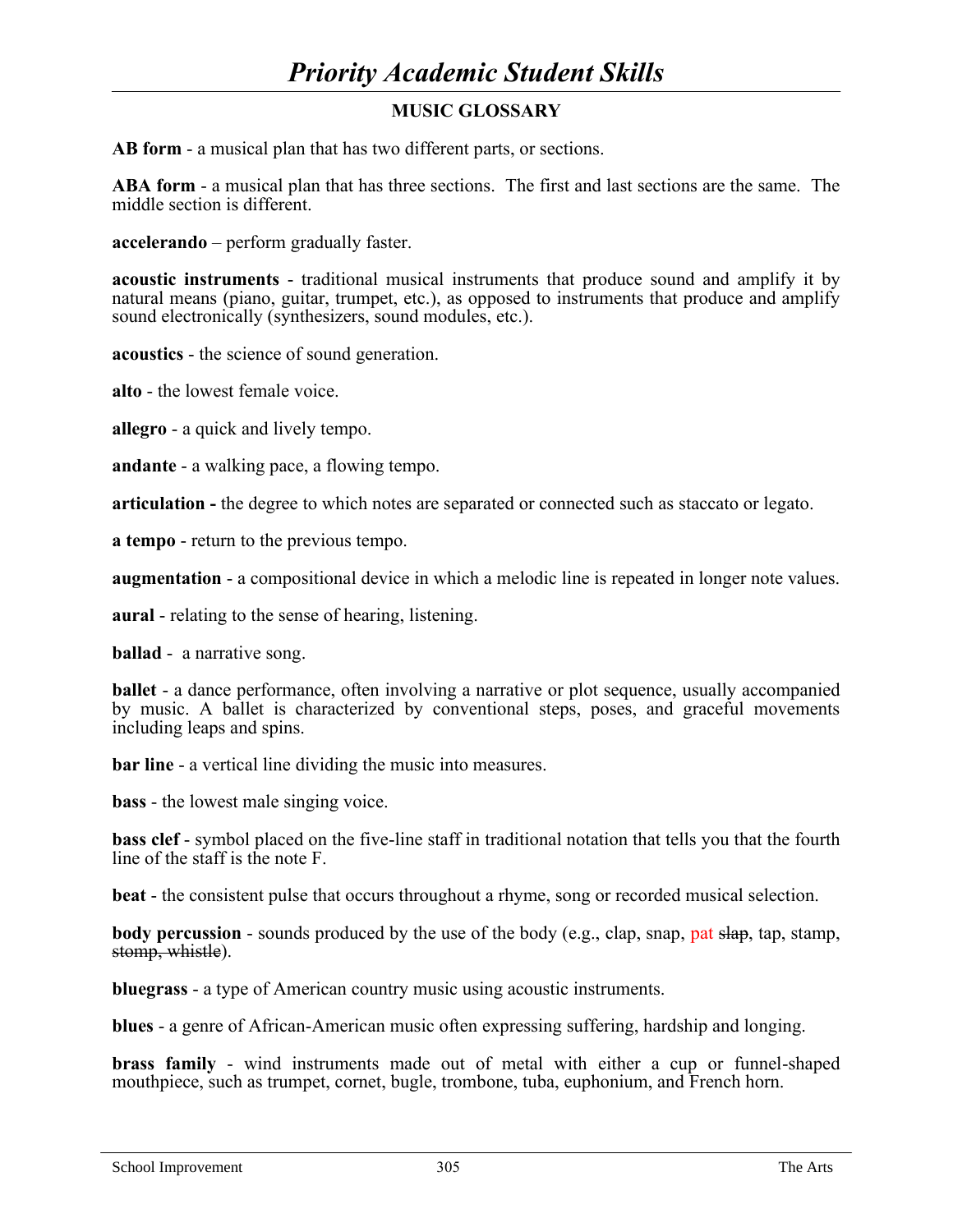# *Priority Academic Student Skills*

**cadence** - a chordal or melodic progression which occurs at the close of a phrase, section or composition which gives the feeling of a temporary or permanent ending.

**call and response** - a song style that follows a simple question and answer pattern in which a soloist leads and a group responds.

**chord** - a combination of three or more tones sounded simultaneously.

**chorus** - the repetitive part of a song that occurs between the verses; also a large group of singers.

**classroom instruments** - instruments typically used in the general music classroom, including, for example: recorder-type instruments, autoharp, mallet instruments, simple percussion, keyboard, and electronic instruments.

**clef** - symbol placed at the beginning of the staff to indicate the pitch of the notes on the staff (treble clef and bass clef).

**coda** - closing section of a composition.

**common time** - 4/4 meter.

**composer** - a person who writes music.

**composition** - the completed arrangement of music.

**concert** - a musical performance for an audience, requiring the cooperation of several musicians.

**concerto -** musical work for a soloist and orchestra.

**conductor** - director of an orchestra or chorus.

**contour** - the direction of a melodic line.

**countermelody** - a independent melody which complements the main melody.

**crescendo** - gradually louder.

**cue** - a signal given by the director of a performing group to begin either at the beginning of the music or after they have concluded a section at rest.

**cut time** - meter in which there are two beats in each measure and a half note receives one beat.

**dal segno, D.S. al fine** - repeat from the sign to fine (the end).

**da capo, D. C. al fine** - repeat from the beginning to fine (the end)

**decrescendo** - gradually softer. Synonymous with diminuendo.

**diminution** - the shortening of note values.

**duet** - a composition performed by two performers.

**duration** - how long a sound lasts.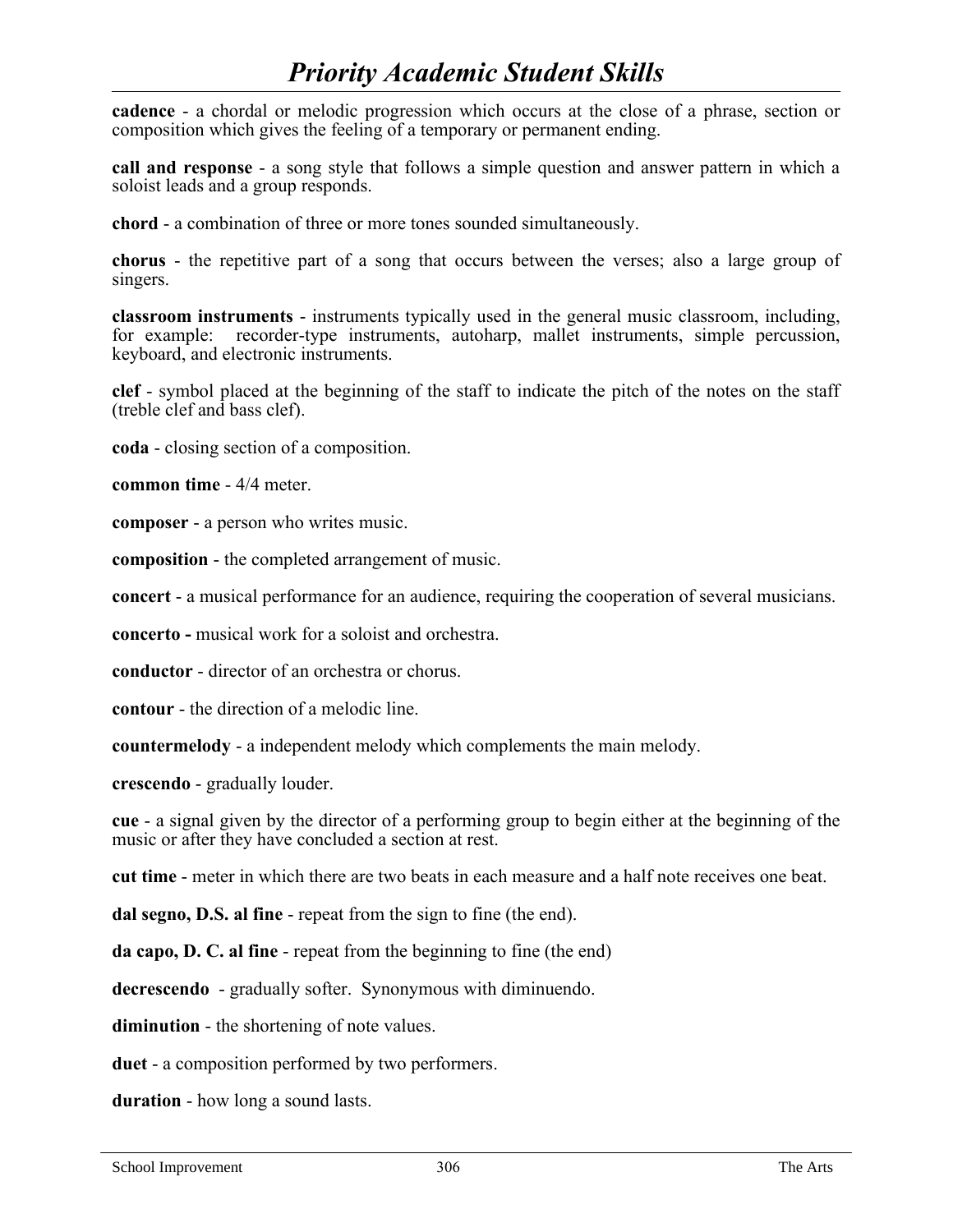**dynamics** - varying degrees of loud and soft (pianissimo, piano, mezzo piano, mezzo forte, forte, fortissimo, sforzando).

#### **elements of Music:**

- a. **melody** a succession or pattern of musical tones or pitches.
- b. **rhythm** the duration of musical sounds and silences
- c. **harmony** two or more tones sounding together.
- d. **form** the organization of musical composition.
- e. **tone color** the quality of sound of an instrument or voice.
- f. **pitch** the highness or lowness of a particular note.
- g. **tempo** the speed or pace of music.
- h. **dynamics** varying degree of loud and soft.
- i. **texture** number of sounds occurring simultaneously.

### **Four sections of an Orchestra:**

**woodwind instruments –** include the flute, piccolo, oboe, English horn, clarinet, bassoon, contrabassoon, and saxophone. Many of these instruments are pipes perforated by holes in their sides, which produce musical sound when the columns of air within them vibrate by blowing on a mouthpiece.

**string instruments** – include the violin, viola, cello s (or cello), and double bass. All of these have strings that produce sound when stroked with a bow or plucked.

**brass instruments –** include the French horn, trumpet, trombone, and tuba, all of which have metal instrument bodies and mouthpieces.

**percussion instruments –** musical instruments that are struck or shaken to produce a sound, and include tympani, bass drum, snare drum, cymbals, triangle, gongs, glockenspiel, xylophone and marimba.

**flat**  $-\mathbf{b}$  - a symbol that lowers the pitch of a note one-half step.

**folk music** - music of a particular people, nation or region, originally transmitted orally, sometimes as a rhythmic accompaniment to manual work or to mark a specific ritual.

**form** - the organization of a musical composition according to its sections of repetition, contrast, variation or development.

**Forte -** *f* - loud (dynamic).

**fortissimo -** *ff –* very loud (dynamic).

**genre** - a category of musical composition, such as symphony, opera, string quartet, cantata, concerto, etc.

**harpsichord** - a keyboard instrument of European origin, resembling a piano and having horizontal strings plucked by leather or quill points connected to the keys.

**harmony** – two or more tones sounding together.

**instrument groupings or instrument families** – classification of instruments by the way or material by which sound is made (i.e. strings, brass, percussion, wind).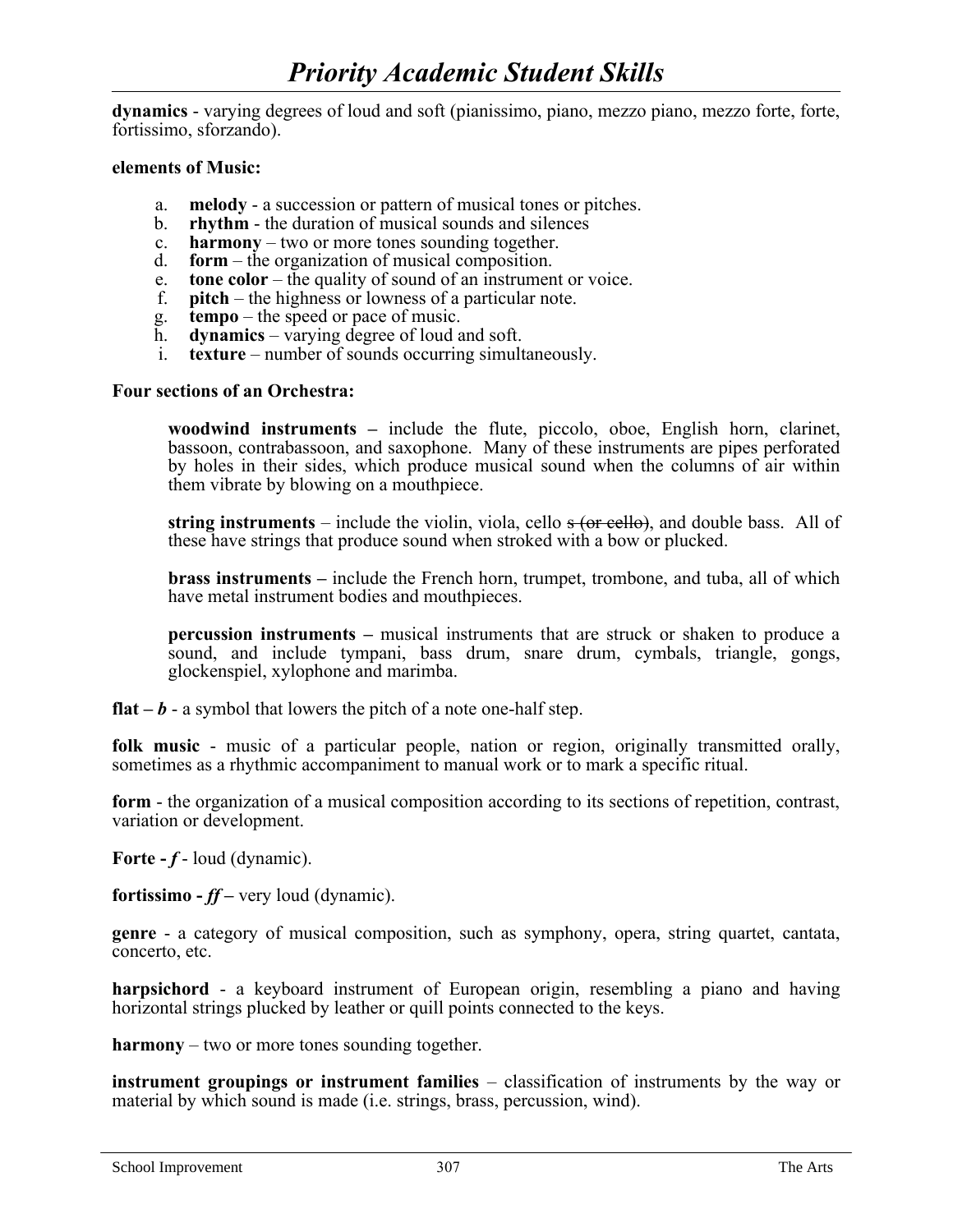**interval** – the distance between two tones.

**intonation** – the degree to which pitch is accurately produced in performance, by musicians in an ensemble.

**jazz** – a popular style of music characterized by strong, prominent meter, improvisation, and dotted or syncopated patterns.

**key signature** – the sharps and flats placed at the beginning of a composition or line of music denoting the scale on which the music is based.

**major scale** – a scale built on the pattern of two whole steps, one half step, three whole steps, and one half step.

**measure** – a group of beats in written music, set off by vertical lines; the notes and rests comprised between two vertical bar lines.

**melody** – a succession or pattern of musical tones or pitches. Arranging these pitches creates a specific tonal and rhythmic succession of sounds that makes each piece recognizable and expresses a musical idea or tune.

**meter** – the grouping of accented and unaccented beats in a pattern of two (ONE, two, ONE, two) or three (ONE, two, three, ONE, two, three) or combinations of two and three, which gives internal organization, consistency and flow to the music.

**meter signature** – an indication at the beginning of a musical work, the lower number indicates the unit of measurement and the upper number of which indicates the number of units that make up a measure (see also "time signature").

**mezzo forte** – *mf* - medium loud.

**mezzo piano –** *mp* - medium soft.

**MIDI** – an acronym for Musical Instrument Digital Interface. The standard specifications that enable electronic instruments to communicate with one another and with computers.

**minor scale** – a scale built on the pattern of one whole step, one half step, two whole steps, one half step, and two whole steps.

**motive** - a short melodic or rhythmic pattern.

**movement** – the principal division or section of a musical composition.

**notation** – method in which music is written down, usually on a staff, indicating specific pitches and the duration of each pitch. In Western culture, this system works just like fractions (i.e., whole notes, half notes, quarter notes, eighth notes, sixteenth notes).

**note** – a musical symbol that denotes both pitch and duration.

**opera** - a theatrical performance involving a drama, the text of which is sung to the accompaniment of an orchestra.

**opera glasses** - small decorative low-powered binoculars for use by people in the audience at theatrical, operatic, or ballet performances.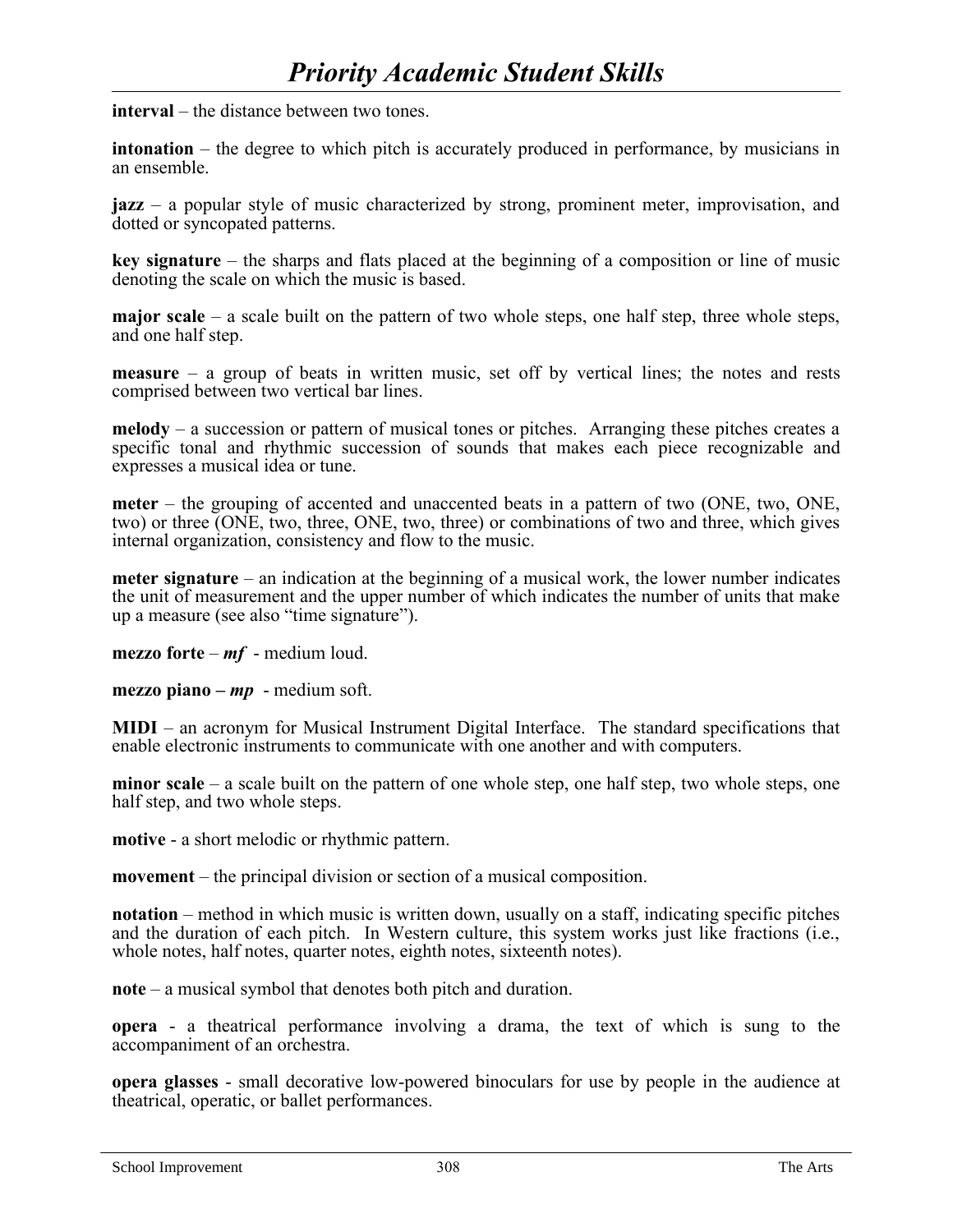# *Priority Academic Student Skills*

**orchestra** - group of musicians playing together on instruments. In Western music, the orchestra typically includes string, wind, brass and percussion instrument groupings.

**overture** - an extended orchestral introduction to an opera, ballet, or similar type of musical presentation.

**percussion family** - instruments that produce sounds of definite or indefinite pitch when shaken or struck including tympani, bass drum, snare drum, xylophone, marimba, cymbal, triangle, chimes.

**percussive sounds** - sounds made by striking, shaking and/or scraping.

**phrase** - a relatively short portion of a melodic line which expresses a musical idea, comparable to a line or sentence in poetry.

**phrasing** – dividing musical sentences into melodic and/or rhythmic sections, similar to the effect of punctuation in language.

**pianissimo** - very soft.

**piano** - a large musical instrument consisting of a wooden case with wires stretched inside it and a row of white and black keys.

**piano –** *p* - soft; pianissimo –*pp* – very soft (dynamic). Italian for "soft."

**pitch** - the highness or lowness of a particular note.

**polyphony** - the simultaneous combination for different melodies and rhythms.

**prelude** - an introductory movement of a piece.

**presto** - very fast.

**prima donna** - the principal female singer in an opera.

**quartet** - a composition for four instruments or voices.

**range** - pitches from low to high which a singer or instrumentalist may perform.

**refrain** - a short section of repeated music which occurs at the end of each stanza.

**reggae** - Jamaican dance music, mixing African and Caribbean rhythms.

**repertoire** - a variety of musical pieces.

**repetition** - music that is the same, or almost the same, as music that was heard earlier

**rests** - symbols used to represent silence between notes.

**rhythm** - the term which denotes the organization of sound in time or the proportion or duration of notes. Beats per measure.

**rhythm pattern** - a group of long and short sounds/silences.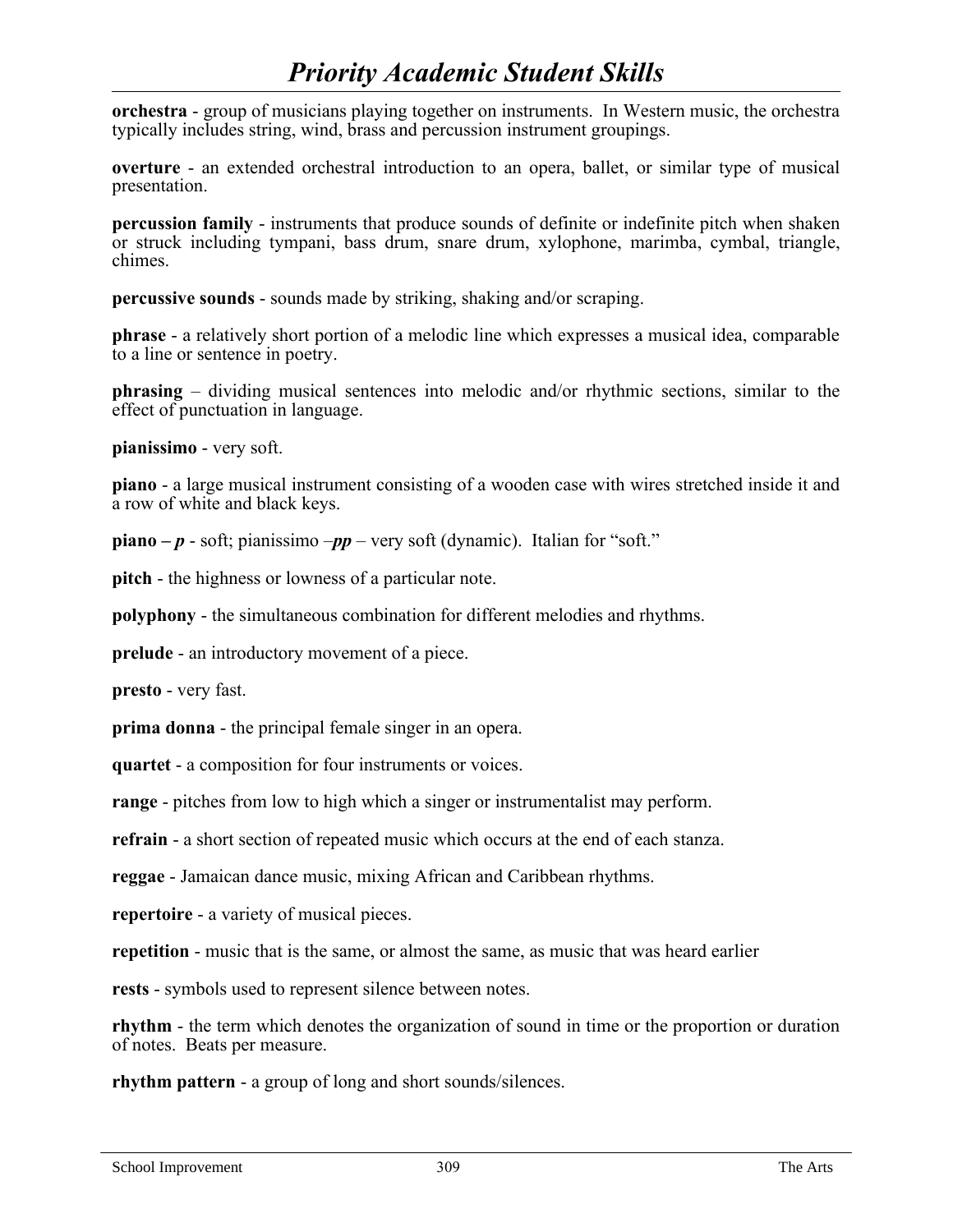**ritardando** - gradually slower.

**round** - a song imitated at the same pitch by a second (or third) group of singers who begin at a designated time during the song (e.g., "Row, row, row your boat").

**rondo** - a composition consisting of a recurring theme alternating with contrasting sections.

**scale** - an organization of pitches in ascending or descending sequence.

**score** - the written depiction of all the parts of a musical ensemble with the parts layered vertically and rhythmically aligned.

**sequence** - the repetition of a melodic ensemble with the parts layered vertically and rhythmically aligned.

**sharp** - # - A symbol which raises the pitch of a note one-half step.

**solo** - playing or singing alone. A solo performer is called a soloist.

**sonata** - an instrumental piece in several movements.

**sonata - allegro form** - a return form consisting of three sections: exposition, development, and recapitulation.

**soprano** - the highest female voice.

**soul music** - a form of rhythm and blues.

**staccato** - playing notes in a distinct, detached, seperated manner. Staccato is represented by dots placed directly above or below the notehead.

**staff** - the musical ladder made up of a set of five parallel lines and four spaces on which music is written and makes it easy for you to tell how high or low a sound is. The lines are counted from the bottom up.

**staves** - the plural of staff. The five parallel lines on which music is written.

**string instrument family** - instruments with strings that produce sound when plucked, bowed, or struck including violin, viola, cello, and bass.

**string quartet** - an ensemble of four stringed instruments including two violins, a viola, and a cello, also music performed by the ensemble.

**style** - the distinctive or characteristic manner in which the elements of music are treated.

**swing era** - a period of music from 1935 to 1945.

**symphony** - a musical work for a large orchestra usually in four movements(e.g., *Symphony No. 5* by Beethoven*).*

**syncopation** - deliberate shifting of the pattern of strong and weak beats.

**synthesizer** - a machine that produces sound electronically.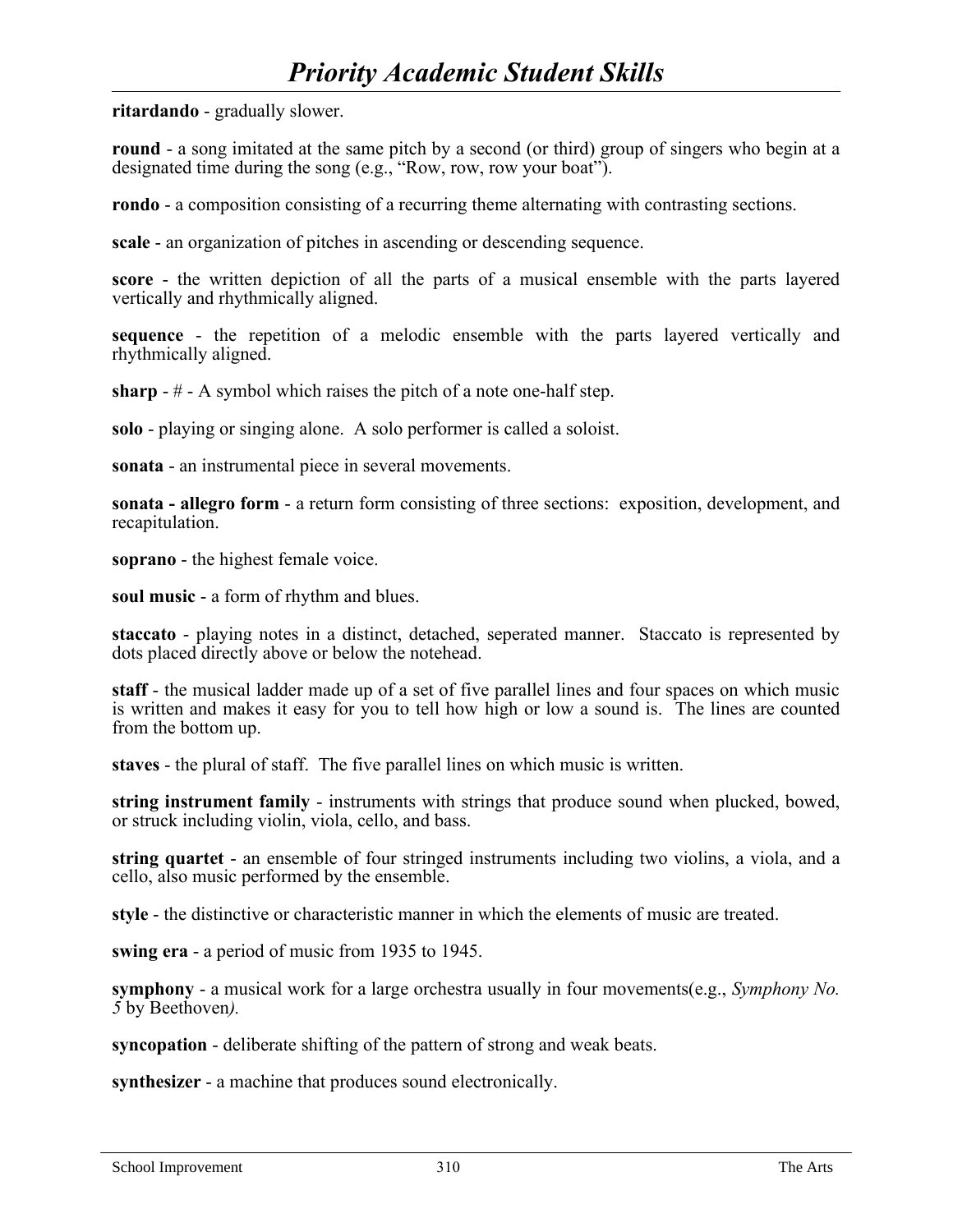# *Priority Academic Student Skills*

**tempo** - The speed or pace of music. Musical tempos are expressed in Italian and include *lento* (very slow); *adagio* (slow); *moderato* (moderate); *allegro* (lively); *presto (*fast); *vivace* (very fast).

**tenor** - the highest male voice.

**texture** - the way individual parts of music are layered or the number of sounds occurring simultaneously.

**theme** - a melody that assumes importance in a composition because of its central and continued use.

**theme and variation** - A theme is an important melody that is heard and repeated several times throughout a musical composition. Variations occur when the theme is stated and then altered in successive statements. (key changes, tempo, melodic elaborations, etc.)

**timbre** - quality of sound of an instrument or voice.

**time signature** - the meter (number of beats per measure and kind of note getting one beat, i.e.,  $2/4$  or  $3/4$  or  $4/4$  meter). (see "meter signature")

**tonality** - the key or tonal center of a piece of music.

**tone poem** - programmatic work for a symphony.

**transposition** - the process of changing the key of a composition.

**treble** - high in pitch.

**treble clef** - symbol placed on the five-line staff in traditional notation indicating the pitch of the notes and locating G on the second line from the bottom.

**two-part songs** - songs written for performance by two distinct voices.

**vibrato** - a slight wavering or pulsating of tone.

**virtuoso** - a performer with brilliant, flawless technique.

**unison -** two or more parts performing the same pitches or melody simultaneously.

**waltz** - a dance in triple meter, made famous in Vienna in the late 1800s.

**woodwind instrument family** - instruments originally made of wood, in which sound is produced by the vibration of air including piccolo, flute, clarinet, oboe, English horn, saxophone, bassoon and contrabassoon.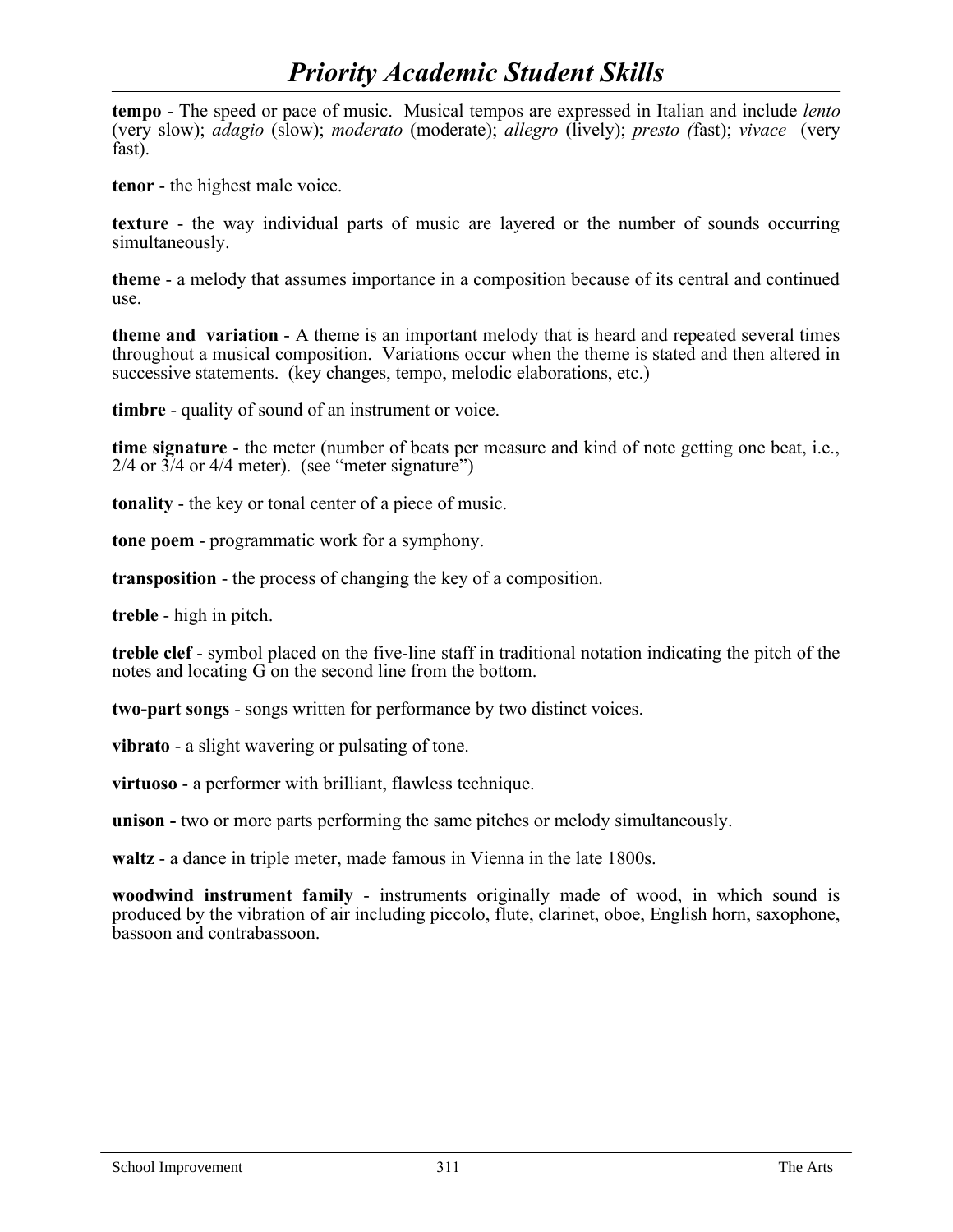# *Priority Academic Student Skills*

## **Major Periods of Music in Western Culture from the Renaissance to the Present**

| $1400-1600$ – Renaissance | $1820 - 1900 -$ Romantic      |
|---------------------------|-------------------------------|
| $1600 - 1750 - Baroque$   | $1880 - 1918 -$ Impressionism |
| $1750-1820$ – Classical   | 1900-present – Contemporary   |

**Renaissance** – This period is referred to as the "Golden Age of Polyphony" (*poly – many*, and *phony – sounds*), where there are two or more melodic lines sounding simultaneously. Vocal music predominated but instrumental music had increased interest as an independent style. Music was heard in church as well as the households of the aristocracy and upper classes. There was more of a tendency to use major/minor tonality rather than modality, as in the Medieval times. Noted composers of the time include Gabrielli, Monteverdi, Palestrina.

**Baroque** – Secular music predominated over sacred music and there was a certain "theatrical" spirit of elaborate design in the music, painting, and architecture. Polyphony and counterpoint from the Renaissance still predominate but homophonic texture (melody with chordal accompaniment) gains importance. New instrumental forms (solo sonata, concerto grosso, overture, etc.) and vocal forms (aria, recitative, opera, oratorio, and cantata, etc.) were developed. Noted composers of the time include Bach, Vivaldi, and Handel.

**Classical** – Referred to as the "Age of Enlightenment"; the meaning of "classicism" in music relates to the ancient Greek ideals of objectivity, emotional restraint, and a balanced clear musical form of short, regular phrases. Instrumental music surpassed vocal music in popularity. More attention was given to dynamic shading (getting gradually louder or softer). Dissonant sounds were resolved into consonant sounds. Noted composers of the time include Wolfgang Amadeus Mozart, Ludwig van Beethoven, and Franz Joseph Haydn.

**Romantic** – During the nineteenth and early twentieth century Romantic music was expressive and exciting, and stressed the expression of feeling using of a wide dynamic range, expanded harmonies of new chords and progressions. Noted composers of the time include Johannes Brahms, Richard Wagner, Franz Schubert, Robert Shumann, and Peter Tchaikovsky.

**Impressionism** – This style was centered mostly in France. The composers developed a new musical "language" that has affected music even to the present day. Composers experimented with: new coloristic effects in instruments and the voice and in harmonies, new combinations of scales and rhythms. There were parallels to the artwork of the time in the "feeling" of lightness and exoticism in the music. Noted composers of the time include Claude Debussy, and Maurice Ravel.

**Contemporary** – There are many different musical trends occurring simultaneously, including music for film and television. Some of the broader tendencies of modernism are Neoromanticism, Expressionism, Neoclassicism, American jazz/blues, and popular music for Broadway and film. Noted composers of the time include Igor Stravinsky, Aaron Copeland, and Duke Ellington.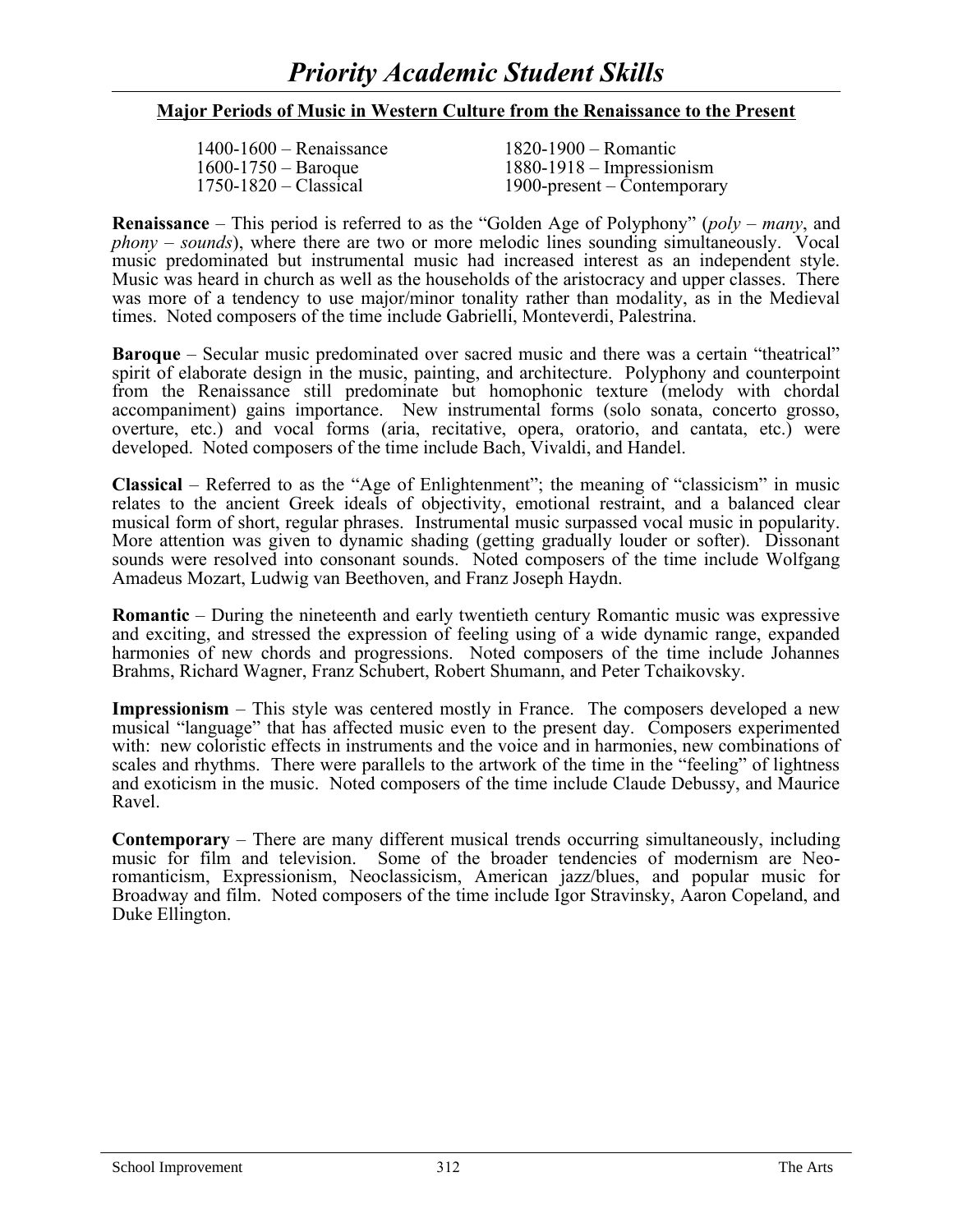# **VISUAL ART GLOSSARY**

**acrylic paint** - a nontoxic, water-based pigment available in tubes or jars and may be washed out of brushes.

**aesthetics** - that branch of philosophy which focuses on the nature and value of art, the nature of beauty, and provides a criteria by which works of art are analyzed and evaluated.

**architecture** - the art form of designing and planning the building of structures such as homes, churches, bridges, shopping centers, office buildings, schools, etc. Architecture is common to all cultures throughout history.

**art criticism -** the field of inquiry that describes, interprets and evaluates works of visual art, often by making comparative judgments.

**art history** - the field of inquiry into the origins of visual art in worldwide and/or specific cultures, including the social, religious, cultural, philosophical, aesthetic and technological factors which influence changes in their production over time.

**background** - part of the picture plane that seems furthest from the viewer usually in the upper portion of the image.

**ceramics -** making visual art from clay, a naturally occurring earth substance. The pottery is produced using this process and is then fired in a kiln to make it stronger.

**collage** - twentieth-century technique of making art in which various materials, such as paper, photographs, fabric, string, etc., are pasted on a flat surface.

**commercial art** - graphic art produced for purposes such as advertising and packaging.

**composition** - arrangement of objects, shapes, colors in a work of art.

**content** - message or theme the artist is trying to communicate in a particular work of art.

**contour** - outline or outside edge of shapes. Contour lines will define something in a drawing, painting, or other work of art.

**create -** the process of producing works of visual art using various materials, media and techniques, usually of an original concept or idea, and involving higher-order thinking skills.

**design** - organization, plan or arrangement of a work of art.

**drawing** - the art of representing objects, ideas, etc., on a surface using pencil, crayon, marker, pen, or other marking material to make lines or values usually on a flat surface.

**easel** - a freestanding upright support for a painter's canvas.

**elements of art (design)** - the observable components of which all works of visual art are comprised, includes: line, shape, color, texture, value (light and dark), form, and space.

**engraving** - an intaglio printmaking method in which a sharp tool called a burin is used to scratch lines into a metal plate. This technique is used to create a print.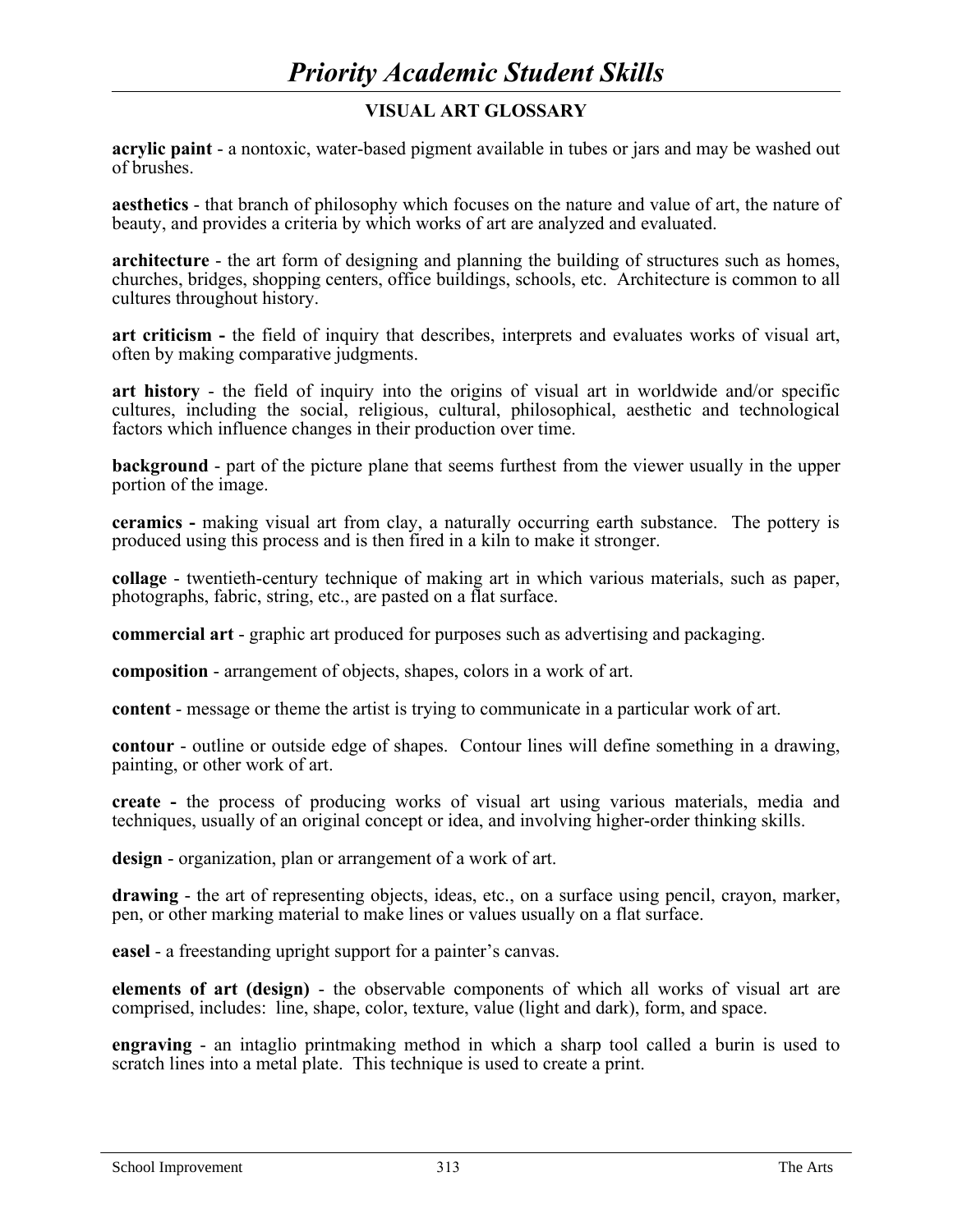**expression** - a process of conveying ideas, feelings and meanings through selective use of the communicative possibilities of visual art.

**folk art** - paintings and decorative objects made in a naïve style.

**foreground** - part of the picture plane that seems closest to the viewer, usually in the lower portion of the image.

**foreshortening** - a way of drawing or painting an object or person (using linear perspective) so that it seems to go back in space. Prominently used during the Renaissance.

**landscape** - a painting, drawing, photograph, or other work of art, which shows natural or outdoor scenes, such as rivers, lakes, mountains, or trees.

**loom** - machine or frame for weaving.

**materials** - the resources used in (1) the creation of works of visual art, such as canvas, clay, fabrics, fibers, film, paint, paper, wood, etc., and (2) the study of works of art, such as art reproductions, books, videocassettes, filmstrips, slides, etc.

**medium** - material used by an artist to produce a work of art. May also refer to the liquid mixed with pigment to make paint.

**media -** visual artworks are grouped according to the materials used to produce them, such as film, oils, pen and ink, pencils and watercolors, etc.

**middle ground** - area of a picture between foreground and background.

**mixed media** - creating artwork that uses more than one medium or technique in combination.

**modern art** - the latest styles of art, often associated with revolutionary ideas and styles in art, architecture, and literature. The art that developed in the early  $20<sup>th</sup>$  century as a reaction to traditional forms.

**mosaic** - floor or wall decoration made of small pieces of stone, ceramic, shell, or glass set into plaster or cement.

**original** - artwork not copied or imitated from the work of someone else.

**paint** - pigments (color) mixed with oil or water. Pigment particles in paint stick to the surface of the support material on which the paint is applied.

**paint brush** - used to apply paint to the surface of different support materials.

**paper maché** - modeling material made of mashed newspaper and liquid paste.

**perception** - visual and sensory awareness, discrimination and integration of impressions, conditions and relationships with regard to objects, images and feelings.

**perspective** - system for giving the illusion of three-dimensional space on a two-dimensional surface.

**photographer** - person using the technique of photography to capture optical images on light sensitive surfaces.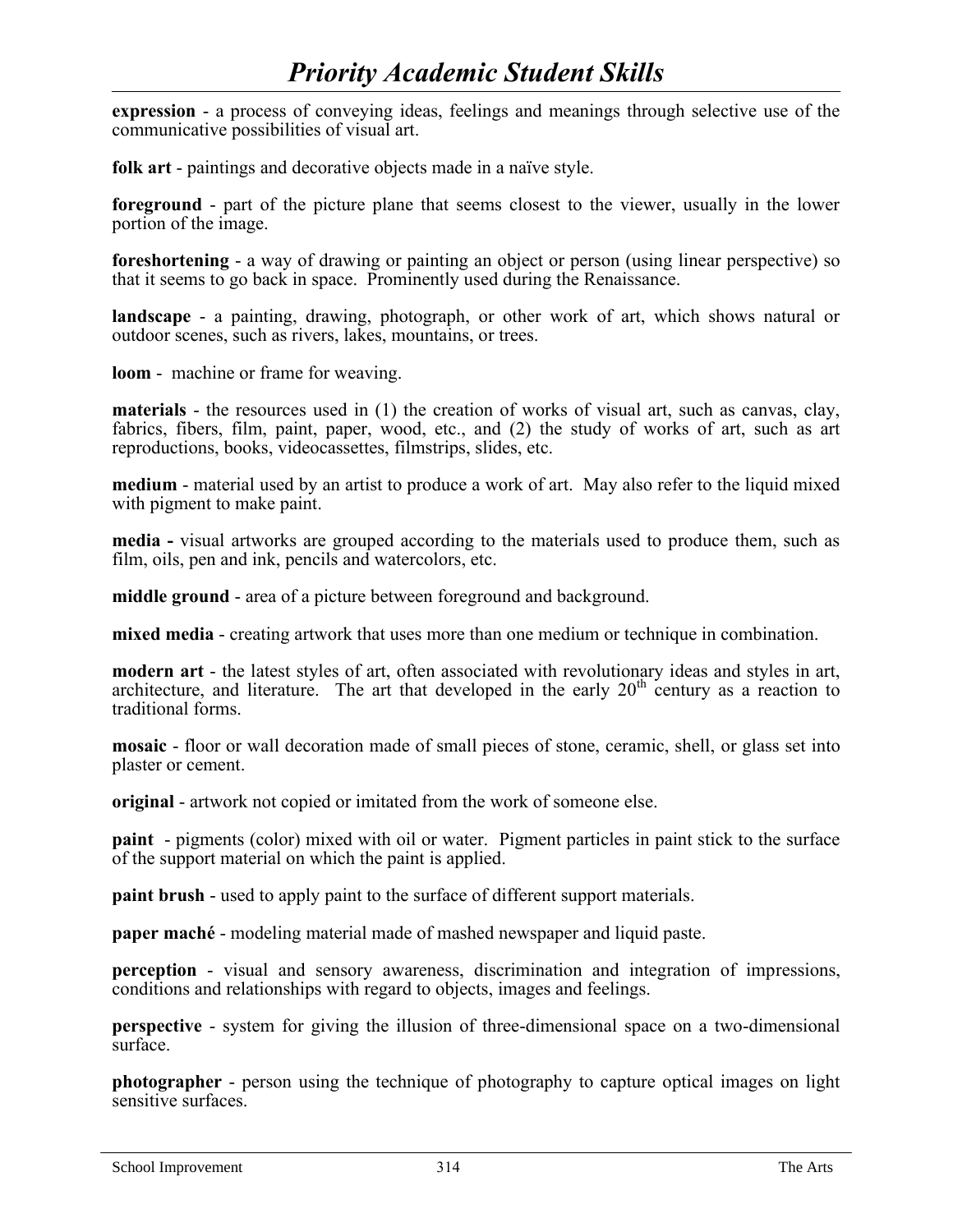**picture plane** - surface of a painting or drawing.

**pottery** - ceramic container made from clay, and then fired in a kiln.

**portrait** - image of a person's face.

**primary colors** - the basic colors of red, yellow, and blue from which it is possible to mix all other colors on the color wheel.

**principles of design** - refer to the different ways the elements of design may be used in works of art in the Western European tradition, such as: balance, rhythm, center of interest, emphasis, contrast, repetition, movement, variety, and unity. Although, works from cultures that are not part of the Western European tradition may give evidence of such principles, they were not created according to these principles and should not be judged by them.

**print, printmaking** - the art process used to produce an impression from one surface to another and may be repeated one or more times to produce identical images. Several basic printing processes used in the classroom include stencil, block, and monoprint.

**process** - a complex operation involving a number of methods or techniques, such as the additive/subtractive process in sculpture, or the etching/intaglio processes in printmaking.

**rubbing** - technique of transferring textural qualities of a surface to paper by placing the paper over the surface and repeatedly rubbing over the top of the paper with crayon or pencil until the image is clearly visible on the paper.

**sculpture** - a three-dimensional work of art, which may be carved, modeled, constructed, or cast.

**secondary colors** - the three colors obtained by mixing equal parts of two primary colors: red +  $yellow = orange$ ; red + blue = violet; blue + yellow = green.

**shade** - dark value of a color made by adding black to it. Opposite of a tint.

**shadow** - shaded areas in a drawing painting photograph, or other work of art. Shadows show the surface of the subject that reflects the least light, and are used to create the illusion of form. Opposite of highlight.

**still life** - a painting, drawing, photograph, or other work of art that shows an arrangement of inanimate objects.

s**tyle** - an artist's or group of artists' characteristic way of making art or expression, often typical of a cultural group or time period.

**subject matter** - the categories for identifying the type of content in visual works of art, such as abstractions, animals, landscapes, genre (people in everyday activities), human figures, cityscapes, seascapes, etc.

**symbol** - visual image that stands for or represents something else.

**techniques** - the processes by which art materials and media are used to create/produce works of visual art, such as carving, drawing, painting, printing, etc.

**technologies** - complex equipment used in the study and creation of art, such as lathes, presses, computers, lasers and video equipment.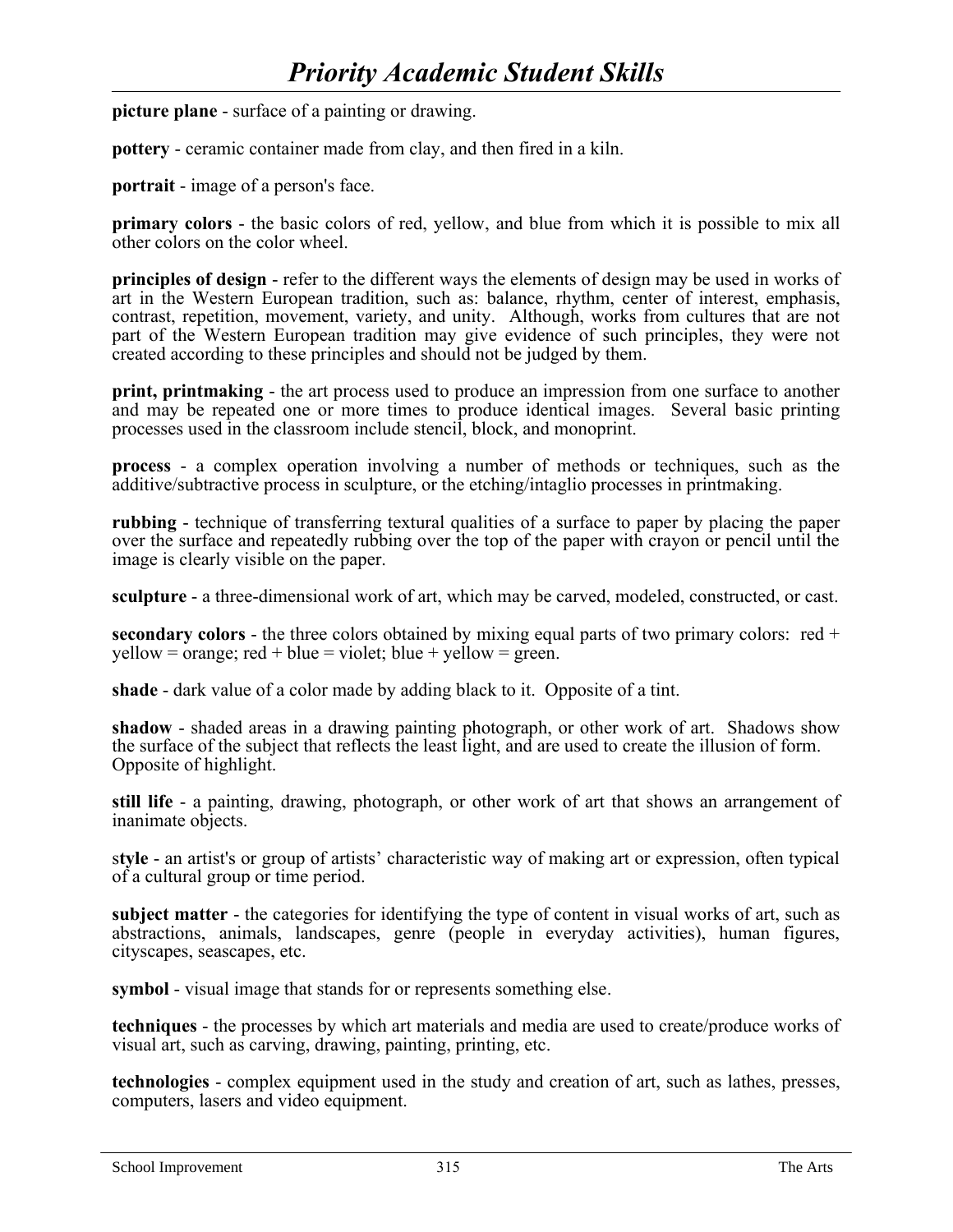**three-dimensional** - having three qualities including depth, height, and breadth, as in a sculpture, for example.

**tint** - light value of a color made by mixing the color with white.

**tools** - instruments and equipment used by students to create and learn about art, such as brushes, scissors, brayers, easels, kilns, carving tools and cameras.

**two-dimensional** - flat. Having only two qualities of height and breadth, as in a drawing or painting, for example.

**vanishing point** - in perspective, the point at which receding lines seem to converge and vanish.

**visual art**- a broad category that includes the traditional fine art, such as drawing, painting, printmaking and sculpture; communication and design art such as film, television, graphics and product design; architecture and environmental art such as urban, interior and landscape design; folk art; and works of art such as ceramics, fibers, jewelry, works in wood, paper and other materials.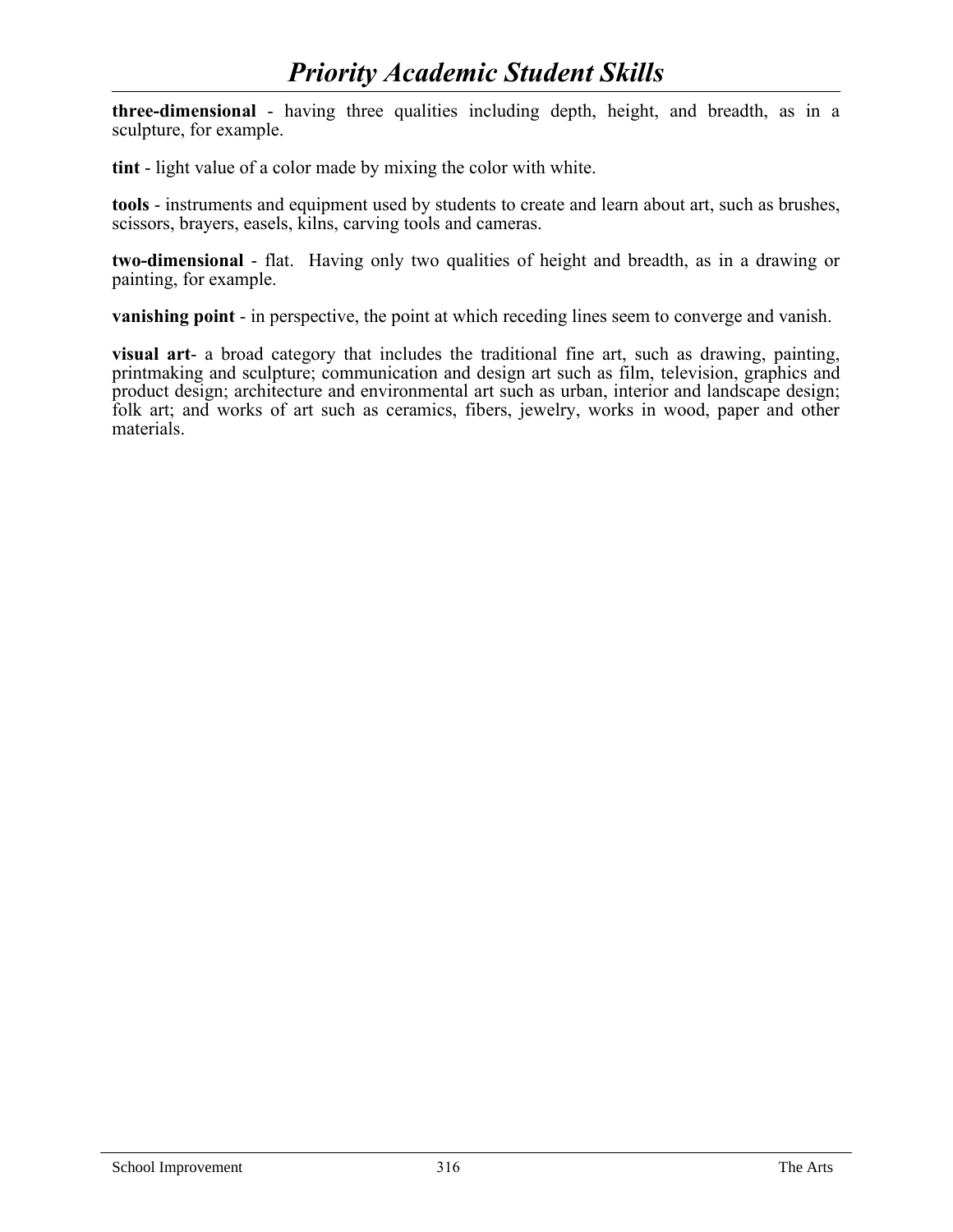# **Major styles of visual art in Western Culture**

**Ancient Art -** Prehistoric to approximately A.D. 330 (artifacts listed are a few of the noted contributions of these ancient cultures).

**Egyptian** - including the Pyramids, Sphinx, hieroglyphics, columns and wall paintings.

**Greek** - including architecture, pottery/vase decoration and sculpture.

**Roman** - including panel paintings, portrait sculpture, and mosaics.

**Renaissance** - A revival or rebirth. An art movement during the fourteenth and fifteenth century, during which time advances in painting were made, including perspective and foreshortening. Noted artists of the time include Leonardo Da Vinci, Michelangelo and Raphael.

**Impressionism** - A style of painting started in France in the 1860s. This style of art emphasized the effect of sunlight on objects and used small dabs of paint that are blended in the viewer's eyes to imitate reflected light. Noted artists include Edgar Degas, Pierre Auguste Renoir, Mary Cassatt and Claude Monet.

**Post-Impressionism** - A French art movement that immediately followed Impressionism, in the 1880s and 1890s. Artists emphasized light, shadow, and color and added dimensions of psychological depth and emotional involvement in their art. Noted artists included Paul Cezanne, Vincent van Gogh and Paul Gauguin.

**Cubism** - A twentieth-century art movement begun in the 1900s, in which subject matter is broken up or separated into cubes and other geometric shapes. These artists rejected the use of proportion and emphasized the flatness of the painted subject and subjects are sometimes shown from several viewpoints at the same time. Noted artists include Pablo Picasso and Georges Braque.

**Abstract Art** - A twentieth-century art movement which is nonrepresentational and in which the elements and principles of design may be stressed or shapes of real objects may be simplified or distorted. Noted artists include Piet Mondrian, Wassily Kandinsky and Jackson Pollack.

**Note:** There are many other artists and styles of art and the classroom teacher or visual art specialist is encouraged to expand on those listed above.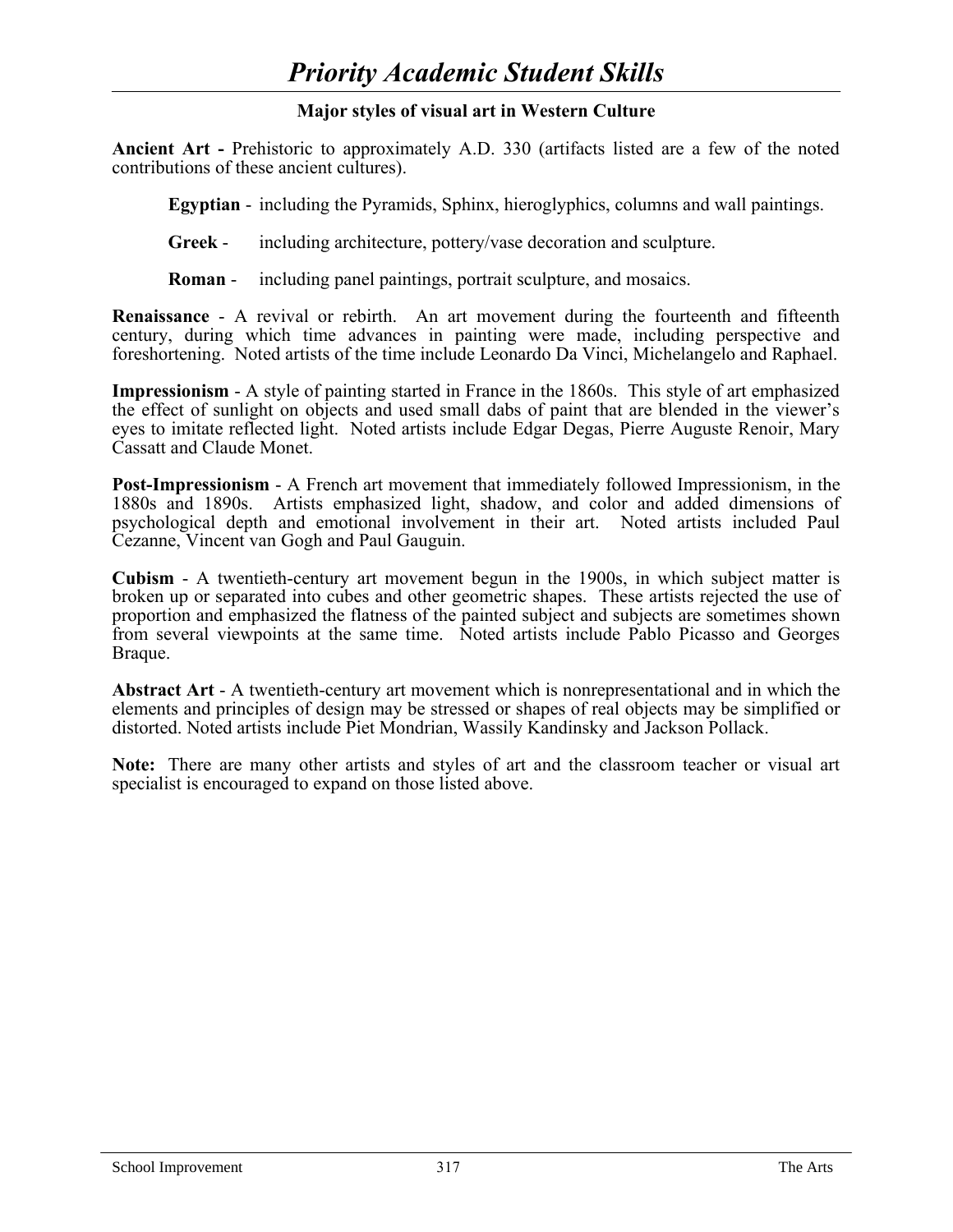# **Elements of Art**

The elements and principles of art may be considered the basic language of visual art. Understanding these concepts will provide a basic art vocabulary and ideas by which works of art can begin to be analyzed. They may be the focus of individual lessons or used as the theme for creating original works of art.

**line -** The path of a moving point. A line may define the edge of a shape; repeated, it can create texture or value. It may be thick or thin, smooth or rough, short or long, light or dark.

**value -** The degree of dark or light tones or colors. A value scale shows the gradual changing of a tone from the darkest to the lightest or white. Value may be created by simple shading, hatch marks (small repeated lines in the same direction), or crosshatching.

**texture -** The surface quality or feel of an object. Texture may be actual (rough or smooth) or implied visually.

**shape -** A two-dimensional area defined by an outline or change in color. Examples of types of geometric shapes include circle, square, rectangle, triangle, or oval. Other shapes may be freeform such as natural objects (i.e., leaves, flowers, clouds) or invented free-form shapes that might be created by doodling.

**form -** A three-dimensional object with the qualities of length, width and depth. Examples of geometric forms include a cone, cube, sphere, or cylinder.

**space -** Area within, around, between, above or below objects and shapes. Space or distance may be suggested in visual art by using perspective or other strategies such as placement of objects on the picture plane, overlapping of shapes, or objects closer to the viewer are made to appear to have more vibrant color and detail than objects further away. Variation of size or value and the use of converging lines are also used to suggest space.

**color -** Hue (name of the color), value (how light a color is), and intensity (amount of brightness) produced through the reflection of light to the eye. Primary colors are the three colors from which all other colors may be made: red, yellow, and blue. Secondary colors are the result of mixing any two primary colors: orange, green, and purple.

## **Principles of Design**

**balance -** The arrangement of the elements of art in a composition. Basic types of balance are symmetrical (mirror image), asymmetrical and radial (from a center point).

**rhythm -** Regular repetition of lines, colors, shapes or pattern.

**movement -** Use of lines, shapes or colors to lead the eye of the viewer from one direction to another.

**center of interest -** The accent or important area used to attract the viewers' attention; i.e., emphasis.

**contrast -** Significant degrees of difference between lines, colors, shapes, values or textures. Pale yellow against charcoal black has a greater degree of contrast than yellow against white, for example.